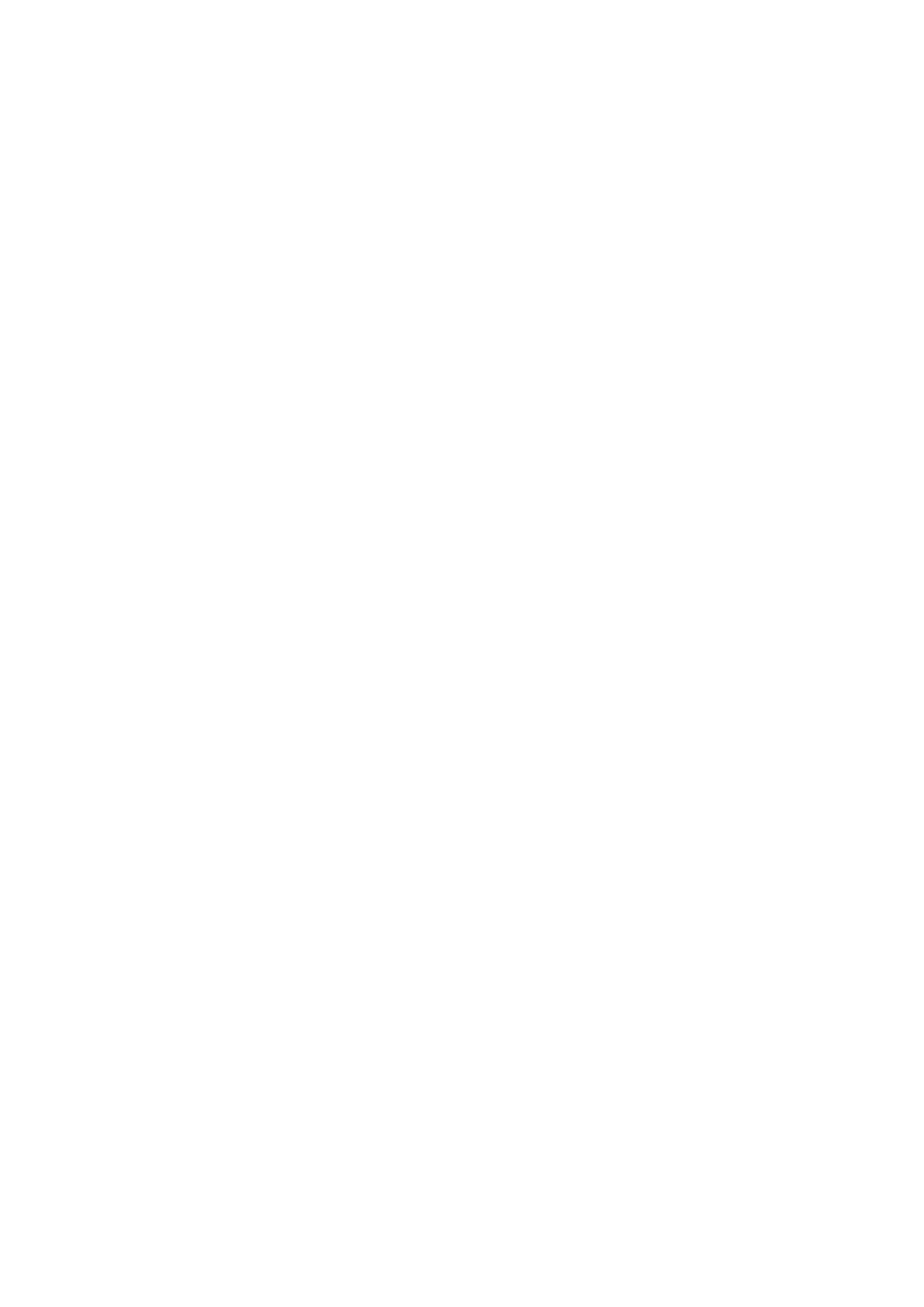## **Contents**

| 1            | Executive summary |    |
|--------------|-------------------|----|
| $\mathbf{2}$ | Our approach      | 8  |
| 3            | Our findings      | 11 |
| 4            | Our actions       | 30 |
| 5            | Our expectations  | 31 |
| 6            | Next steps        | 33 |

## **Annex**

|  |  |  |  |  | Existing rules and guidance for principals | 34 |
|--|--|--|--|--|--------------------------------------------|----|
|--|--|--|--|--|--------------------------------------------|----|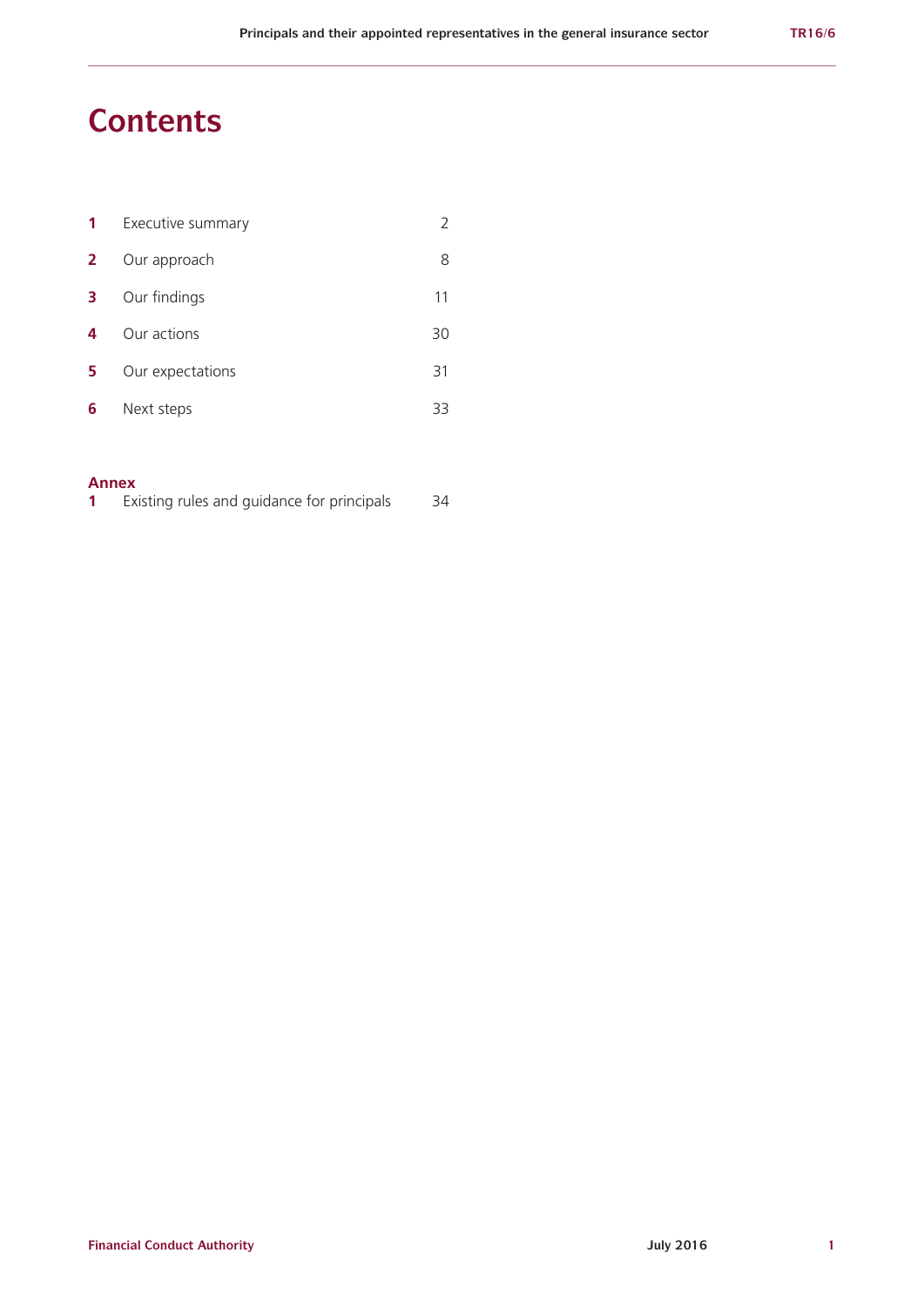## **1. Executive summary**

#### **Overview**

- **1.1** The UK general insurance sector is a mature and competitive market providing a diverse range of products to customers using a variety of distribution methods. Insurance products can be sold directly to customers by insurers or distributed via intermediaries. General insurance mediation activities<sup>1</sup> are regulated activities in the UK, so firms undertaking these activities must be authorised or exempt.<sup>2</sup>
- **1.2** In the UK general insurance sector, there are approximately 400 insurers and 5,100 intermediaries that are directly authorised. Some of these firms have appointed and accepted responsibility for over 20,000 appointed representatives (ARs) and these account for about 25% of all the ARs registered under the UK regulatory regime.
- **1.3** ARs are exempt from the general prohibition<sup>3</sup> because they undertake regulated activities under the supervision of an authorised firm acting as their 'principal<sup>14</sup>. The principal has regulatory responsibility for the AR and must put in place a written contract with the AR; anything that the AR has done, or omitted to do, is treated as having been done, or omitted to be done, by the principal itself.<sup>5</sup> This means the principal is responsible for any regulatory breaches committed by their ARs in respect of the business for which the principal has accepted responsibility.
- **1.4** In our supervisory work, we had identified concerns in relation to principal firms' understanding of their regulatory obligations for their ARs and the level of oversight of their ARs' activities. In a number of instances, these shortcomings had resulted in detriment to the customer; for example, through mis-selling or failings in service provision. Additionally, our previous work on another element of general insurance distribution (TR 15/7 – Delegated authority: Outsourcing in the general insurance market) $6$  found that firms did not always understand and meet their regulatory obligations. Consequently, one of the key priorities in our 2015/16 Business Plan<sup>7</sup> was to review the role of ARs in the distribution of general insurance products. We stated that we would consider the role and work of the principal firm in ensuring that it has robust systems and controls (supported by adequate resources) to select and oversee its ARs effectively, including their sales practices and provision of post-sale services.
- **1.5** We also wanted to assess the extent to which principals understood and complied with their regulatory responsibilities to their customers, where products and services were being delivered by their ARs. Critically, we wanted to see whether any shortcomings that we found were impacting customers, and whether they resulted in potential or actual customer detriment.

6 <http://www.fca.org.uk/your-fca/documents/thematic-reviews/tr15-07>

<sup>1</sup> <https://www.handbook.fca.org.uk/handbook/glossary/G566.html>

<sup>2</sup> SUP 12.2.1G

<sup>3</sup> Section 19 of FSMA

<sup>4</sup> Where the word "firm" is used throughout this report this should be read as "principal firm" as ARs are exempt and not considered a firm as defined in the Handbook

<sup>5</sup> SUP12.3.1G

<sup>7</sup> <http://www.fca.org.uk/static/channel-page/business-plan/business-plan-2015-16.html>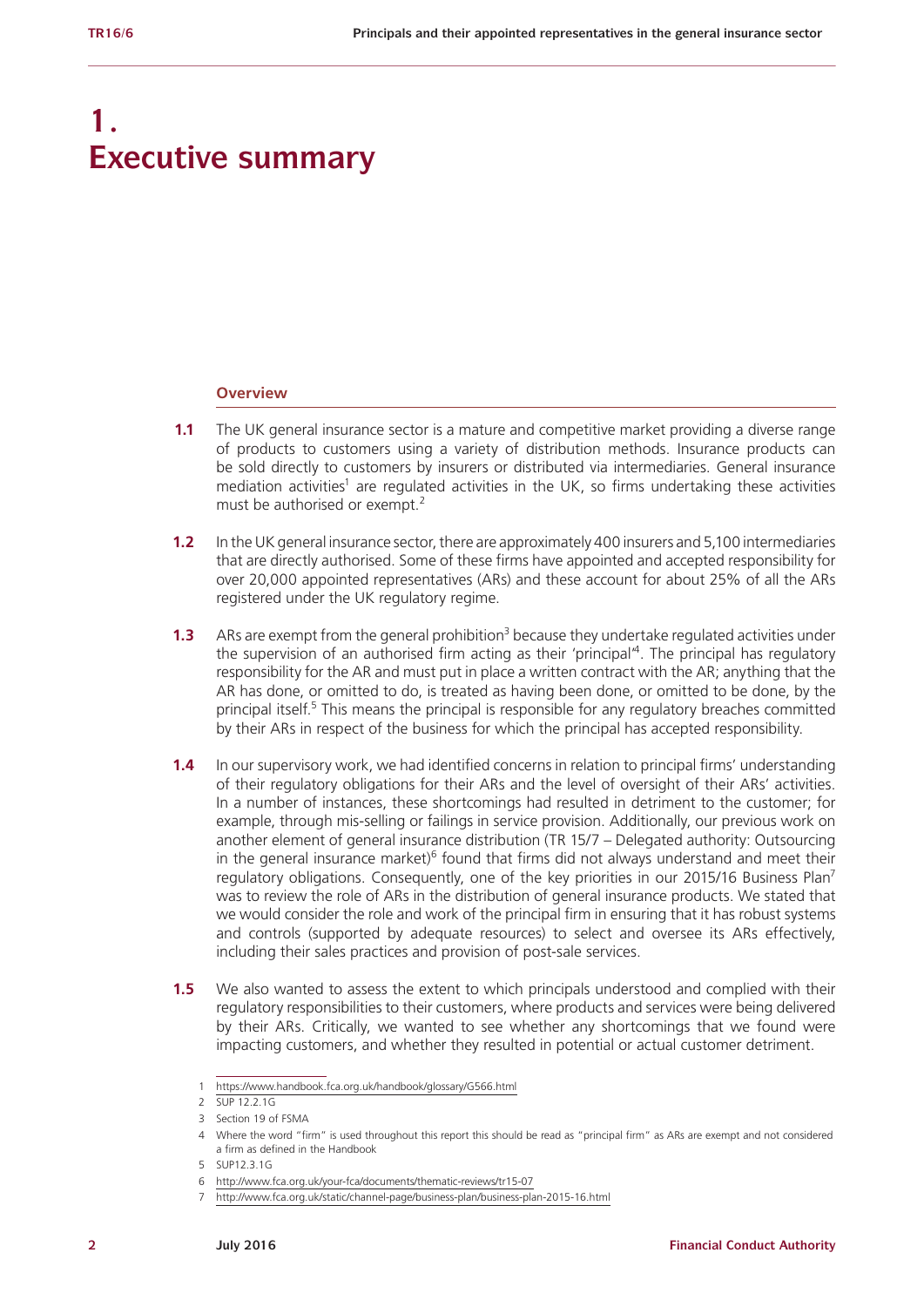- **1.6** In carrying out this work, we assessed:
	- **•** whether principals had considered the impact of appointing ARs on their business and core activities and had taken reasonable steps to put in place appropriate risk management frameworks to enable them to manage the risks associated with appointing ARs, and
	- **•** whether principals could demonstrate that they had adequate oversight and control over the activities of their ARs, and particularly over their sales activities, to enforce compliance with relevant requirements.
- **1.7** Our work addressed all phases of the relationship, from the initial selection and appointment of ARs, through set-up and contracting, to the ongoing oversight and termination of ARs.

## **Our approach**

- **1.8** We initially conducted an online survey of 190 principals operating a network<sup>8</sup> of ARs, primarily in the UK general insurance sector. This was to gain insight into their business model and size, AR activities, governance structures, customer numbers, product types, sales methods and revenues. These 190 principals were UK authorised general insurers and general insurance intermediaries; they reported that they had over 6,000 ARs with 75,000 individual representatives operating at 15,000 locations, selling over 10 million policies (predominantly to retail customers), and generating annual revenues of over £500 million.
- **1.9** We then selected a sample of 15 principals using a risk-based approach to represent a diverse range of business models, products distributed, sales methods and sizes of AR networks. These 15 principals had 783 ARs with 10,594 representatives operating at 1,684 locations. We requested and reviewed further information from this sample of principal firms to enable us to gain greater insight into their businesses and the activities of their ARs.
- **1.10** Finally, we visited 14 principals<sup>9</sup> and 25 ARs. During these visits, we met with and interviewed senior management and staff, reviewed policies and procedures, contractual documentation (including terms of business agreements (TOBAs)), customer-facing documentation (including sales scripts) and customer files, and listened to sales calls.
- **1.11** This report sets out our findings and how they relate to the rules and guidance as set out in the Handbook and Financial Services and Markets Act 2000 (FSMA) requirements, with which authorised firms are required to comply. In particular, we considered Chapter 12 of the Supervision Manual (SUP); our Principles for Businesses (PRIN); Senior Management Arrangements, Systems and Controls (SYSC); Threshold Conditions (COND); Insurance: Conduct of Business Sourcebook (ICOBS); Client money: insurance mediation activity (CASS 5); Training and Competence (TC); The Fit and Proper test for Approved Persons (FIT); and Statements of Principle and Code of Practice for Approved Persons (APER). In Annex 1, we have set out the key provisions in the Handbook relied upon in this review.<sup>10</sup>

<sup>8</sup> SUP 12.2.6G.

<sup>9</sup> One of the 15 principals voluntarily ceased its activities and left the general insurance market since our review commenced.

<sup>10</sup> Throughout the report, we have inserted footnote references to our Handbook. These footnotes are not intended to be an exhaustive list of our rules and guidance for a particular issue, and other Handbook rules and guidance may also be relevant depending on the circumstances.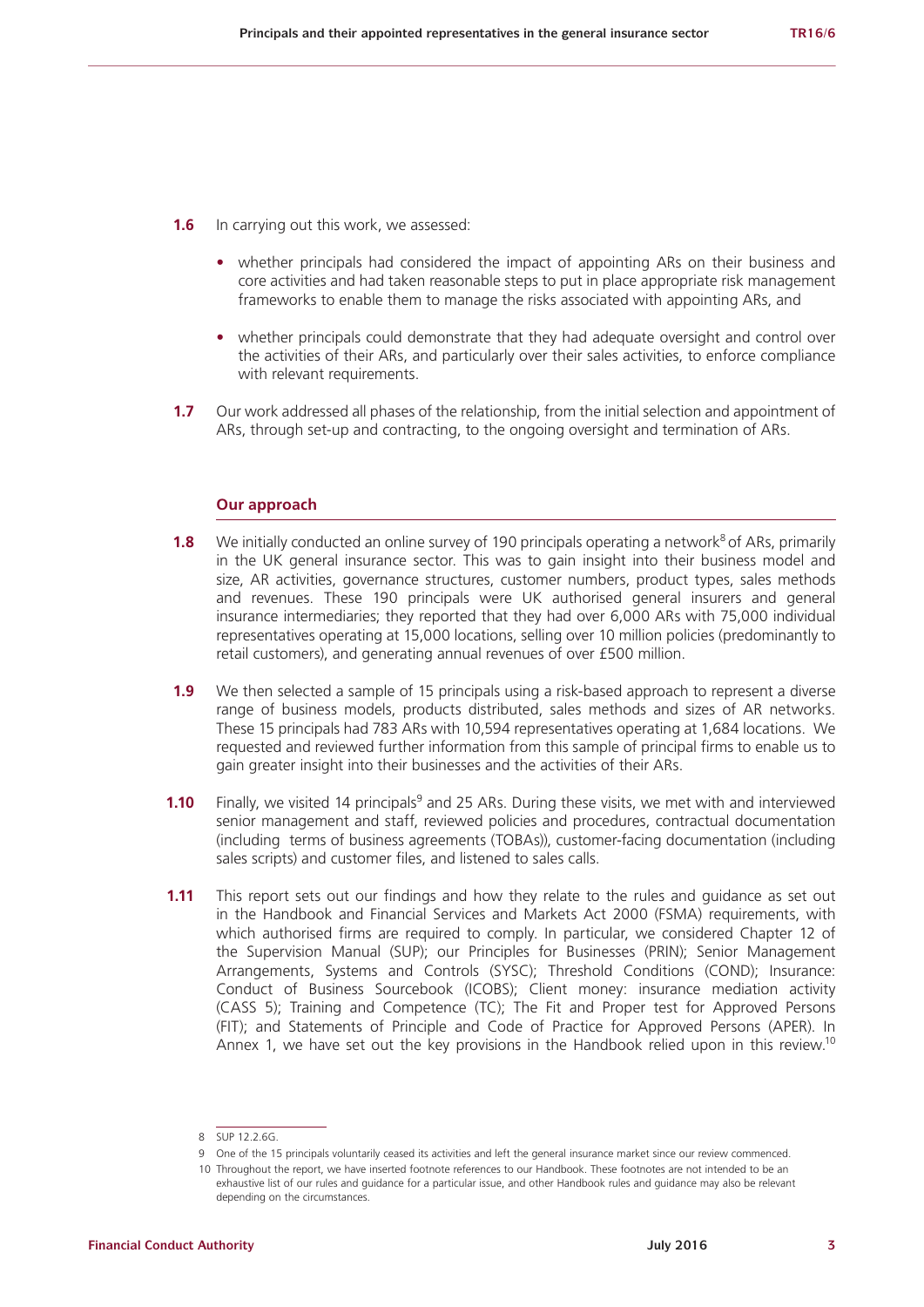#### **What we found**

**1.12** The findings of our review fall under three main headings:

#### **Business models and risk management**

- **1.13** We considered principal firms' business models and risk management frameworks and found that almost half of the principals in our sample could not demonstrate that they had considered and understood the nature, scale and complexity of the risks arising from their ARs' activities and, in particular, the risks these activities presented to customers. This resulted in some ARs conducting activities outside their principal's core areas of expertise, where the principal lacked the ability or resources to oversee them effectively.
- **1.14** These principal firms could not consistently demonstrate that they had met the regulatory requirements<sup>11</sup> to take reasonable steps to:
	- **•** consider how the appointment of ARs would impact their business model and core activities, including how the activities of potential ARs aligned with their existing activities and whether they had adequate resources to oversee the AR and enforce compliance with the AR contract and regulatory requirements
	- understand the nature, scale and complexity of the risks arising from the activities of their ARs, and
	- **•** put in place an appropriate risk management framework to identify and manage the risks their ARs presented to their business and to customers.

#### **Governance and oversight**

- **1.15** In relation to governance and oversight, we found that over half of the 15 principals included within our sample could not consistently demonstrate that they had effective risk management, oversight and control frameworks to identify, monitor and mitigate the risks arising from their ARs' activities. Some of these principal firms did not appear to have understood the full extent of their obligations for ensuring that their ARs complied with relevant regulatory requirements, particularly in relation to their sales activities.<sup>12</sup>
	- **•** When considering the appointment of new ARs, we found that many principals could not demonstrate how they had met their obligations to consider the solvency and suitability of the AR, the impact on their own compliance with threshold conditions, or the adequacy of their own controls and monitoring resources.<sup>13</sup>
	- **•** At appointment stage and when contracting the relationship, we found that some principals had not been effective in setting up an appropriate operational framework for their ARs, both in terms of contractual arrangements and the broader control environment.<sup>14</sup> We saw examples of contracts that were not fully compliant with the relevant requirements<sup>15</sup> as well as shortcomings in categorising ARs, setting up multiple principal arrangements<sup>16</sup> and implementing the approved persons regime.<sup>17</sup>

<sup>11</sup> SUP 12.4.2R; COND2.4; COND2.5; COND2.7; SYSC 3;SYSC 4.1.1R; SYSC 4.1.2AG; SYSC 4.1.10AG; SYSC 7.1.2AG; Principle 3.

<sup>12</sup> SUP 12.4.2R; COND2.4; COND2.5; COND2.7; SYSC 3;SYSC 4.1.1R; 4.1.2AG; SYSC 4.1.10AG; SYSC 7.1.2AG; PRIN; ICOBS.

<sup>13</sup> SUP 12.4.2R – SUP 12.4.5G; COND2.4; COND2.5; COND2.7; SYSC 4.1.1R; 4.1.2AG; SYSC 4.1.10AG; SYSC 7.1.2AG

<sup>14</sup> SYSC 4.1.1R

<sup>15</sup> SUP 12.5.

<sup>16</sup> SUP 12.4.5A-G.

<sup>17</sup> SUP 12.6.8G;SUP10A.1.16R.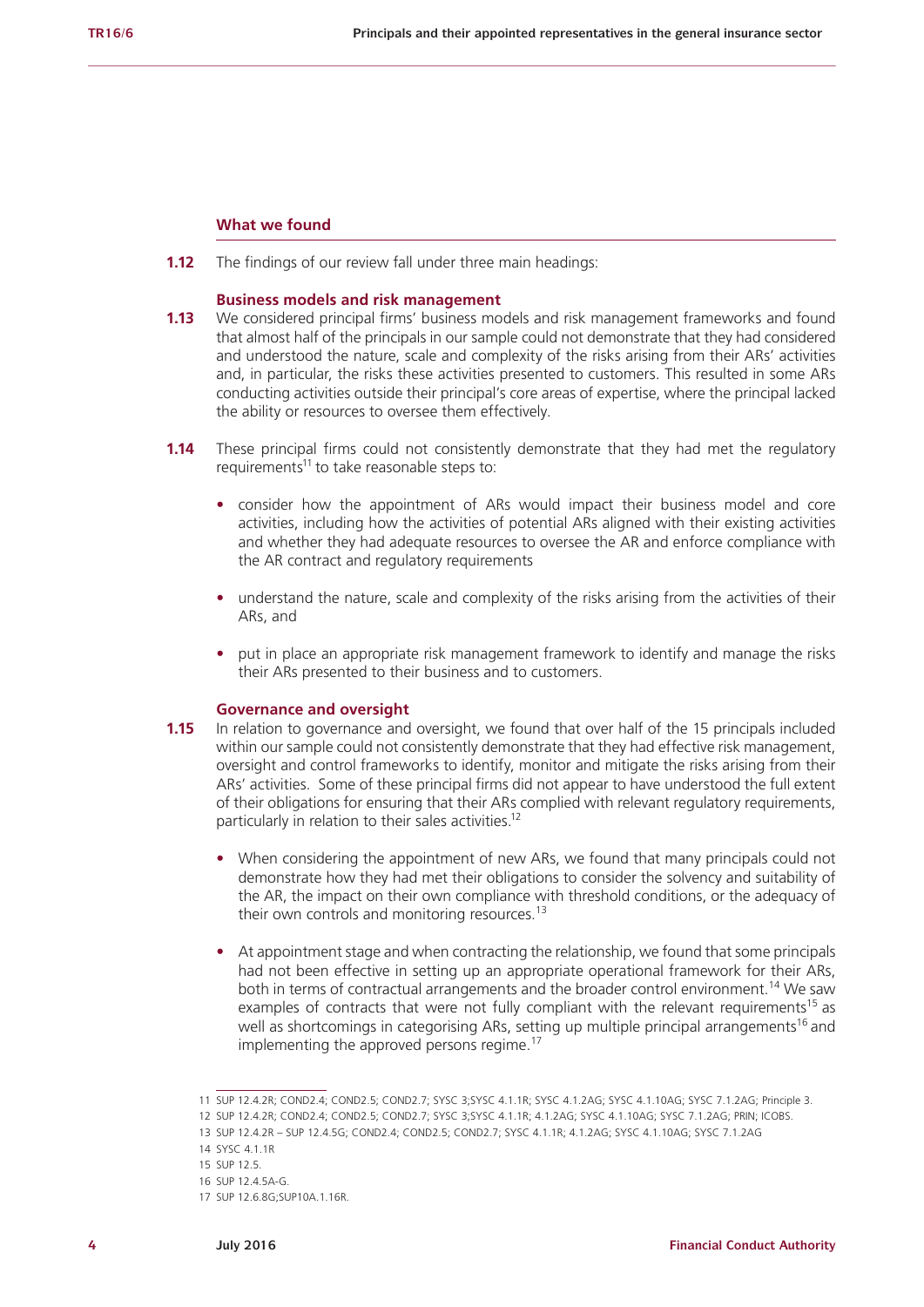**•** In relation to ongoing oversight, we found that over half of the principal firms in the sample were not able to demonstrate consistently that they had adequate controls over the ARs' regulated activities or adequate resources to monitor and enforce compliance by their ARs with the relevant requirements.<sup>18</sup>

## **Customer outcomes**

- **1.16** A key purpose of the regulatory framework is to ensure that customers buying insurance products from an AR of an authorised firm are afforded the same level of protection (and therefore no less likely to receive fair outcomes) as if they were purchasing products from the authorised firm itself.19 However, in many of the principals in our sample, the shortcomings that were apparent in risk management, control and oversight gave rise to risks to customer outcomes, as the principal was not able to ensure its ARs complied with the relevant requirements – notably the requirements of PRIN and ICOBS.
- **1.17** In a third of the principal firms, we saw examples of potential mis-selling and customer detriment as a result of ARs' actions, with most of these issues not previously identified by the principal. This included customers buying products that they may not need, under which they may be ineligible to make a claim, or without being provided with enough information (including key exclusions) to make an informed choice. At the ARs of one principal firm, there was significant evidence of the mis-selling leading to actual customer detriment, with some customers buying warranty insurance products under which they were clearly ineligible to claim as a result of poor sales practices and insufficient information being provided during many of the sales calls. We also saw potential customer detriment arising from shortcomings in some principals' understanding and application of the client money rules.<sup>20</sup>
- **1.18** Our more detailed findings are set out in Section 3 of this report.

## **What concerns do we have?**

- **1.19** The issues we identified were serious and widespread, and showed that over half of the principal firms did not fully understand the risks arising from their ARs' activities, or were unable to demonstrate that they were complying with their obligations to control and oversee these activities. In five of the 14 firms, we identified material risks to customers arising from their poor practices, which left us with no alternative but to take early supervisory intervention actions to protect the interests of customers.
- **1.20** Our main concern is the material risk of customer detriment arising from the activities of ARs that are not subject to appropriate control and oversight from their principal. The ARs included in our review sold a wide range of products (including home, motor, travel, guaranteed asset Protection  $(GAP)^{21}$ , warranty and commercial combined) via a range of methods (face-toface, internet, inbound and outbound calls, advised and non-advised), predominantly to retail and small business customers. The role of the principal in providing an appropriate control framework is critical in ensuring these ARs sell insurance products in a compliant manner and deliver fair customer outcomes.

<sup>18</sup> SUP 12.4.2R; COND2.4; COND2.5; COND2.7; SYSC3; SYSC4.1.1R: SYSC 4.1.2AG; SYSC 4.1.10AG; SYSC7.1.2AG; PRIN; ICOBS.

<sup>19</sup> SUP 12.1.3G.

<sup>20</sup> CASS 5.

<sup>21</sup> <https://www.handbook.fca.org.uk/handbook/glossary/G3465g.html>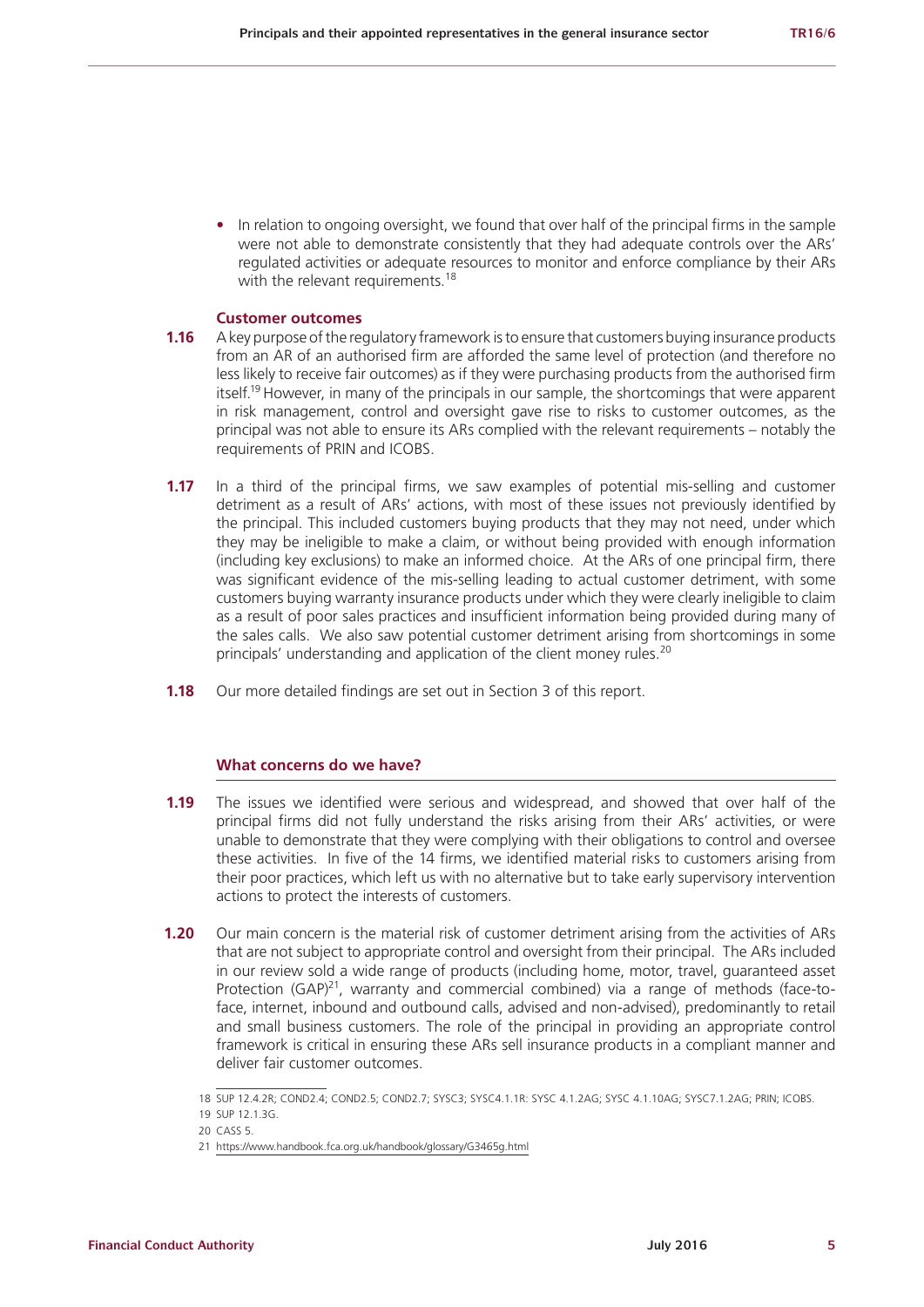**1.21** It should be noted that while practices were predominantly poor, the shortcomings that we identified were not universal across the sample of principal firms included in the review. A minority of principal firms within the sample had a good understanding of their ARs and were able to demonstrate how they effectively managed, monitored and mitigated the risks arising from their activities.

#### **Our actions**

- **1.22** As set out above, we found significant shortcomings in the control and oversight of ARs by many of the principal firms included in our review. The resultant failings in the sales processes and practices of many of the ARs increased the risk of mis-selling and gave rise to instances of actual and potential customer detriment. These shortcomings relate to rules and obligations that are clear and longstanding, so where we have found material issues and potential breaches of our rules, we have taken timely actions to address the issues identified.
- **1.23** Thus far we have taken early intervention actions in relation to five of the 15 principal firms in our sample. These actions include agreeing the imposition of requirements on their regulatory permissions, asking principal firms to cease sales activities and commissioning two FSMA section 166 skilled persons reports to assess whether detriment has been suffered by customers from mis-selling and consider the adequacy of systems and controls. We are also considering the need for customer redress. In taking these actions, we have held principal firms accountable for the issues identified, both those resulting from their own actions and those arising from the activities undertaken by their ARs.
- **1.24** Please refer to section 4 of this report for further details of our actions taken.

#### **Our expectations**

- **1.25** We expect principals to be able to demonstrate that they consistently comply with their regulatory obligations $^{22}$  to:
	- **•** consider the impact of ARs on their own business model and ability to meet threshold conditions
	- **•** assess the solvency and suitability of their ARs
	- **•** take reasonable steps to put in place an appropriate risk management framework to identify and manage the risks ARs present to their business
	- **•** put in place compliant contractual arrangements with their ARs
	- **•** have adequate controls over their ARs' regulated activities for which the principal has responsibility, and
	- **•** have adequate resources in place to monitor and enforce compliance with the relevant requirements that apply to the regulated activities for which the principal is responsible.

<sup>22</sup> Including, but not limited to: SUP 12.4.2R; COND2.4; COND2.5; COND2.7; SYSC3;SYSC 4.1.1R; 4.1.2 AG; SYSC 7.1.2AG; PRIN; ICOBS;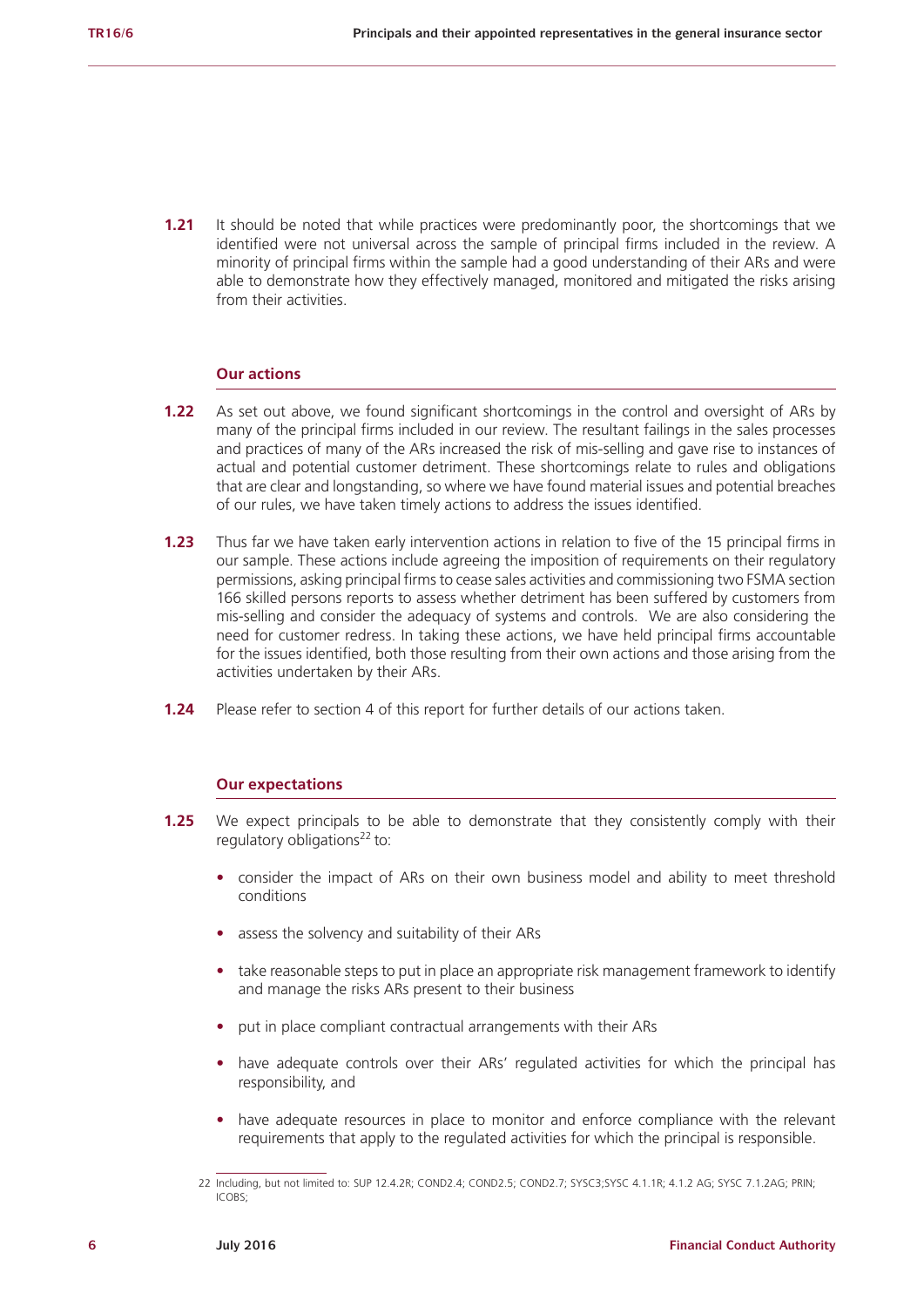- **1.26** We note that the principal firm's regulatory obligations to control their ARs' activities are no less than for the principal's own activities, so we expect their controls and oversight to encompass all elements of the ARs' activities, including ensuring the sales activities are compliant with PRIN and ICOBS.
- **1.27** We expect principals to be able to demonstrate that they are consistently meeting the regulatory requirements so that their customers who receive products and services delivered by the ARs are consistently being treated fairly and receiving appropriate outcomes.<sup>23</sup>
- **1.28** While this review was focused on the general insurance sector, the findings may also be applicable to principals and ARs operating in other sectors of the UK financial services industry. We expect all principals to consider the findings in this report and to take appropriate action, where applicable, to address the issues that are relevant to them.
- **1.29** Our expectations of principal firms are set out in more detail in section 5 of this report.

## **Next steps**

- **1.30** We are sending a Dear CEO letter to the chief executive officers of principal firms with ARs operating in the general insurance sector, setting out our expectations and what actions we expect them to take to address the issues raised in this report.
- **1.31** We are sharing our findings with the sector and will continue to work with the principal firms included in our detailed review, to address and resolve the issues identified, using the full range of regulatory tools as appropriate.
- **1.32** We are planning to perform additional work with some of the principal firms in the wider survey sample that were not included in our more detailed work. This will focus on principal firms that we believe to be higher risk, as well as those about which we had concerns regarding the quality of data provided to us.
- **1.33** We will consider the need for further thematic or supervisory work, and expect that this will remain an area of supervisory focus.
- **1.34** We will consider the need for other regulatory actions as a result of the findings of this report, including assessing whether there is a need for policy intervention or an adjustment of our approach to authorisations.
- **1.35** Our next steps are set out in more detail in section 6 of this report.

**Financial Conduct Authority July 2016 7**

<sup>23</sup> Principle 6.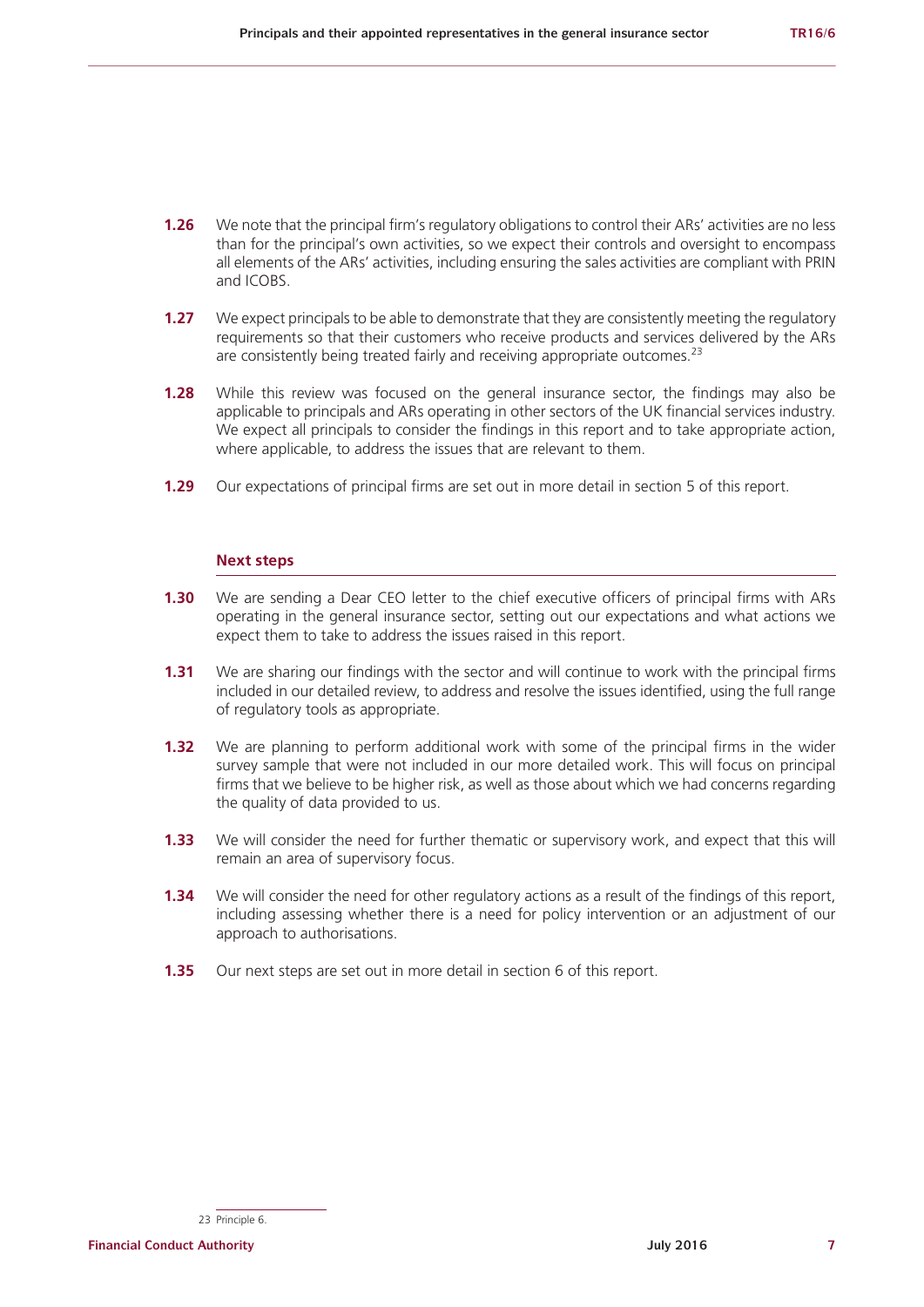## **2. Our approach**

## **What was the scope of the review?**

- **2.1** We set out to assess the following:
	- **•** Whether principals had considered the impact of appointing ARs on their business and core activities and had taken reasonable steps to put in place appropriate risk management frameworks to enable them to manage the risks associated with appointing ARs.
	- **•** Whether principals could demonstrate that they had appropriate and effective governance and oversight, including adequate resources, policies and processes, for the selection, appointment, monitoring and termination of their ARs.
	- **•** Whether principals had put in place appropriate policies and practices to ensure consistent and fair outcomes for customers. This included review of the sales practices, the controls in place for the protection of client money and the provision of post-sale activities by the ARs, to determine if they could give rise to any actual or potential customer detriment.
- **2.2** In undertaking the above assessments, we looked at whether principals fully understood their regulatory obligations and how these obligations were relevant and applicable to each of their individual ARs.

### **How did we carry out our review?**

- **2.3** We identified a sample of 190 principals that had a network<sup>24</sup> of ARs operating primarily in the general insurance market. We asked each principal to complete an online survey regarding their firm and their ARs, which requested information about their business model and size, AR activities, revenues, customer numbers, product types, sales methods, governance structures, and resources devoted to oversight and monitoring of their ARs.
- **2.4** In addition, we asked principals to submit existing information held by them for each of their ARs individually. We sought information on:
	- **•** revenue
	- **•** sales methods
	- **•** products sold

<sup>24</sup> Sup 12.2.6G.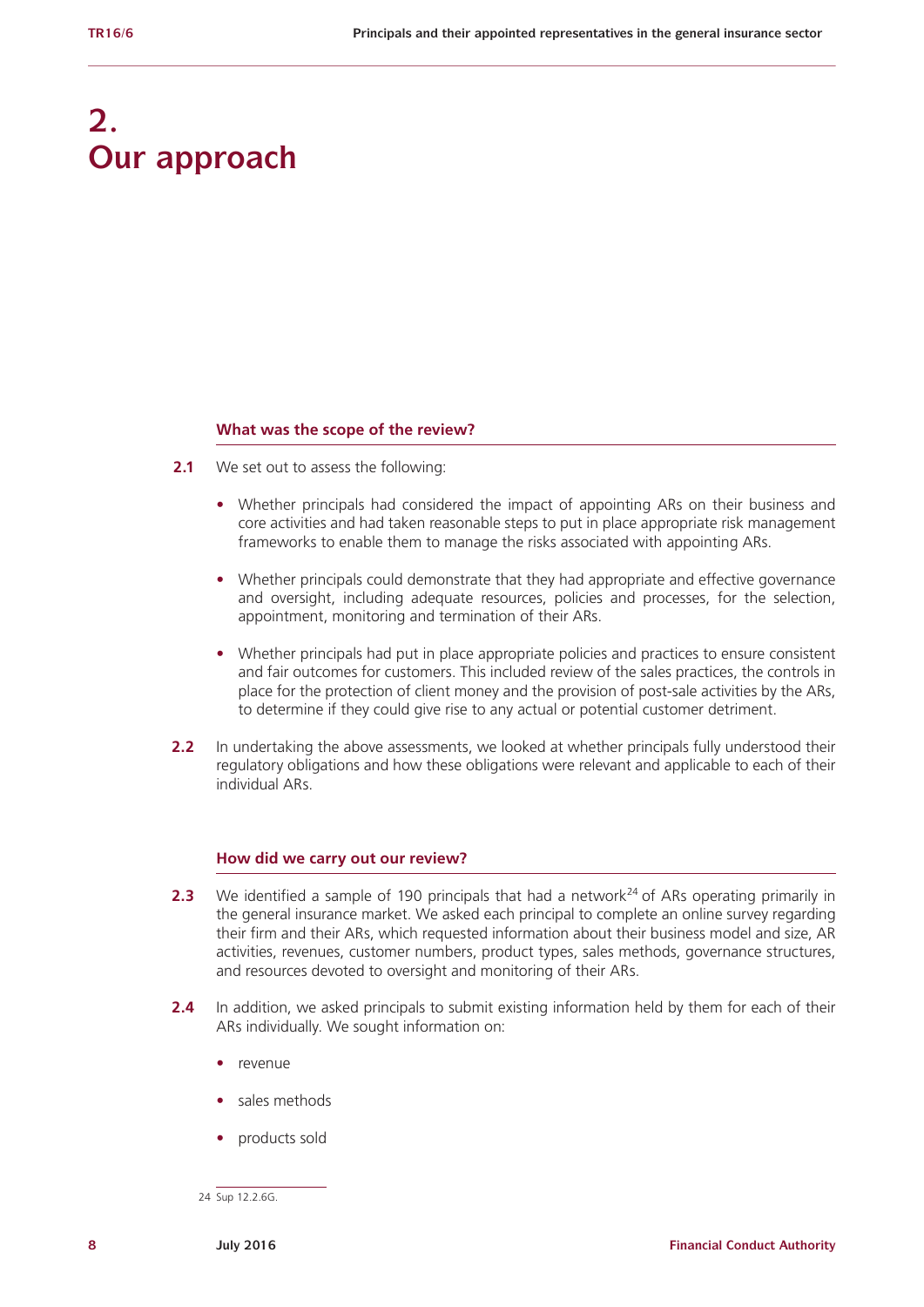- **•** number of sites from which the AR operated
- **•** number of individual representatives carrying out regulated activities on behalf of the AR
- **•** multiple -principal arrangements, and
- **•** complaints
- **2.5** We then selected a sample of 15 principals for further review and analysis using the information provided and other available data. This was done using a risk-based approach to represent a diverse range of business models, products distributed, sales methods and sizes of AR networks.
- **2.6** We then issued a further information request asking for more detailed information on the principals' arrangements relating to governance, risk management, compliance, contract management, remuneration and incentives, client money, and professional indemnity cover. This was to facilitate an in-depth desk-based analysis of the principal and its ARs, to help select which ARs to visit and to prepare for visits to the principals and selected ARs.
- 2.7 Finally, we visited 14 principals and 25 ARs. During these visits, we met with and interviewed senior management and staff, reviewed policies and procedures, contractual documentation (including TOBAs), customer-facing documentation (including sales scripts) and customer files, and listened to sales calls.
- **2.8** This allowed us to gain further insight into the principals' and ARs' business models, operations, governance and risk management structures, control frameworks and oversight arrangements in order to consider their effectiveness. We were also able to use the sales calls and customer files to assess whether the ARs were complying with relevant regulatory obligations to treat customers fairly, thus enabling customers to achieve fair outcomes.
- **2.9** In performing our work, we assessed the 15 principals (and the activities of their ARs) against the rules and guidance as set out in the Handbook and against FSMA requirements, with which authorised firms are required to comply. In particular, we considered Chapter 12 of the Supervision Manual (SUP 12); our Principles for Businesses (PRIN); Senior Management Arrangements, Systems and Controls (SYSC); Threshold Conditions (COND); Insurance: Conducts of Business Sourcebook (ICOBS), Client money: insurance mediation activity (CASS 5); Training and Competence (TC); The Fit and Proper test for Approved Persons (FIT); and Statements of Principle and Code of Practice for Approved Persons (APER).
- **2.10** We have set out in more detail the key elements of the Handbook that we have relied on in this review in Annex 1. We particularly noted the provisions of SUP12.4.2R, which are at the core of principals' obligations in respect of their ARs:

'Before a firm appoints a [person](https://www.handbook.fca.org.uk/handbook/glossary/G869.html) as an [appointed representative](https://www.handbook.fca.org.uk/handbook/glossary/G1659.html) …..and on a continuing basis, it must establish on reasonable grounds that:

1) the appointment does not prevent the [firm](https://www.handbook.fca.org.uk/handbook/glossary/G430.html) from satisfying and continuing to satisfy the [threshold conditions](https://www.handbook.fca.org.uk/handbook/glossary/G1173.html)

2) the [person](https://www.handbook.fca.org.uk/handbook/glossary/G869.html)

- **–** is solvent
- **–** is otherwise suitable to act for the [firm](https://www.handbook.fca.org.uk/handbook/glossary/G430.html) in that capacity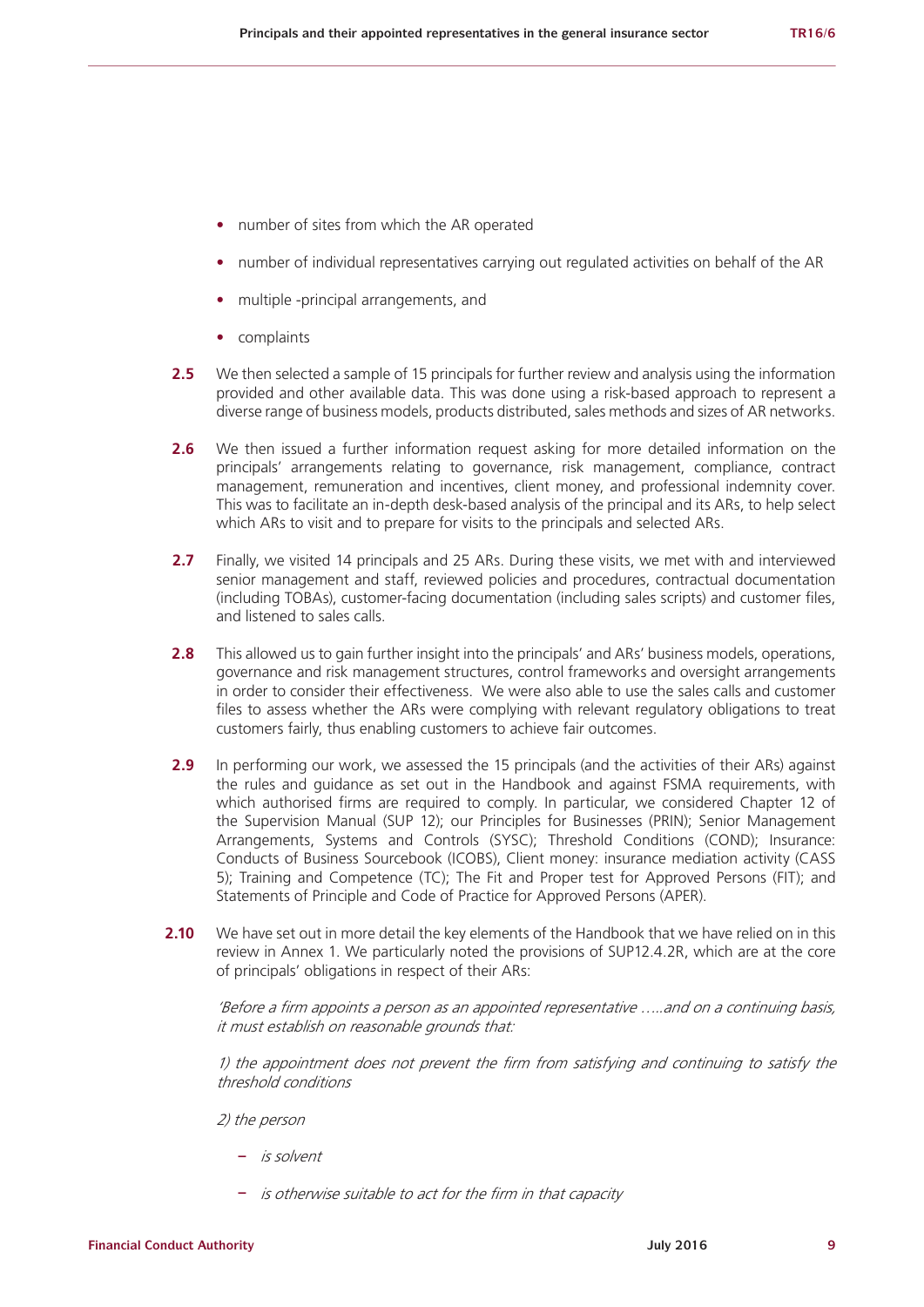**–** has no [close links](https://www.handbook.fca.org.uk/handbook/glossary/G164.html) which would be likely to prevent the effective supervision of the [person](https://www.handbook.fca.org.uk/handbook/glossary/G869.html) by the [firm](https://www.handbook.fca.org.uk/handbook/glossary/G430.html)

## 3) the [firm](https://www.handbook.fca.org.uk/handbook/glossary/G430.html) has adequate

- **–** controls over the [person's](https://www.handbook.fca.org.uk/handbook/glossary/G869.html) [regulated activities](https://www.handbook.fca.org.uk/handbook/glossary/G974.html) for which the [firm](https://www.handbook.fca.org.uk/handbook/glossary/G430.html) has responsibility (see SYSC 3.1or SYSC 4.1)
- **–** resources to monitor and enforce compliance by the [person](https://www.handbook.fca.org.uk/handbook/glossary/G869.html) with the relevant requirements applying to the [regulated activities](https://www.handbook.fca.org.uk/handbook/glossary/G974.html) for which the [firm](https://www.handbook.fca.org.uk/handbook/glossary/G430.html) is responsible and with which the [person](https://www.handbook.fca.org.uk/handbook/glossary/G869.html) is required to comply under its contract with the [firm](https://www.handbook.fca.org.uk/handbook/glossary/G430.html) (see SUP 12.5.3 G (2))

4) the [firm](https://www.handbook.fca.org.uk/handbook/glossary/G430.html) is ready and organised to comply with the other applicable requirements contained or referred to in this chapter.'

- **2.11** Additionally, throughout the report, we have inserted footnote references to our Handbook. These footnotes are not intended to be an exhaustive list of our rules and guidance for a particular issue, and other Handbook rules and guidance may also be relevant depending on the circumstances.
- **2.12** The review focussed only on principals operating a network of ARs primarily in the general insurance sector and did not consider specifically either introducer appointed representatives (IARs) or the activities of ARs in other regulated sectors.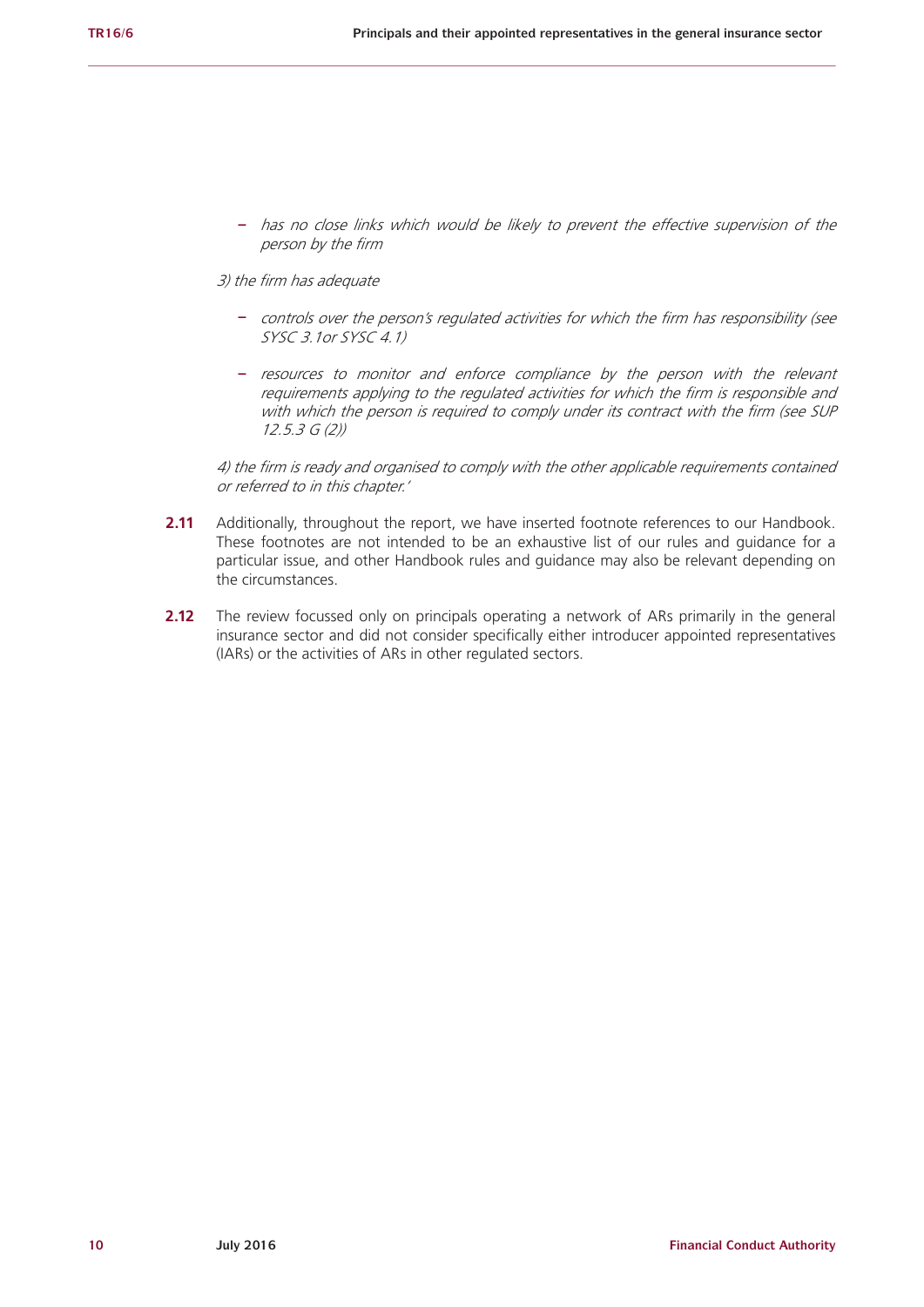## **3. Our findings**

- **3.1** We report the main findings of our review under the following headings:
	- **•** Business model and risk management
	- **•** Governance and oversight
		- **–** Due diligence and appointment
		- **–** Set-up and contracting
		- **–** Ongoing oversight and termination
	- **•** Customer outcomes

## **Business model and risk management**

- **3.2** In performing our review, we assessed whether principals had considered the impact of appointing ARs on their business and core activities and had taken reasonable steps to put in place appropriate risk management frameworks to enable them to manage the risks associated with appointing ARs.
- **3.3** In particular, we considered whether these principals could demonstrate that they:
	- understood the nature, scale and complexity of the risks arising from the activities of their ARs and, in particular, the risks these activities presented to customers
	- **•** had appropriately assessed these risks when deciding to appoint ARs, and
	- **•** had taken reasonable steps to put in place an appropriate risk management framework to identify, assess and manage the risks their ARs presented to their business and to customers

These matters all directly relate to the regulatory requirements<sup>25</sup> for firms in relation to ARs set out within our Handbook – most notably within SUP 12, COND, SYSC and PRIN (see Annex 1).

**3.4** We found that half of the principals in the sample were unable to demonstrate that they had considered how their potential ARs' activities aligned to their existing activities or whether they had adequate resources to oversee these ARs and enforce compliance with the AR contract and regulatory requirements. In some cases, particularly where the AR activities contributed only a small proportion of the firm's total revenues, the decision to appoint ARs appeared to be

<sup>25</sup> SUP 12.4.2R; COND;SYSC 3; SYSC 4.1.1R; SYSC 4.1.2 AG;SYSC 4.1.10AG; SYSC 7.1.2AG; PRIN; ICOBS.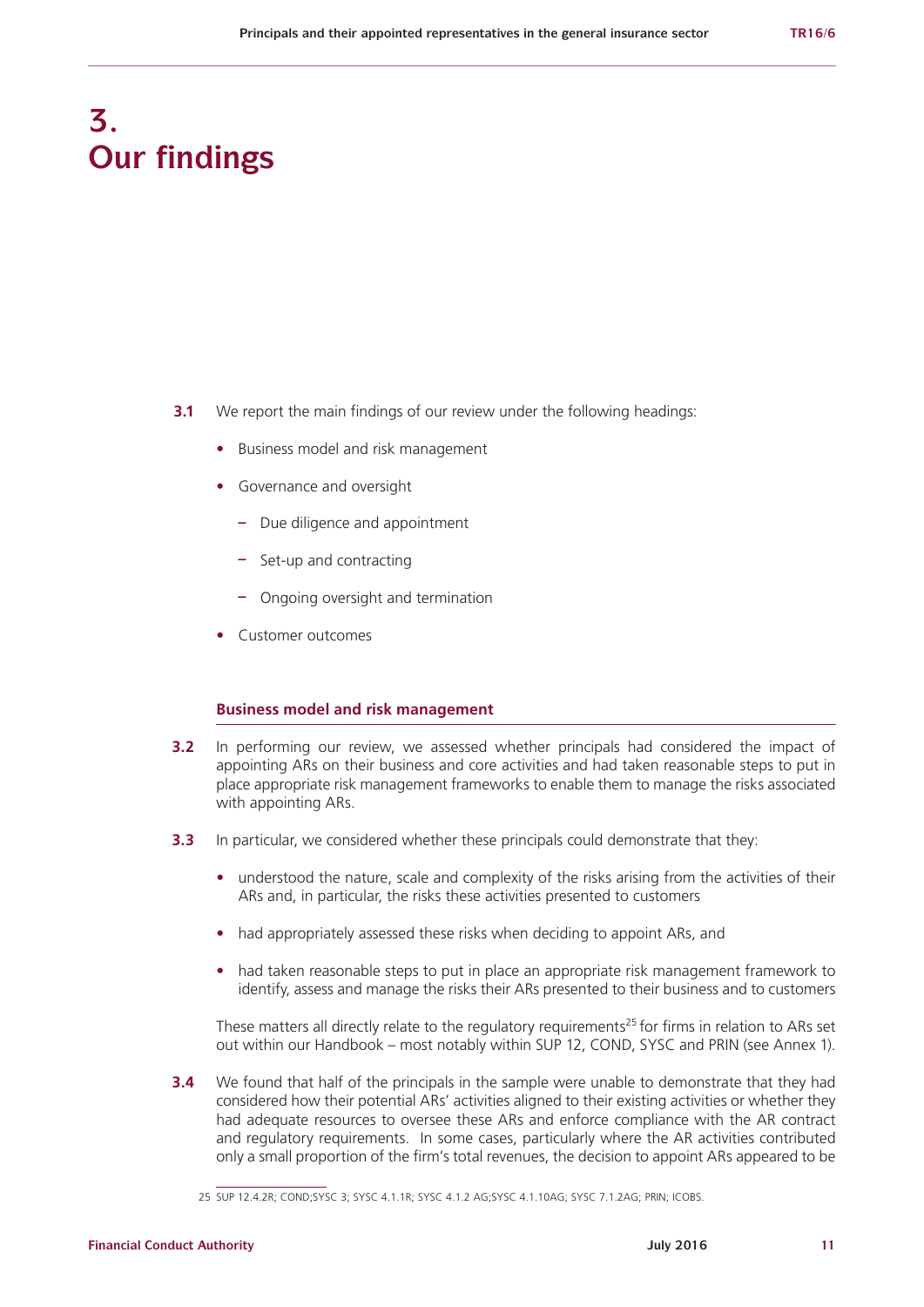opportunistic rather than strategic, and the AR activities did not clearly align with the principal's business model, core activities and skillsets. In these scenarios the principals were often less able to oversee the ARs effectively as they lacked the resources or expertise to do so, creating additional risks for the ARs' customers.

- **3.5** The majority of the 15 principals were unable to demonstrate consistently that they had taken reasonable steps to ascertain how the appointment of ARs would impact their current business model and core activities, including whether they had adequate resources to oversee the AR and enforce compliance with the AR contract and regulatory requirements. These shortcomings generated significant risks for both the principals and customers, and we found that in many cases the principals did not appear to have recognised these risks or taken appropriate actions to manage them.
- **3.6** In some firms, the activities of the ARs were more clearly aligned to those of the principal, who therefore understood the risks that these activities presented. These firms were generally better able to demonstrate that the activities of their ARs met their risk appetite and that they had put in place adequate systems and controls to manage these activities.
- **3.7** The shortcomings that we identified in the business model and risk management framework manifested in several different scenarios.

#### **Diversification through ARs – Wholesale intermediaries becoming retailers**

**3.8** Five firms in our sample acted primarily as wholesale insurance intermediaries (either Managing General Agents (MGAs) or wholesale brokers), distributing insurance products to customers through other authorised firms, including via delegated authority. Three of these firms had diversified from their core activities by taking on ARs who distributed retail products directly to customers (the other two firms already had some retail activities). These firms did not appear to have identified the additional sales risks that they were taking responsibility for, having regarded this as another way of delegating authority. They did not seem to understand that their ARs' activities were part of their own regulated activities or be capable of meeting their full regulatory responsibilities for ensuring that the sales made by the ARs were compliant.

### **Examples 1 and 2**

One London market wholesale broker had appointed ARs selling warranty insurance via outbound calls. As the distribution of retail products was not a core business activity of this principal, they did not understand the risks that this activity presented and had not put in place appropriate policies and procedures to ensure the delivery of fair outcomes for customers. We saw evidence of mis-selling by a number of their ARs.

An MGA had appointed ARs involved in a variety of retail sales activities, including telephone sales of warranty and home emergency products. The distribution of retail products was not a core business activity of this principal and they did not fully understand either the regulatory framework around these sales activities or the risks involved. As a consequence of these shortcomings, we saw outsourced activities constituting unauthorised activity and evidence of mis-selling. The unauthorised activities included a third party making sales who was not exempt or authorised, and an AR making advised sales where this principal did not have permission to advise.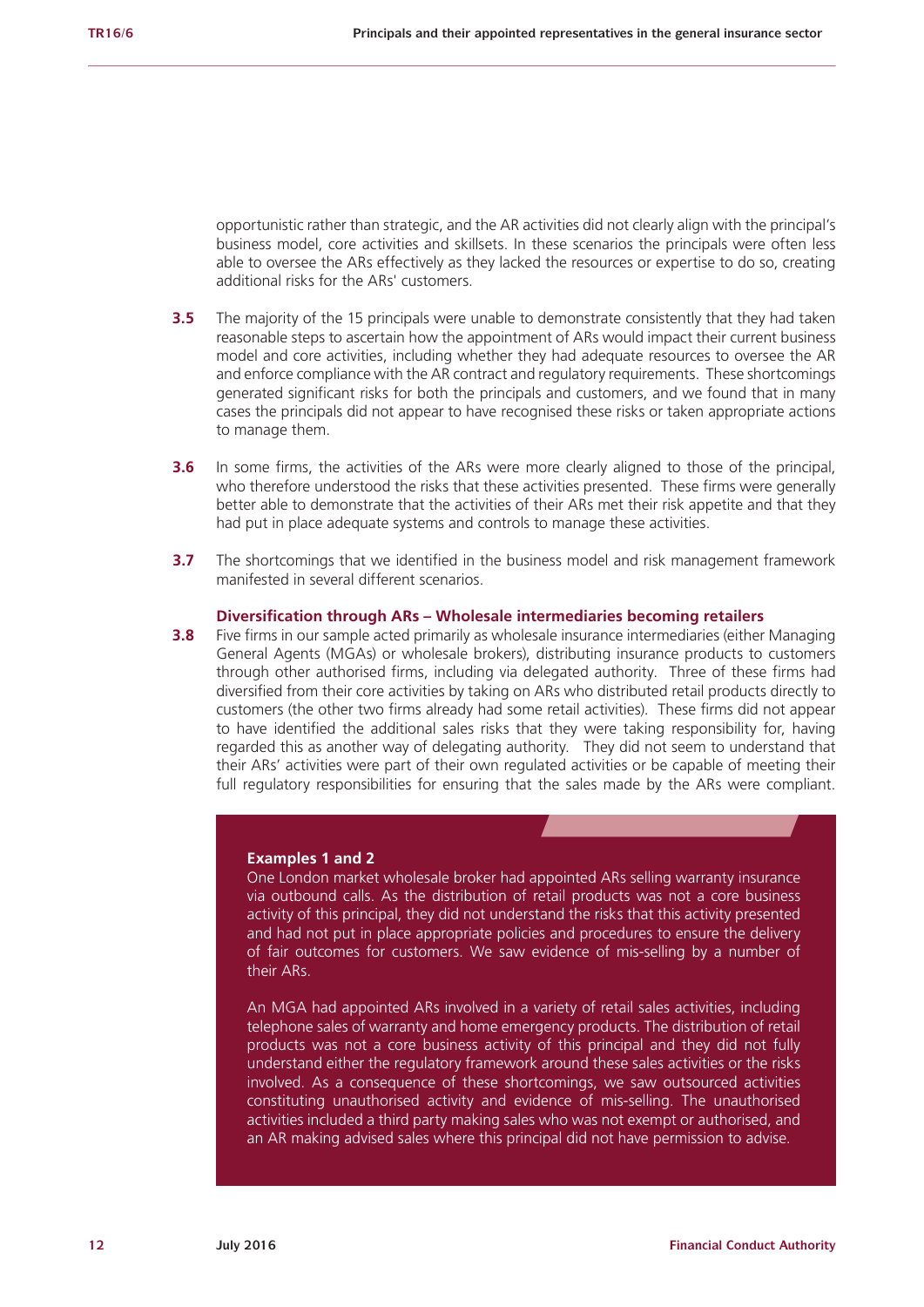#### **Sustainability of model – Insufficient revenues to support controls**

**3.9** The majority of firms in our sample did not appear to have adequately considered the full costs of operating a compliant AR network. These include the cost of putting in place appropriate systems and controls and appointing staff with the right skills to oversee and monitor the ARs. Some of these firms were unable to articulate or evidence a clear strategy and approach to the selection of ARs, and had not undertaken any cost benefit analysis when taking on ARs. In one case, the firm admitted that they had seen ARs as a 'cash-free investment', while another acknowledged that they had seen it as a way to 'grow revenue without investing resources'. When we questioned firms about the level of oversight and costs, about around one-third accepted that if they increased the level of oversight to address the risks posed, they would find that it was not financially sustainable to have some or all of their ARs. Some of these firms were already seeking to reduce or rationalise their AR activities.

## **Growth of network – Lack of resource, understanding and control**

**3.10** Some of the firms within the sample had grown their AR networks rapidly and could not demonstrate that they had employed sufficient people with the appropriate skills, knowledge and expertise necessary to manage the risks that the growth in the network presented. Furthermore, some of the firms in our sample had altered or broadened their model as they had grown, which often led to additional risks, but had not made any changes to manage those risks; for example, by taking on new ARs with a different client or product base, or allowing some ARs to transact business without using a core system used by the principal's other ARs.

#### **Example 3**

One firm operated as a product provider for retail products and as principal for a network of ARs distributing these products. In pursuit of rapid growth, the principal had appointed a variety of different businesses as ARs and did not fully understand how all of these ARs and related third parties were involved in distributing their products. This resulted in some parties performing sales activities that were not authorised or exempt, and were therefore not subject to effective oversight.

#### **Umbrella network – Acting as compliance consultant not principal**

**3.11** Three of the principals in our sample operated an 'umbrella' network where the primary purpose of the business was to operate a network of ARs. This model is not inconsistent with our regulatory framework, but can create issues when a firm regards itself as primarily offering a compliance service to its ARs, rather than as an authorised firm owning all of the regulatory risks arising from its ARs' activities. Within our sample, these principals did not always have full knowledge or control of the activities being performed by their ARs, so could not always show that they met their regulatory obligations to oversee these ARs, including mitigating the risks to customers.

#### **Example 4**

One principal had limited knowledge of the arrangements in place between its ARs and the insurers and MGAs who manufactured and supplied the insurance products sold by these ARs. This principal had not considered the terms of business agreements (TOBAs) with these insurers and MGAs, so was unable to assess whether there was client money (and to protect this as required) or to check that the terms of any risk transfer granted were being complied with.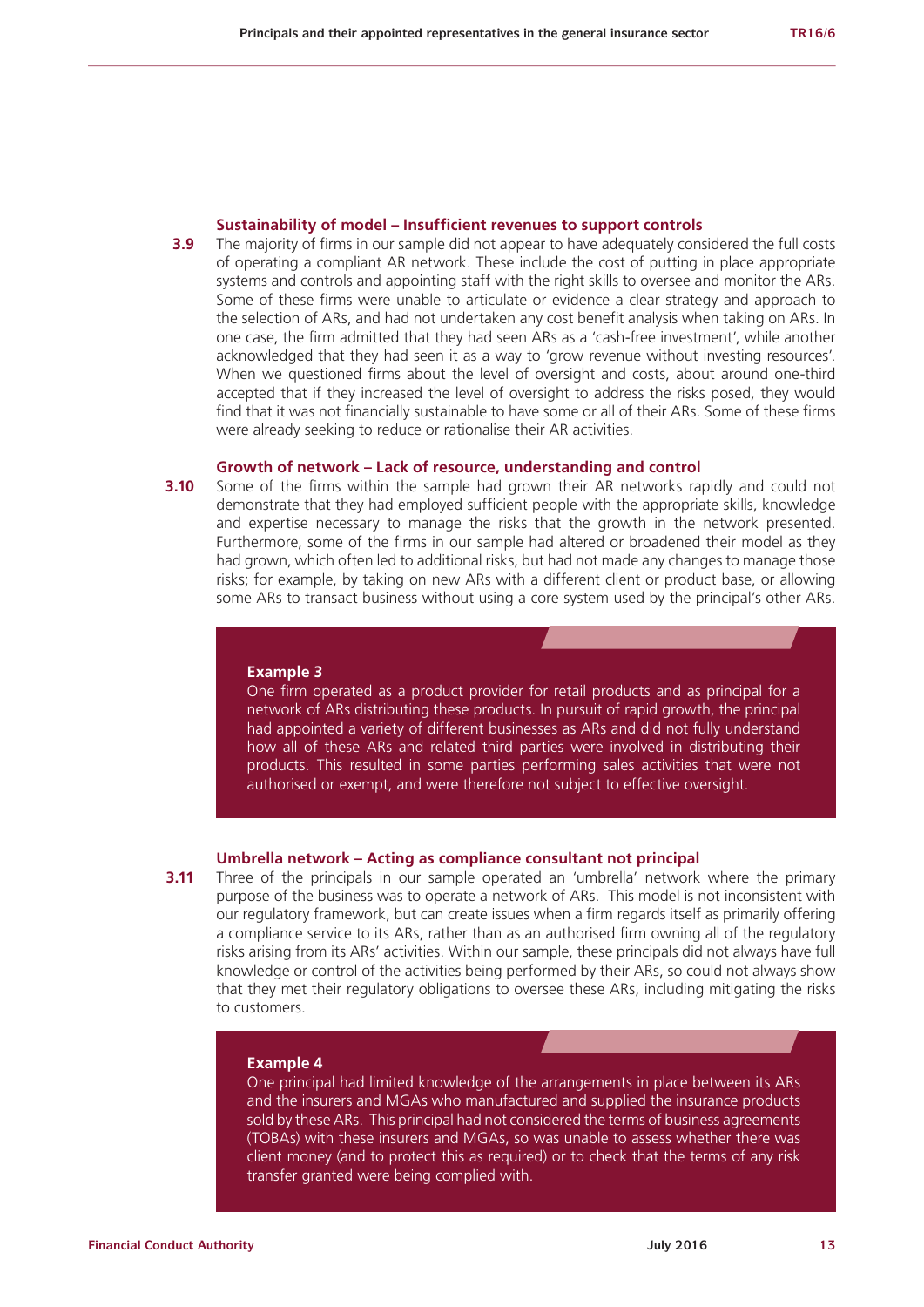#### **Governance and oversight**

- **3.12** In our review, we considered whether each principal had put in place appropriate governance and systems and control frameworks to demonstrate control over its business activities, including those of its ARs. Our work assessed whether the controls in place were consistent with the nature, scale and complexity of the risks inherent in the business model and of the firm's activities, particularly those carried out by its ARs. Our work considered the initial appointment of ARs, the set-up and contracting of the relationship, and the ongoing oversight of their activities.<sup>26</sup>
- **3.13** We found that those principals in our sample who did not appear to fully recognise the risks that the appointment of ARs posed to their business had often failed to put in place appropriate governance and risk management frameworks for the appointment and ongoing monitoring of their ARs. Additionally, even where principals had a better understanding of the risks resulting from appointing ARs, there were often shortcomings in the way they implemented or operated their control frameworks.
- **3.14** In approximately half of the principals we reviewed, the shortcomings in governance and control we observed resulted in a material risk of customer detriment in some or all of their ARs, with a number of examples where this had already crystallised. These shortcomings manifested in all stages of the process of appointing and overseeing ARs.

## **Due diligence and appointment**

- **Selecting and appointing ARs What will the AR do and can the principal control it? 3.15** We assessed whether principals had appropriate and effective policies and procedures, supported by adequate resources, for the selection and appointment of ARs.
- **3.16** Before a principal appoints an AR, it is required to reasonably establish that the appointment would not prevent it from satisfying certain conditions; these include threshold conditions and being able to exert effective control over the AR's activities.<sup>27</sup> The extent to which principals were able to demonstrate that they had done this varied widely. There are three core elements that need to be assessed when considering appointing ARs:
	- **•** impact on the principal
	- **•** solvency and suitability of ARs, and
	- **•** adequacy of controls and resources

## **Impact on the principal – Effect of ARs on wider business**

- **3.17** Our rules require principals considering the appointment of new ARs to assess the impact on their own business. To do this, principals need to perform appropriate due diligence to fully understand the activities the AR would undertake and the level of risk this presents, both to the principal and to customers.
- **3.18** The majority of the principals in our sample could not evidence that they had appropriately considered the impact on their own business of taking on new ARs and had not established

<sup>26</sup> SUP 12.4.2R; SUP 12.6.11AR; COND;SYSC 3:SYSC 4.1.1R; SYSC 4.1.2 AG; SYSC4.1.10AG; SYSC 7.1.2AG ;PRIN; ICOBS.

<sup>27</sup> SUP 12.4.2R; SUP 12.6.11AR.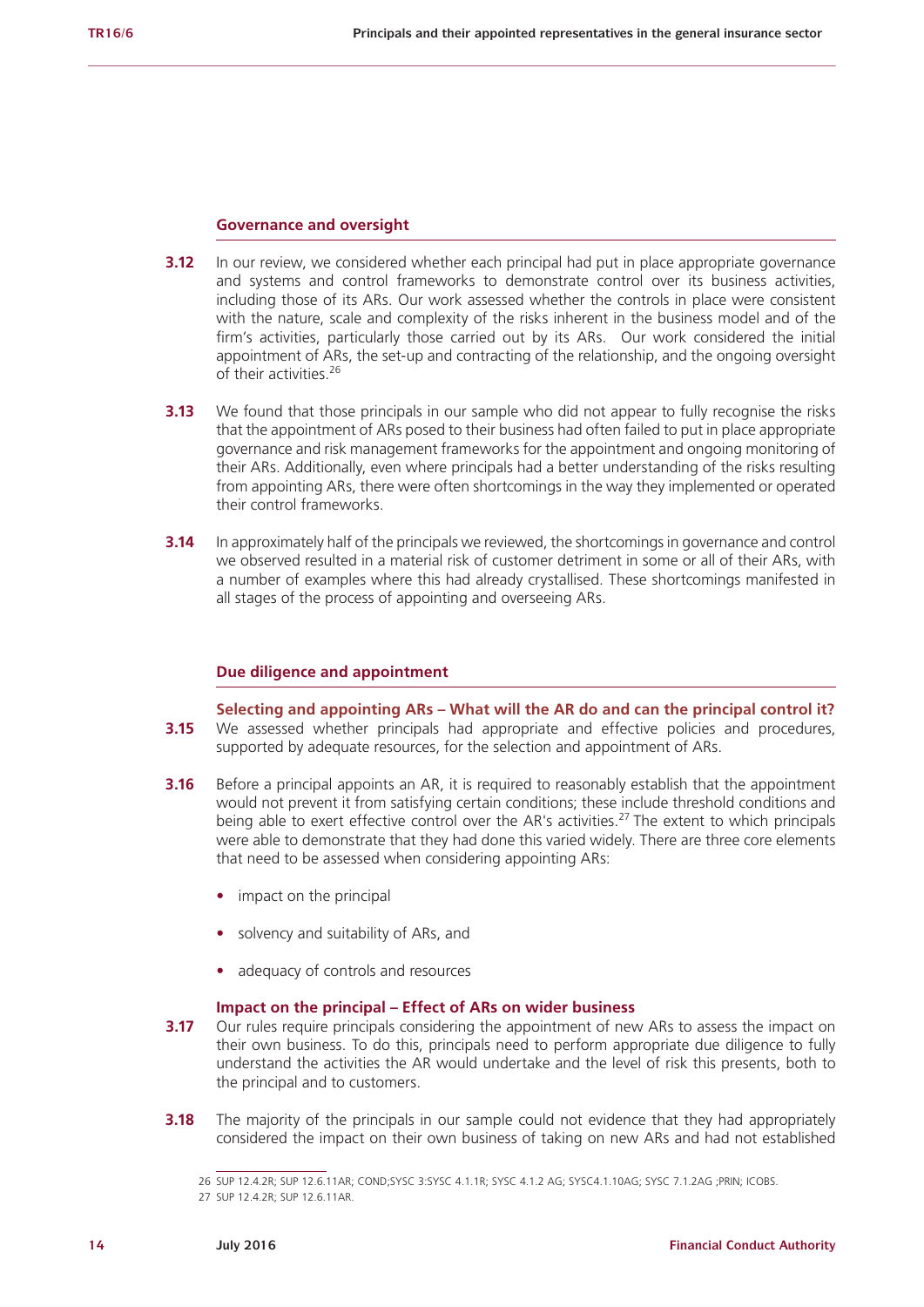a risk-based approach for the appointment and ongoing monitoring of ARs. In many cases, they applied a 'one-size-fits-all' approach to appointment, without appropriate regard for the specific activities being performed by the AR and the resultant risks.

- **3.19** Additionally, the level of due diligence performed by principals was in many cases relatively limited, and in some instances did not appear to meet the relevant regulatory requirements. We found that many of the principals had not assessed and documented the risks the ARs' proposed activities posed to the business. Below are some examples of areas which we found that principals had not addressed in their due diligence and appointment processes, nor considered whether they needed to make any changes to their control frameworks.
	- **•** The fit of ARs with the principal's own business model and activities.
	- **•** The type of products sold, the sales process and method of sale, and the needs of and risks to customers.
	- **•** The remuneration of the sales agents and any risks this created.
	- **•** The additional costs of appointing the AR.
	- **•** The experience and capabilities of the AR and its management.
	- Conflicts of interest that could arise from the appointment of the AR (e.g. through close links).
	- **•** Availability of staff with the right skills to monitor and oversee the AR (and enforce compliance with the contract).
	- Any relationship with parties in the value chain (e.g. insurer or product provider) that could prevent the principal from properly overseeing the AR.
	- **•** Their own experience, knowledge and operational capabilities.
- **3.20** These areas all have a direct bearing on the ability of the principal to satisfy the threshold conditions, to have 'adequate controls over the person's regulated activities for which the firm has responsibility' and to 'monitor and enforce compliance with the relevant requirements applying to the regulated activities for which the firm is responsible'.<sup>28</sup> A failure to properly assess these matters in due diligence and appointment processes therefore creates real risks for both the principal (as it may result in regulatory breaches) and for customers purchasing products from the AR (because the principal with responsibility for the activity may not be able to control this activity effectively).

<sup>28</sup> SUP 12.4.2R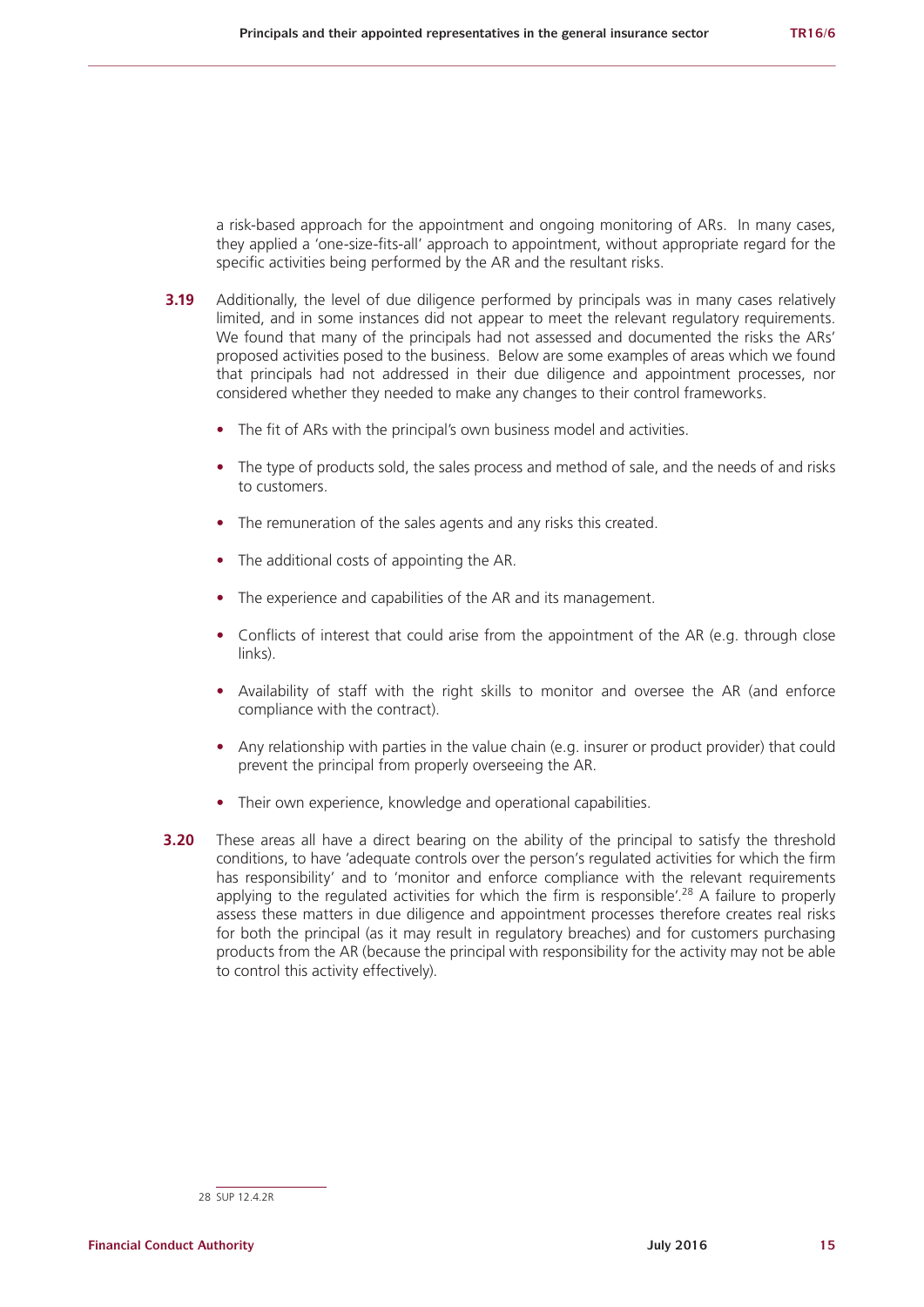## **Example 5**

A small London market wholesale intermediary with limited resources had appointed ARs whose activities spanned a wide range of products, distribution methods and customers. Some of these were aligned to the firm's own core activities whilst others were not. This firm had performed limited non-tailored due diligence work and was unable to evidence that it fully understood all of the different activities of each of its ARs. We identified additional activities and product lines in one of its ARs that the firm had not fully considered, with these activities giving rise to potential mis-selling to retail customers. The firm acknowledged that it had not understood the full range of activities this AR was undertaking and lacked the resources to oversee all of them effectively, so agreed to cease some of these activities immediately.

#### **Solvency and suitability of the AR**

- **3.21** SUP 12.4.3G and 12.4.4G provides guidance to principals regarding assessing the financial position and the suitability of an AR, including considering the solvency of the AR, whether the AR is fit and proper, and the fitness and propriety and financial standing of owners and managers of the AR.
- **3.22** We found that while most principals had carried out some basic checking prior to contracting with the AR, this was often a tick-box exercise considering solely narrow financial measures that provided no real understanding of the suitability of the AR. In some larger networks, where there were large numbers of existing ARs and frequent turnover of ARs, this exercise had not assessed all of the individual risks of the AR. Furthermore, even this basic checking was done only at appointment of a new AR and not on an ongoing basis.
- **3.23** In addition, we found that the assessment of the solvency and suitability of the AR was usually focused exclusively on the legal entity with little or no evidence of checks being undertaken on the owners or key senior management, either at appointment or on an ongoing basis.
- **3.24** These shortcomings in assessing the solvency and suitability of the AR and its senior management, both at appointment and on an ongoing basis, expose both the principal and the customers of the AR to significant risks.

### **Adequacy of controls and resources – Assessment at appointment**

- **3.25** Before taking on an AR, the principal should also make an assessment of its own controls and resources to ensure that these will be adequate to monitor the AR and enforce compliance with regulatory obligations and its contract.<sup>29</sup> In the majority of the firms we reviewed, there was little or no evidence of any formal assessment of the adequacy of their own systems and controls and resources when deciding to appoint new ARs.
- **3.26** Approximately half of the firms within the sample did not appear to fully understand this requirement, and a similar number of firms acknowledged that they needed to devote additional resources to the oversight of their existing ARs, despite having appointed new ARs within the previous six months. We expect firms to ensure that they have adequate resources to oversee their existing ARs effectively before taking on additional ARs.

<sup>29</sup> SUP 12.4.2R (3); SUP 12.6.11AR.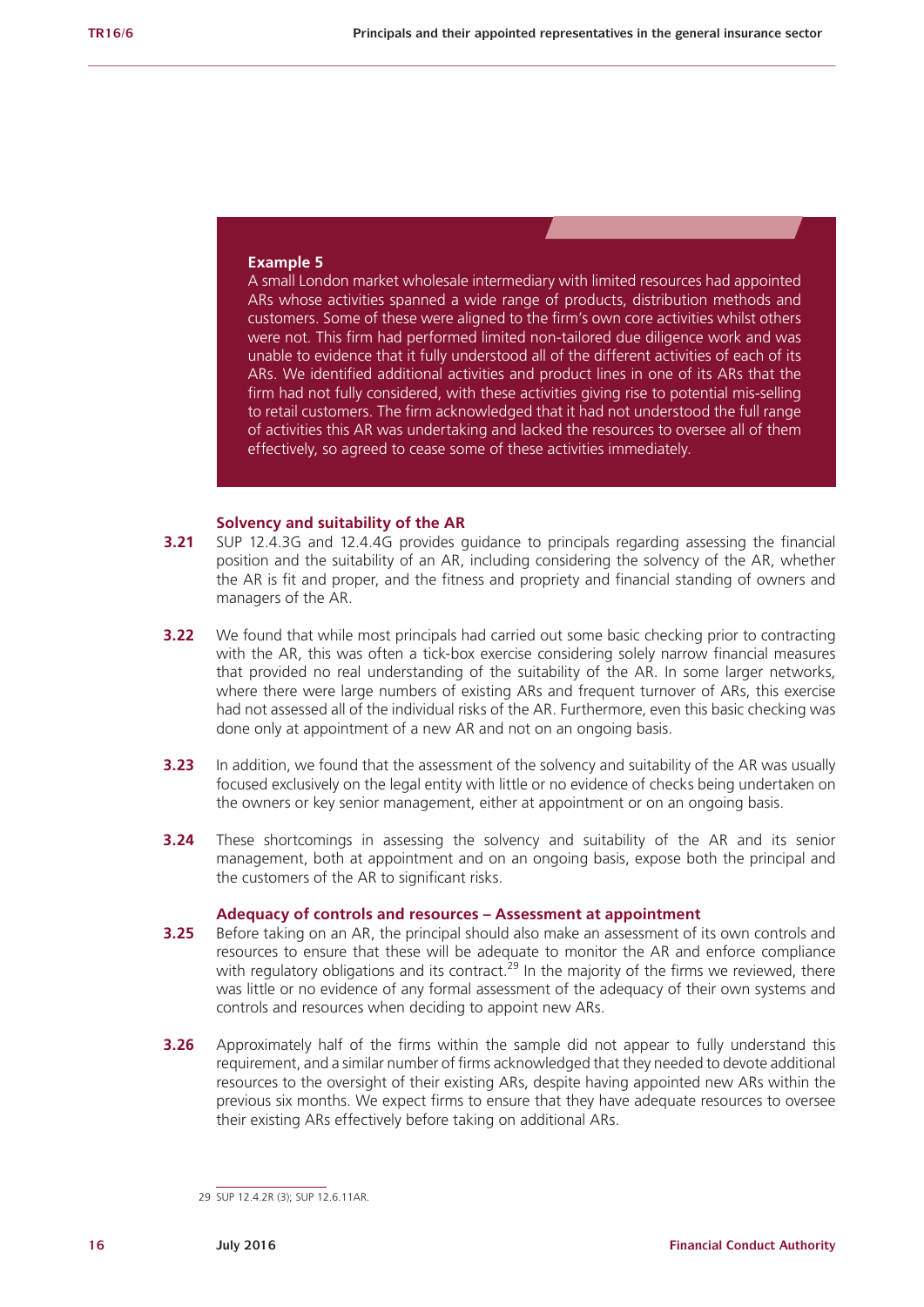#### **Set-up and contracting**

**3.27** We assessed how effective principals were in setting up an appropriate operational framework for each AR at appointment, considering both regulatory and contractual issues, including those around multiple principal agreements. In the majority of principals in the sample, we found shortcomings in the set-up of the operational framework for the AR, with the main issues identified relating to contracting, categorising the activities of the AR, professional indemnity insurance (PII), approved persons, and multiple principal arrangements.

#### **Contracting – Were AR contracts compliant and effective?**

**3.28** In order for the AR appointment to be effective, the principal must enter into a written contract with the AR. Appropriate contracts accurately capture the nature and extent of the relationship between the principal and AR. They provide clarity on the responsibilities of each party and the regulated activities that the AR is allowed to undertake, facilitating effective supervision of the AR by the principal. They also contribute to an open and cooperative relationship between a regulated firm and the FCA (as required by PRIN).

SUP 12.5 of the Handbook sets out the required contract terms for all ARs. Below is a summary of the key requirements:

- **•** The contract should clearly set out the activities that the AR is permitted to carry out.
- **•** The terms should be designed to enable the principal to comply properly with any requirements or the limitations of its permission.
- **•** The contract must ensure that the AR will cooperate with the FCA and allow access to the firm's auditors.
- The contract should allow the principal to terminate the contract in certain circumstances, (but termination should not be automatic).
- **3.29** We found that the contractual arrangements put in place by some of the principals were not always fully compliant with our rules. In many cases, these contracts were generic and failed to appropriately capture the scope and nature of the activities being performed. Also, the contracts did not always include appropriate parameters and limitations around these activities. For example, many contracts did not detail the full range of regulated activities that the AR was carrying out on behalf of the principal or what the AR was not permitted to do. In some instances, this lack of clarity resulted in the AR conducting regulated activities that the principal had not intended to permit them to undertake.
- **3.30** Contractual arrangements that do not fully reflect the relationship do not create a basis for effective ongoing oversight. Additionally, we saw a number of examples where, while the contract was appropriate, it had not been actively used as the basis for overseeing the AR relationship and activities.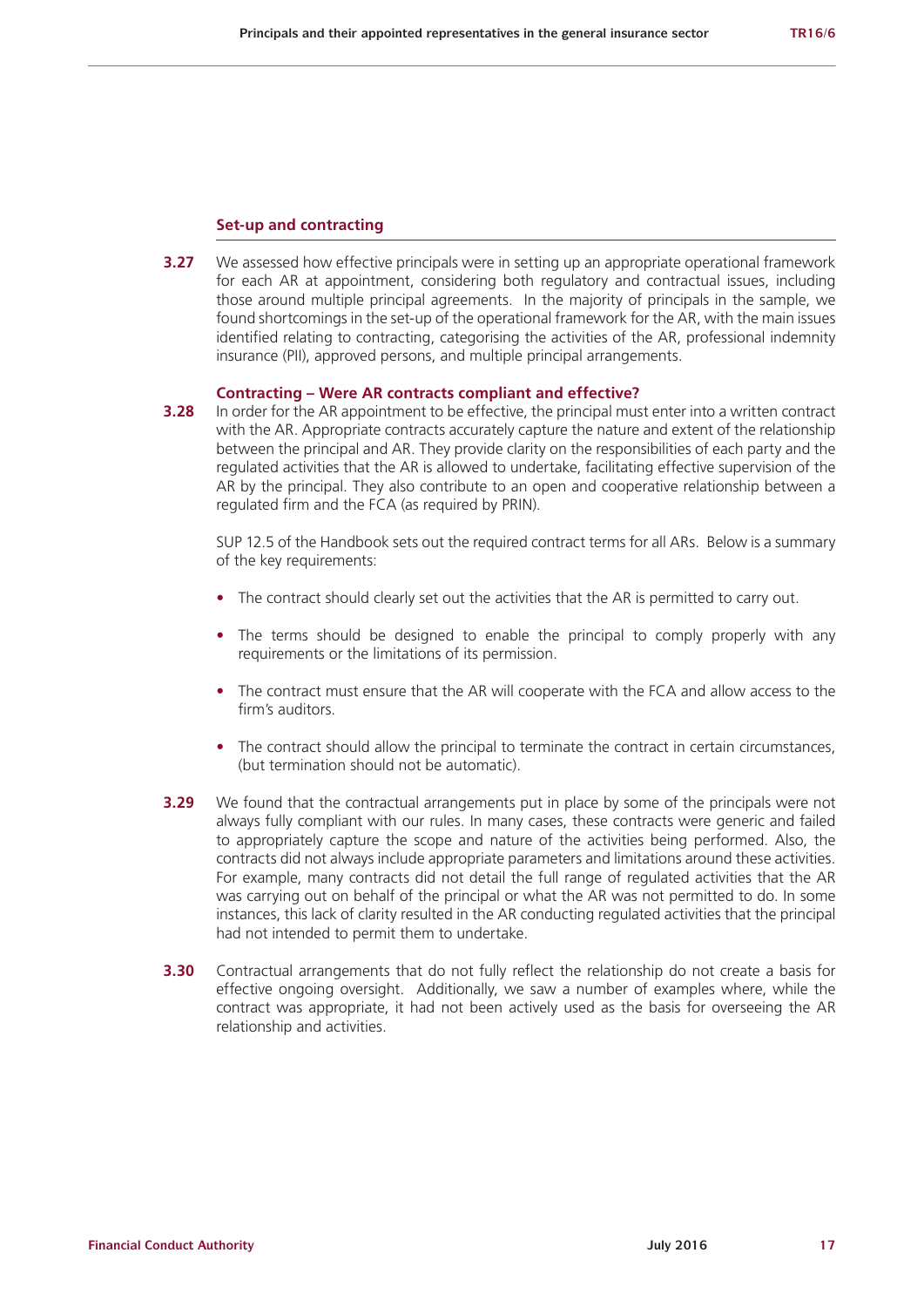### **Example 6**

One principal in our review had amended a standard form TOBA to try to meet the relevant requirements set out in our Handbook, rather than preparing an AR contract properly reflecting both our requirements and the activities being performed. This agreement did not appear to appropriately meet some of the key requirements set out in the Handbook. This created a material risk that the AR was not properly appointed and was conducting regulated activities as an unauthorised firm, with the risks that entails for the principal, the AR, and the customers.

#### **AR activities – Appropriately categorised**

- **3.31** We also found examples where the overall set-up of the AR relationship did not meet our requirements or was not consistent with the activities being performed. This included a number of cases we identified where  $IARs<sup>30</sup>$  (which were not a focus of our review) of principal firms within our review were performing a wider range of regulated activities than those permitted. $31$
- **3.32** In some cases, this appeared to have arisen as a result of errors in appointing and setting up the AR. In other cases, this appeared to stem from shortcomings in the principal's understanding or application of the strict limitations around the activities that IARs are allowed to perform. Both of these issues were a cause for concern as they raised questions about either the competence or understanding of the principal, as well as their ability to effectively oversee the activities of their ARs.

#### **Multiple principal arrangements – Not always identified and agreed**

- **3.33** An AR may operate under more than one principal but if it does so all the principals must enter into a written agreement (a multiple principal agreement).<sup>32</sup> This agreement should clearly set out which regulatory activities each principal has accepted responsibility for, as well as identifying the lead principal. $33$
- **3.34** Our wider survey of 190 firms (with over 6,000 ARs) reported that 110 ARs had multiple principals. However, our analysis of the Financial Services Register showed that over 230 of these ARs had multiple principals. This suggests that for more than half of the ARs in our survey sample who had multiple principals, their principals may not have a valid multiple principal agreement in place. This was corroborated by one firm who noted that other firms were contracting with their ARs without first contacting them as the existing principal to understand the scope of their relationship with the AR, or to put in place a multiple principal agreement.
- **3.35** A failure to put in place multiple principal agreements generates risks for both principals and customers. It creates a lack of clarity over who is responsible for each of the activities of the AR potentially leading to gaps in oversight and control, and a lack of clear ownership for any issues arising, including those resulting in customer detriment.

<sup>30</sup> <https://www.handbook.fca.org.uk/handbook/glossary/G584.html>

<sup>31</sup> IARs activities are limited to effecting introductions and distributing non-real time financial promotions.

<sup>32</sup> SUP 12.4.5BR; SUP12.4.5C

<sup>33</sup> SUP 12.4.5D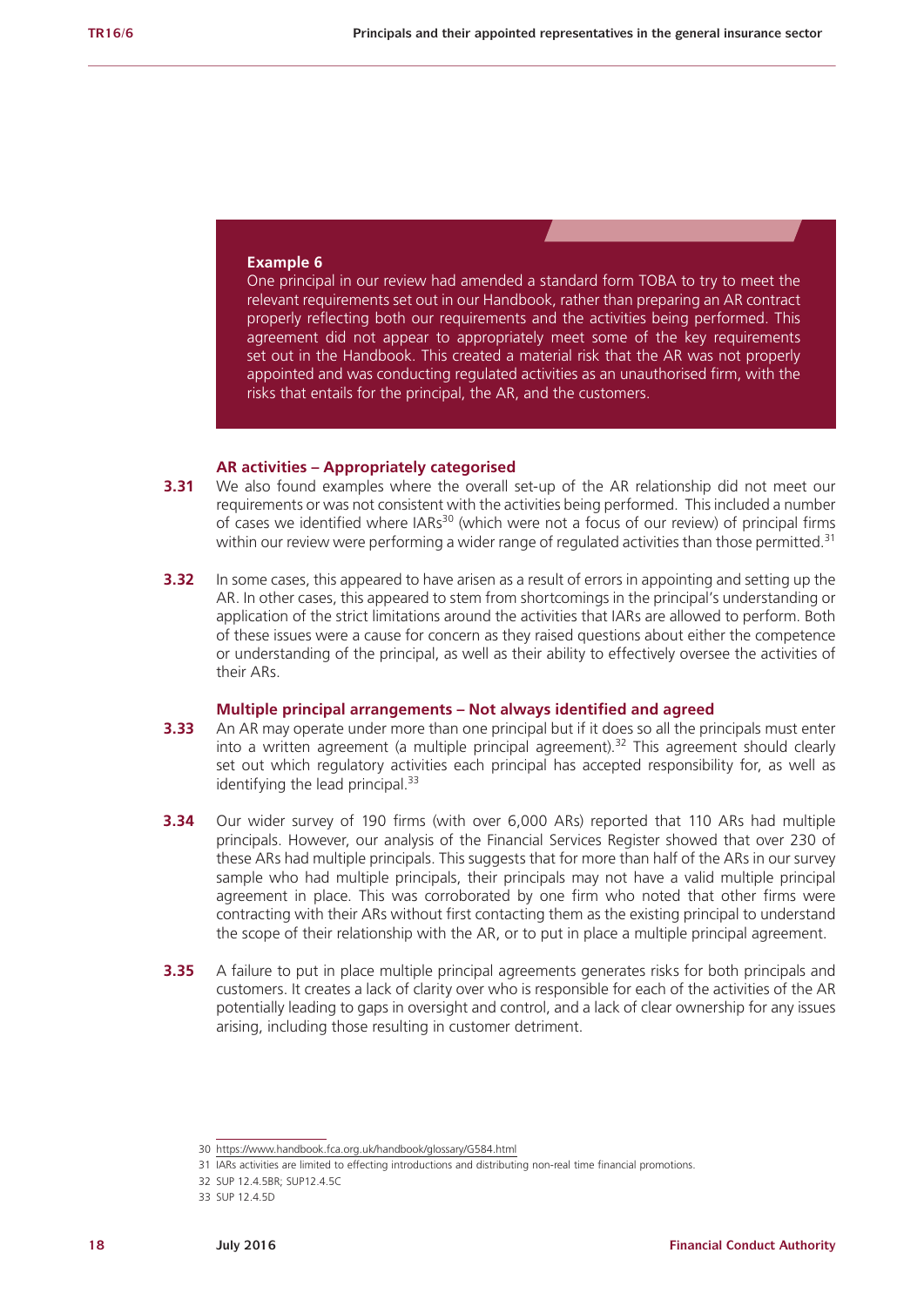### **Professional indemnity insurance (PII) – Appropriate cover for AR activities**

- **3.36** MIPRU 3 requires insurance intermediaries to hold PII<sup>34</sup> against any liability that may arise as a result of the conduct of itself, its employees and its ARs.<sup>35</sup>
- **3.37** We reviewed the principals' PII policies and found that one of the 15 firms' policies did not explicitly provide cover for the conduct of their ARs as required by MIPRU 3.2.4R. In this case, the firm was not aware of this omission, which was a cause for concern given that this principal was an insurance intermediary.
- **3.38** Where firms do not put in place appropriate PII to cover all of their activities, this creates material risks for both the principal (potential regulatory breaches of MIPRU and COND) and customers of the AR, who would not receive the additional protection intended to be provided by this cover.

#### **Approved persons**

- **3.39** Where an AR is appointed solely to distribute general insurance (or credit-related) products as an ancillary to its primary non-regulated activity (e.g. motor dealer ARs selling GAP insurance or travel agent ARs selling travel insurance), then the AR is only required to have one director as an approved person. Where this is not the case – for example, where the AR's primary or only activity is selling insurance – then all persons in the AR carrying out a controlled function must be approved.<sup>36</sup>
- **3.40** Approximately a quarter of the principals in our sample had appointed ARs whose primary or only activity was the distribution of general insurance. We found that almost all of the ARs to whom this was applicable had approval for one director only, evidencing that their principals had not ensured that they have the required approval for all persons carrying out a controlled function.

## **Ongoing oversight and termination of ARs**

- **3.41** We considered whether the principals within the sample could demonstrate that they had appropriate and effective governance and oversight, supported by adequate resources, for the ongoing monitoring of their ARs' activities, including at point of termination.
- **3.42** Our rules require principals to ensure that regulatory standards are met in relation to the regulated activities carried out by their ARs (which are acting on their behalf and for which they have accepted responsibility in writing) and to ensure the ongoing suitability and solvency of the AR. To enable the principal to effectively oversee their ARs, they need to have adequate resources including staff with the necessary skills, knowledge and expertise.<sup>37</sup>
- **3.43** Principals should establish a risk-based approach for ongoing monitoring of their ARs and the monitoring programme should be commensurate with the level of risk that each AR presents. It should consider the terms of the AR contract, ongoing suitability and solvency of the AR, product type, sales method, sales volumes, target market, and the number of sites and representatives involved in the AR's activities.<sup>38</sup>

<sup>34</sup> We are currently conducting a review of PII for general insurance intermediaries.

<sup>35</sup> MIPRU 3.2.4R

<sup>36</sup> SUP12.6.8G(2); SUP10A.1.16R

<sup>37</sup> SUP12.4.2R; SUP 12.6; COND; SYSC 5.1.1R.

<sup>38</sup> SUP 12.4.2R; SUP 12.6.11AR; COND; SYSC 3;SYSC 4.1.1R; SYSC 4.1.2 AG; SYSC 4SYSC4.1.10AG; SYSC 7.1.2AG; PRIN; ICOBS.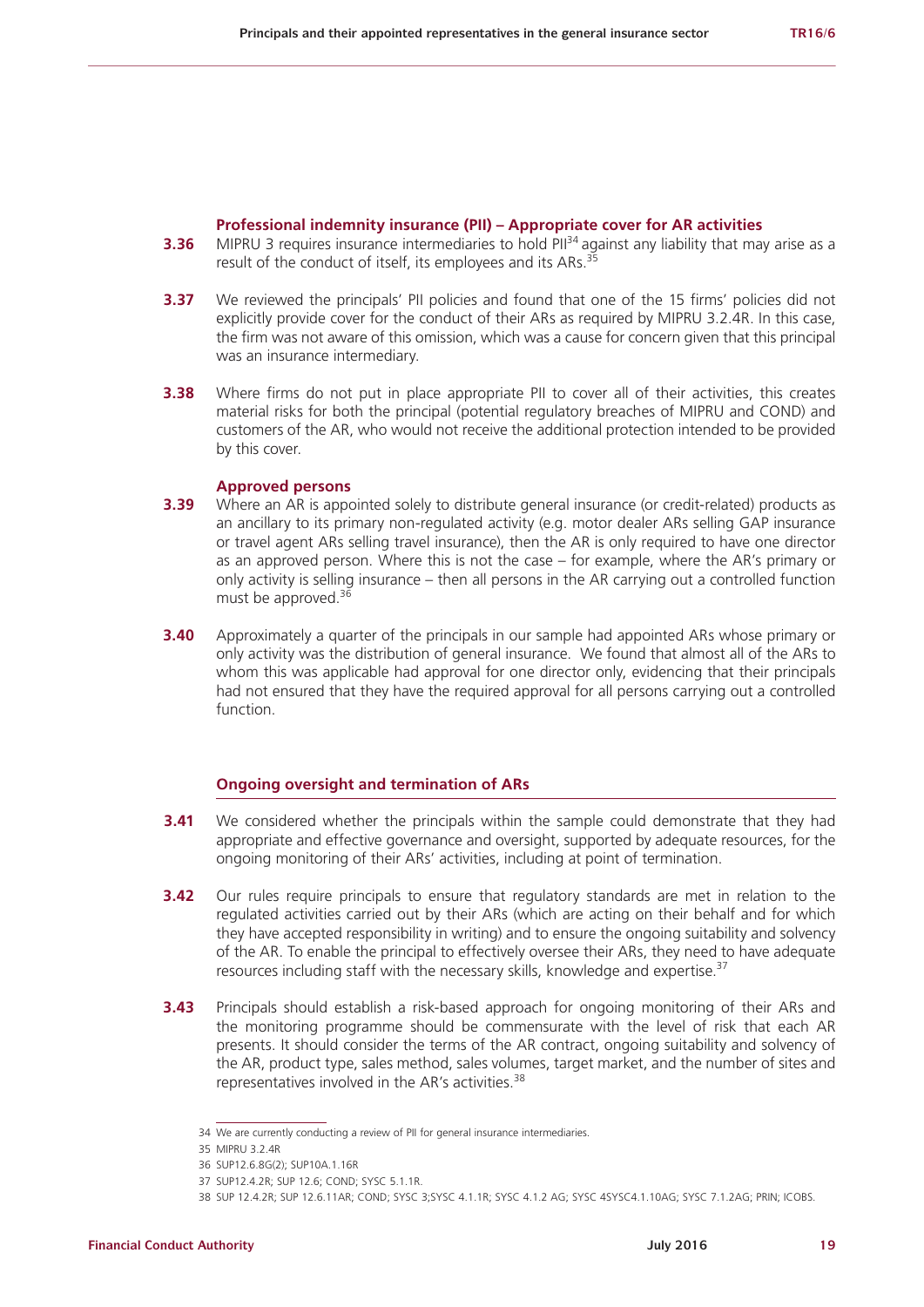- **3.44** Where principals have adequate resources and appropriate monitoring, this is more likely to enable them to identify shortcomings at their ARs and to take ownership for actions to correct these, helping to ensure that customers are treated fairly and any remedial activity is performed.
- **3.45** We found that the majority of principals in our sample were unable to demonstrate and evidence that they had consistently exercised adequate control over their ARs' activities. The main reasons for shortcomings in oversight were the failure to identify the risks that each of their ARs presented, a lack of resource and the absence of appropriate risk-based monitoring.
- **3.46** We saw a wide range of different examples of shortcomings in oversight within the sample of firms we reviewed.

#### **Adequate resources – Lack of skilled and independent resource**

- **3.47** We found that the majority of the 15 principals did not have adequate resources to effectively monitor and oversee the activities of their ARs and enforce compliance with the contract. These firms often lacked sufficient staff with the necessary skills, knowledge and expertise, and we found that many individuals with responsibility for the appointment and monitoring of ARs had little or no regulatory knowledge or training. Additionally, there was frequently a lack of clear policies and procedures to provide guidance to these individuals and insufficient support to enable them to perform their oversight role effectively.
- **3.48** Approximately half of the principals failed to separate ongoing monitoring from the management of the commercial relationship with their ARs, who were often regarded primarily as a client rather than as an AR performing regulated activities. In some cases, the same person was responsible both for ensuring that the AR complied with their regulatory obligations and for managing and developing the commercial relationship, creating a potential conflict of interest.

#### **Example 7**

An intermediary was introduced to a number of warranty ARs (previously with another principal) by a third party individual. The intermediary decided to appoint these ARs (who all sold their products via outbound sales calls) and the individual was employed to manage these ARs. Responsibility for appointment and monitoring procedures was given to this individual who had introduced the ARs and who was incentivised based on business volumes produced by these ARs. The individual was also responsible for the due diligence performed on additional, similar ARs, added to the firm's network at a later date. The firm was unable to provide evidence of appropriate due diligence and effective ongoing monitoring of these ARs, and had failed to identify and manage the conflicts of interest arising in the individual's role. We identified significant shortcomings in the oversight of these ARs, including a failure to identify and address customer detriment arising from mis-selling.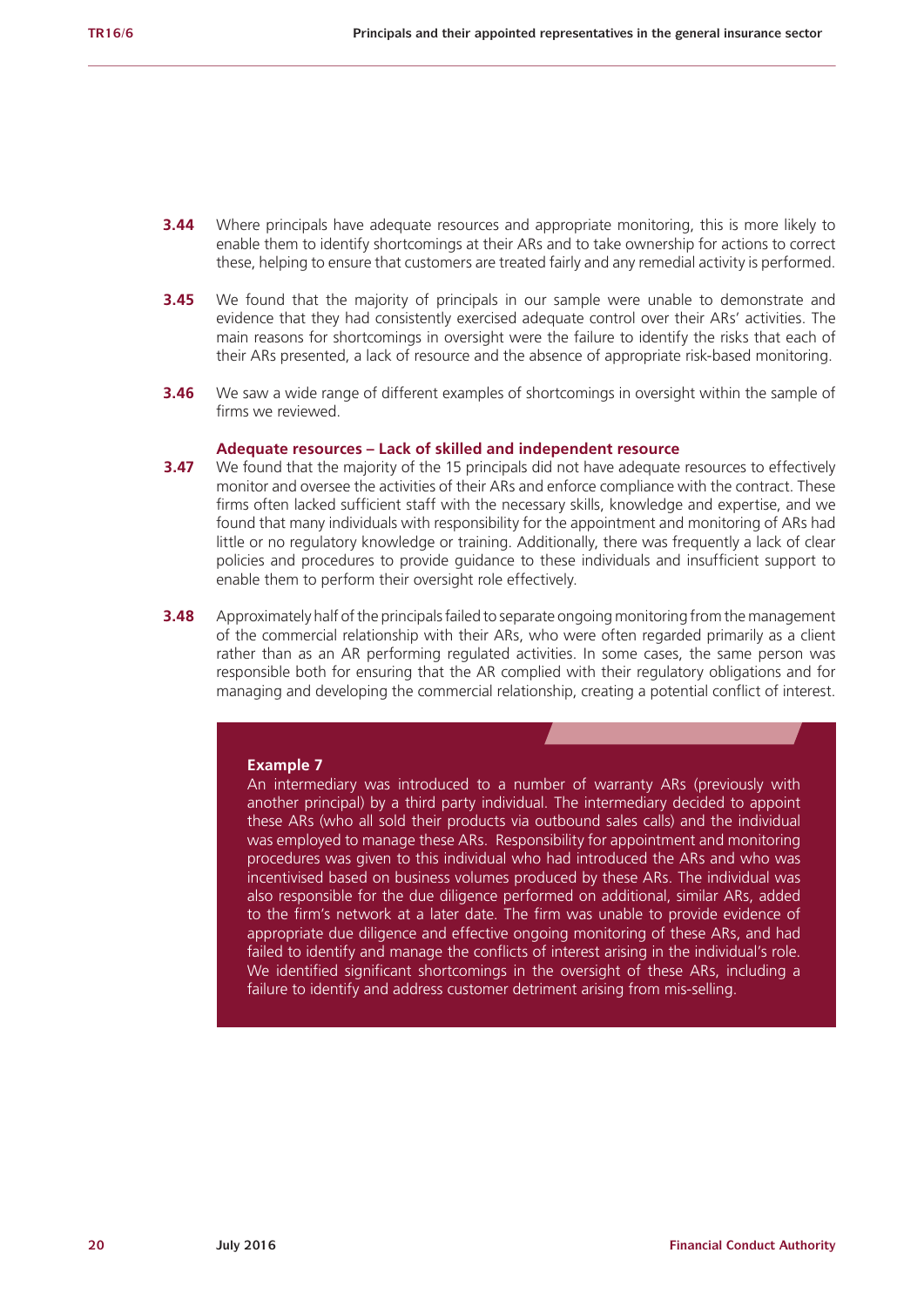#### **Example 8**

Another wholesale intermediary relied on one of its ARs to monitor the activities of some of its other ARs. In this instance, the principal had not performed appropriate quality assurance on the work undertaken and had not identified or taken steps to manage the potential conflicts of interest given that these ARs had common ownership or aligned interests.

**3.49** We also found that about half of the principals in our sample could not demonstrate that they had considered the adequacy of their resources as their AR networks grew in size or complexity.

#### **Example 9**

One intermediary with a network of retail ARs had only one person allocated on a part-time basis to overseeing a network of over 50 ARs operating at 172 locations with 2,761 individual representatives. We saw significant shortcomings in the oversight of this network with a lack of appropriate resources and MI to monitor compliance and customer outcomes. This resulted in the issue of incorrect customer documents and some independent representatives inadvertently operating outside the regulatory perimeter as they were neither authorised nor exempt.

#### **Monitoring framework – Risk- based and comprehensive?**

- **3.50** We found that all of the firms in the sample had recognised the need to have some form of monitoring in place, but the effectiveness of the monitoring frameworks and activities varied widely. Over half of the firms in the sample could not demonstrate that they had considered the relative risks posed by the different ARs in their networks, and applied a 'one-size-fits-all' monitoring programme that did not vary according to risk.<sup>39</sup>
- **3.51** We found that many firms focused their monitoring on the training and compliance of the individual representatives/ sales agent and did not have effective processes in place to monitor<sup>40</sup>:
	- **•** whether the AR and its senior management continued to be fit and proper
	- **•** the financial position of the AR (on at least an annual basis)
	- **•** the quality of the sales process (e.g. through file reviews or observed sales)
	- **•** the quality of advice given to customers (if applicable)
	- **•** key performance indicators
	- **•** reward and incentives policies and any conflicts of interest, and
	- **•** compliance with the terms and restrictions set out in the AR's contract.

<sup>39</sup> SUP 12.6.7G; SYSC 3; SYSC 4.1.1R; SYSC4.1.2AG; SYSC4.1.10A.

<sup>40</sup> SUP 12.4.2R; SUP 12.4.4G; SUP 12.6.1R; SUP 12SUP12.6.2–-4G; SUP 12SUP12.6.11AR; COND 2.5; PRIN; ICOBS.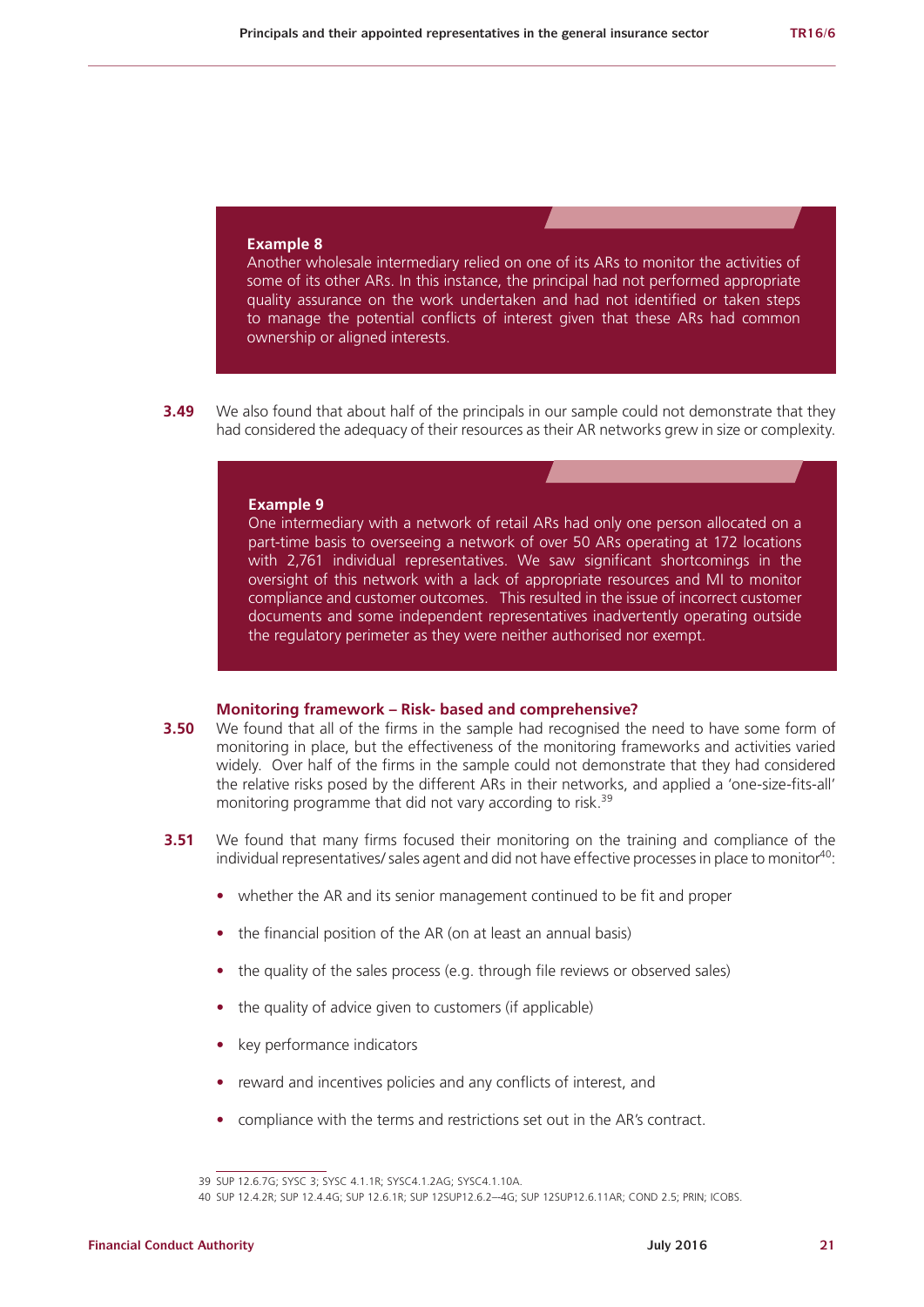- **3.52** Our review found that the monitoring undertaken by the majority of the firms in our sample was not sufficient to appropriately identify areas of potential customer detriment, including mis-selling. Furthermore, we saw instances where issues were identified but no appropriate action was taken. This appeared to be due to either a failure to understand the significance of the issues identified, a lack of appropriate resources to address the concerns, or a reluctance (due to an imbalance of power<sup>41</sup>) to challenge the actions of the AR.
- **3.53** We found that many of the firms in our sample relied on IT systems with clearly defined processes and procedures as the primary means to control certain activities of their ARs. These systems were often helpful in providing a clear sales process and an appropriate audit trail, but in some cases these firms placed undue reliance on the systems' controls and performed limited other oversight of the ARs. This was despite material risks remaining that were not clearly addressed by the system (such as mis-selling by deviating from the appropriate script or process).
- **3.54** We also saw principals appoint ARs whose activities were not consistent with their other ARs. or allow certain ARs to operate outside of the normal systems or use the system in a different way. This resulted in the principal being less able to demonstrate appropriately adjusted controls for these ARs, creating additional risks for them and the ARs' customers.<sup>42</sup>

#### **Examples 10 and 11**

Three of the principals within our sample were involved in the sale of GAP and other motor-related insurances via ARs. All of these principals provided systems that their ARs were required to use. However, there was a lack of appropriate additional monitoring around the sales processes and activity. In one of the ARs that we reviewed, we found evidence of mis-selling or inconsistent signature records within customer documentation. This was identified by our testing, but the principal involved was not previously aware of these issues. This demonstrated that reliance on system controls only, without carrying out sufficient supporting monitoring work, can expose both principals and customers to a material risk of mis-selling.

Another principal, which was acting as an umbrella for a network of broker ARs, required the large majority of these ARs to transact business using its core broking system, which provided an audit trail of the actions taken that the principal could use to monitor its ARs activities. This principal had also appointed some ARs whose business activities could not be efficiently and effectively transacted using the same system and processes. This principal was much less able to demonstrate its control and oversight of these business activities, and had not made adjustments to its monitoring activity to reflect these increased risks. Additionally, we had concerns about inconsistent use of the system, process work-arounds and the use of nonapproved versions of key sales documentation, which the principal either was not aware of or tolerated.

As result, customers were not always given appropriate information to make an informed decision, or bought products that may not be suitable for their needs or under which they were ineligible to make a claim.

<sup>41</sup> See paragraph 3.59.

<sup>42</sup> COND 2.7.11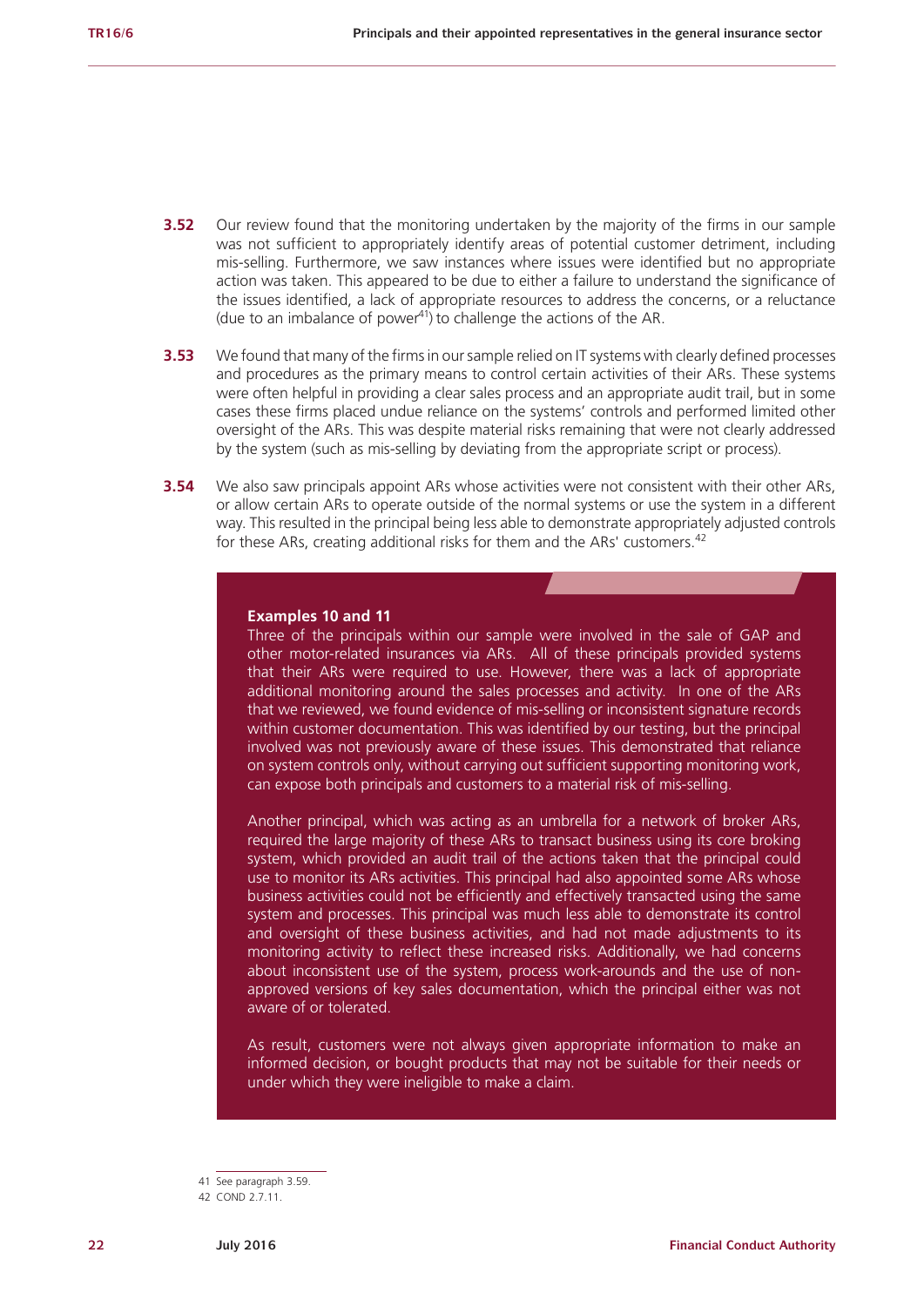### **Monitoring – Collection and use of MI**

- **3.55** Appropriate management information (MI) can play a key role in enabling principals to identify trends and issues, and to manage risks to the network, its ARs and its customers.<sup>43</sup> This is particularly important where there are a large numbers of ARs and the principal is trying to take a risk-based approach to monitoring, as good MI can help allow them to focus their work on key risk areas.
- **3.56** We found that the majority of principals in our sample did not have adequate and appropriate MI to enable them to identify key risks and trends within their AR network. They were therefore unable to take timely action to mitigate problems as they arose, or to assess the effectiveness of the actions taken to address issues.
- **3.57** Many ARs used sales targets and incentives. We found that most principals within the sample did not have MI in relation to these arrangements and their impact upon sales. This lack of appropriate MI and the absence of regular review and monitoring meant that many of these incentive arrangements created the risk of unfair treatment of customers. This risk was exacerbated where principals firms did not have appropriate and complete MI on complaints and claims received by their ARs, thereby restricting their ability to assess whether their customers were achieving fair outcomes.

#### **Monitoring – Financial assessments, visits and feedback**

- **3.58** Our wider survey of 190 principals showed that approximately 10% of their ARs (650) had not had a financial assessment carried out within the previous year. Additionally, these principals had over 6,000 ARs at 15,000 sites but according to the data submitted, principals had conducted only 1,360 compliance visits in the previous financial year.
- **3.59** The limited extent of the checks and visits undertaken results in significant risks for principals. ARs and customers. In addition, a large number of principals could not show that they had provided appropriate feedback or set out actions to their ARs following a monitoring visit where issues had been identified.

#### **Example 12**

A principal firm submitted to us an AR audit undertaken by the relevant insurer as evidence of monitoring of its ARs, because it had no evidence of its own monitoring activity. We found that the principal had failed to take any actions to ensure that the AR had implemented the recommendations of the audit report, which was designed to address serious concerns around the AR's sales practices and processes in selling products to retail customers. We found evidence of mis-selling within this AR, some of which could have been prevented or limited if the principal had either performed appropriate monitoring itself or acted upon the findings of the insurer's audit.

<sup>43</sup> SYSC 3;SYSC4.1.1R; SYSC4.1.10AG.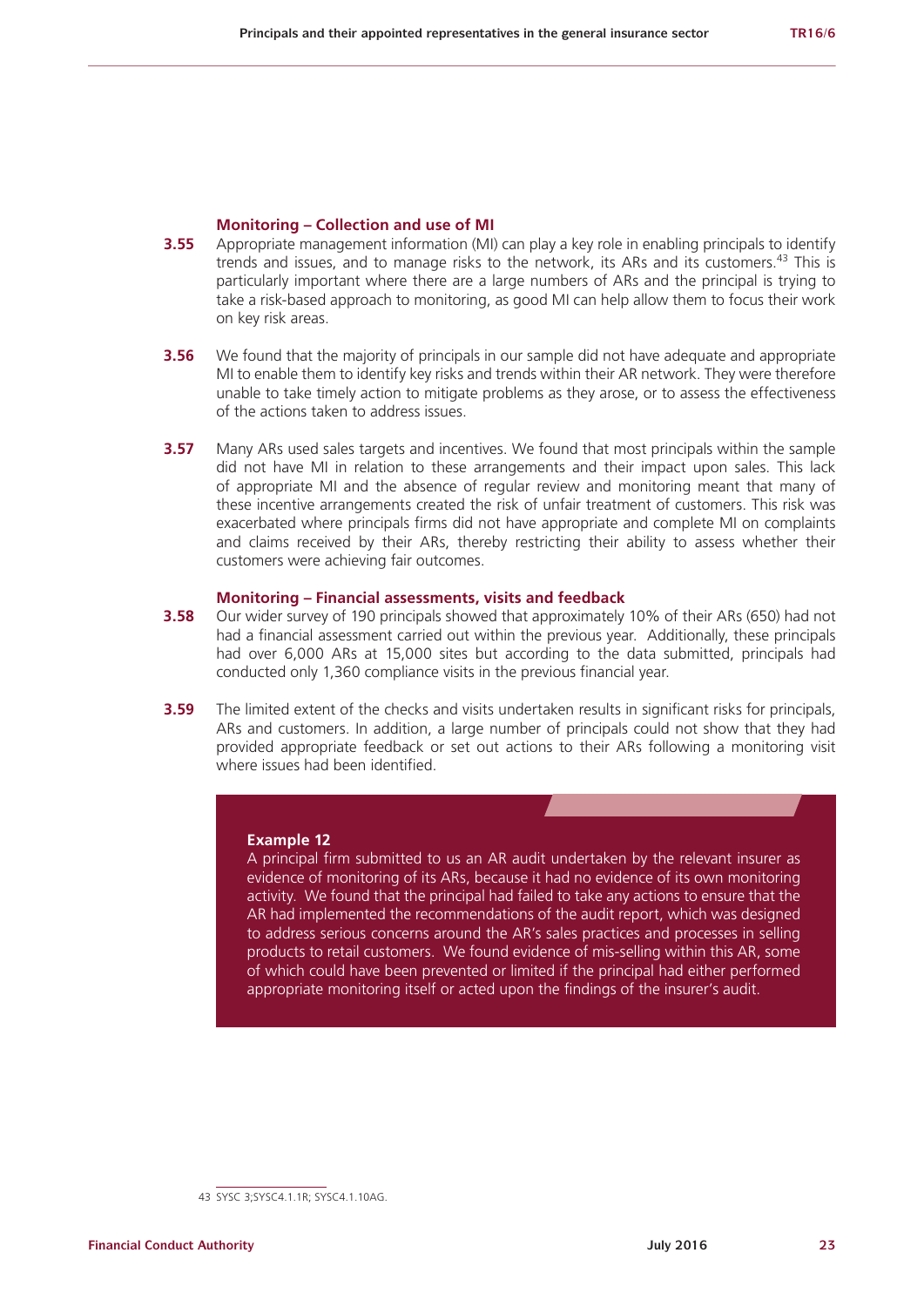#### **Imbalance in relationship – Ability to challenge and oversee ARs**

- **3.60** One of the key issues we identified, which was relevant to approximately half of the principals, was an imbalance in the AR relationship, often where the AR was a larger entity that owned the customer relationship. In some of these cases, the ARs were able to dictate the terms of the engagement with the principal in a way that raised material doubts about the ability of the principal to effectively oversee the conduct of the AR. The nature of such a relationship creates tension with the fact that it is the principal that holds the permission for performing regulated activities and is therefore responsible for ensuring that its ARs' activities are compliant.
- **3.61** This was particularly relevant where the ARs were retail entities whose main focus was not on regulated activities, especially where their revenues and resources were much greater than those of the principal. This was also a concern in some instances where the AR appeared to have been appointed as part of a wider distribution arrangement, without any consideration of the additional risks posed to the principal, by accepting responsibility for the sales activities.

#### **Example 13**

A principal with a network of motor dealer ARs had identified instances of mis-selling within one of these ARs, including an example where customer documentation had been falsified. When this was discovered the principal had not ensured that the employee involved was subject to appropriate disciplinary and remedial measures as the AR objected to this action. Additionally, the principal did not undertake or oversee the process of contacting relevant customers and assessing the need for remedial actions or redress, with this work undertaken by the AR.

## **Training and competence**

- **3.62** For the majority of the principals within our sample, training and competence of the sales agents was regarded as important and was an area of focus for the principal, but the quality of training and competence regimes across principals and their AR networks varied widely. In one particular case, we saw a very effective training and competence regime, with significant evidence collated to show that this was delivering the intended outcomes for customers. However, while other principals stated that training was a priority for them, the majority of them either did not assess competence or did not consider whether the training was implemented in practice and was delivering fair customer outcomes.
- **3.63** Another weakness we identified was where the training was heavily focused on product knowledge and the sales process, with no consideration of other important training needs such as understanding and recognising vulnerable customers and complaints. In some instances, the training also seemed to focus predominantly on using the systems and processes to maximise sales rather than training staff with regard to customer outcomes and the risks around misselling.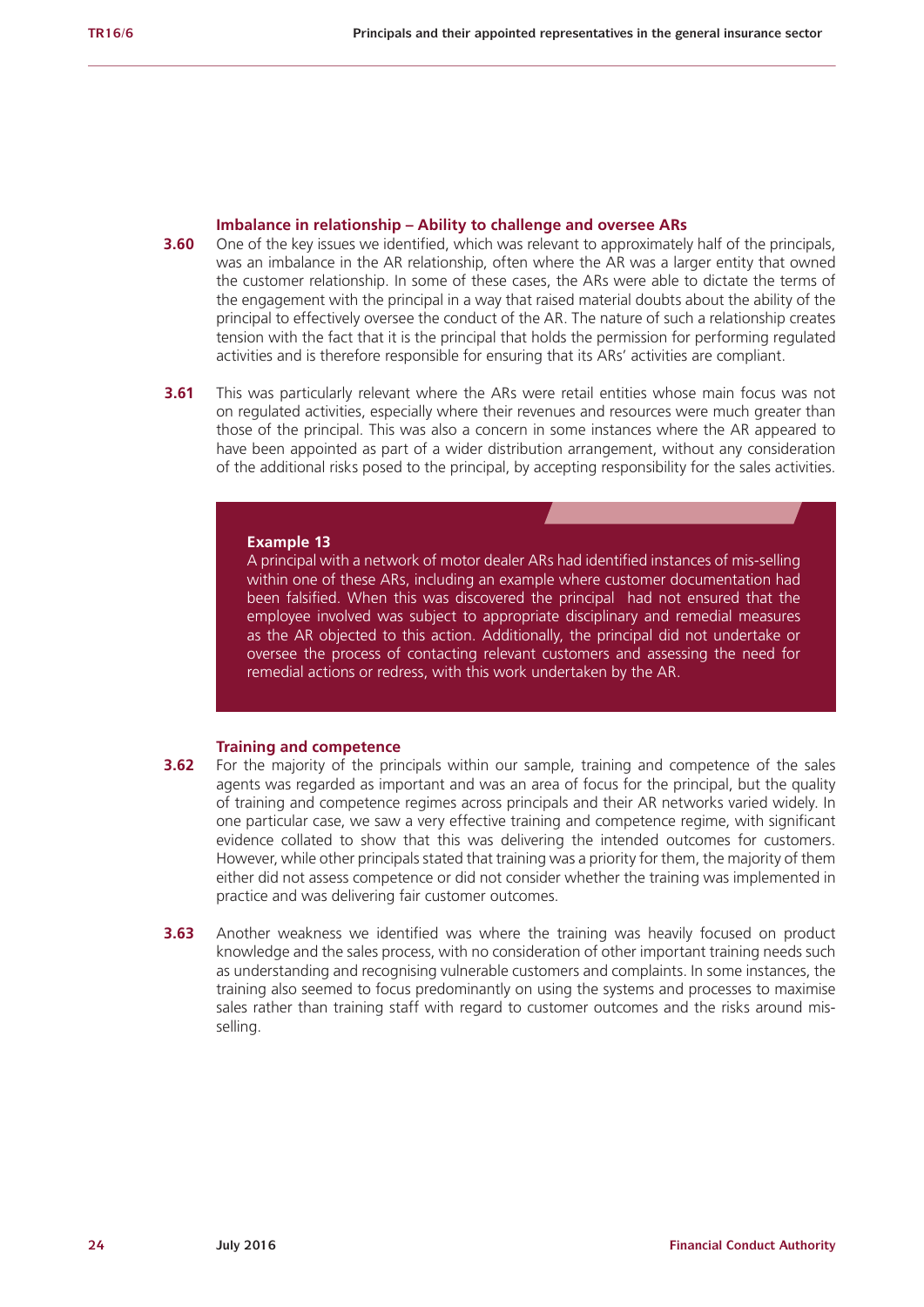#### **Example 14**

One principal had put in place a comprehensive training and competence regime for their ARs, who sold retail general insurance products face-to-face and over the phone to a range of customers, some of whom might be vulnerable. This firm's training was broad and paid appropriate regard to the full range of risks and issues presented by the sales activities and other services being delivered. This training and competence regime was supported by ongoing monitoring of competence delivered via a range of methods.

#### **Termination of AR relationship**

- **3.64** AR contracts should provide principals with the right to terminate the agreement in certain situations, including where the principal has reasonable grounds to be concerned over the suitability of its AR but is unable to rectify the issue. Termination should not, however, be automatic<sup>44</sup>, as principals need to take appropriate steps to mitigate any risks to customers. The principal is responsible for ensuring that outstanding regulated activities and obligations to customers are properly completed and fulfilled, and that customers are informed of any relevant changes.<sup>45</sup>
- **3.65** Some principal firms notified us when an AR's appointment was terminated but did not always do so within the specified time period.46 Additionally, we found that a number of principals did not understand their ongoing obligations<sup>47</sup> to customers when an AR's appointment was terminated, and were unable to explain how they would be able to meet these obligations. Approximately half of the principals we reviewed did not have access to the complete records of all of their ARs (including customer records), and in the event of termination might be unable to ensure that outstanding regulated activities and obligations to customers were properly completed and fulfilled.

#### **Example 15**

During our review, one principal became aware of significant problems, including mis-selling to retail customers, by some of its ARs. The principal initially sought an immediate termination of its ARs' appointment despite the fact that it did not have full access to the records of the ARs or the ability to deliver the relevant products and services to the retail customers in accordance with its obligation as principal. The firm and its senior management did not appear to understand the full extent of their ongoing responsibilities to the firm's customers.

<sup>44</sup> SUP 12.5.4G; SUP12.6.1R (2).)

<sup>45</sup> SUP 12.8.3R.

<sup>46</sup> SUP 12.8.1R.

<sup>47</sup> SUP 12.8.3R; SUP12.8.4–-5G.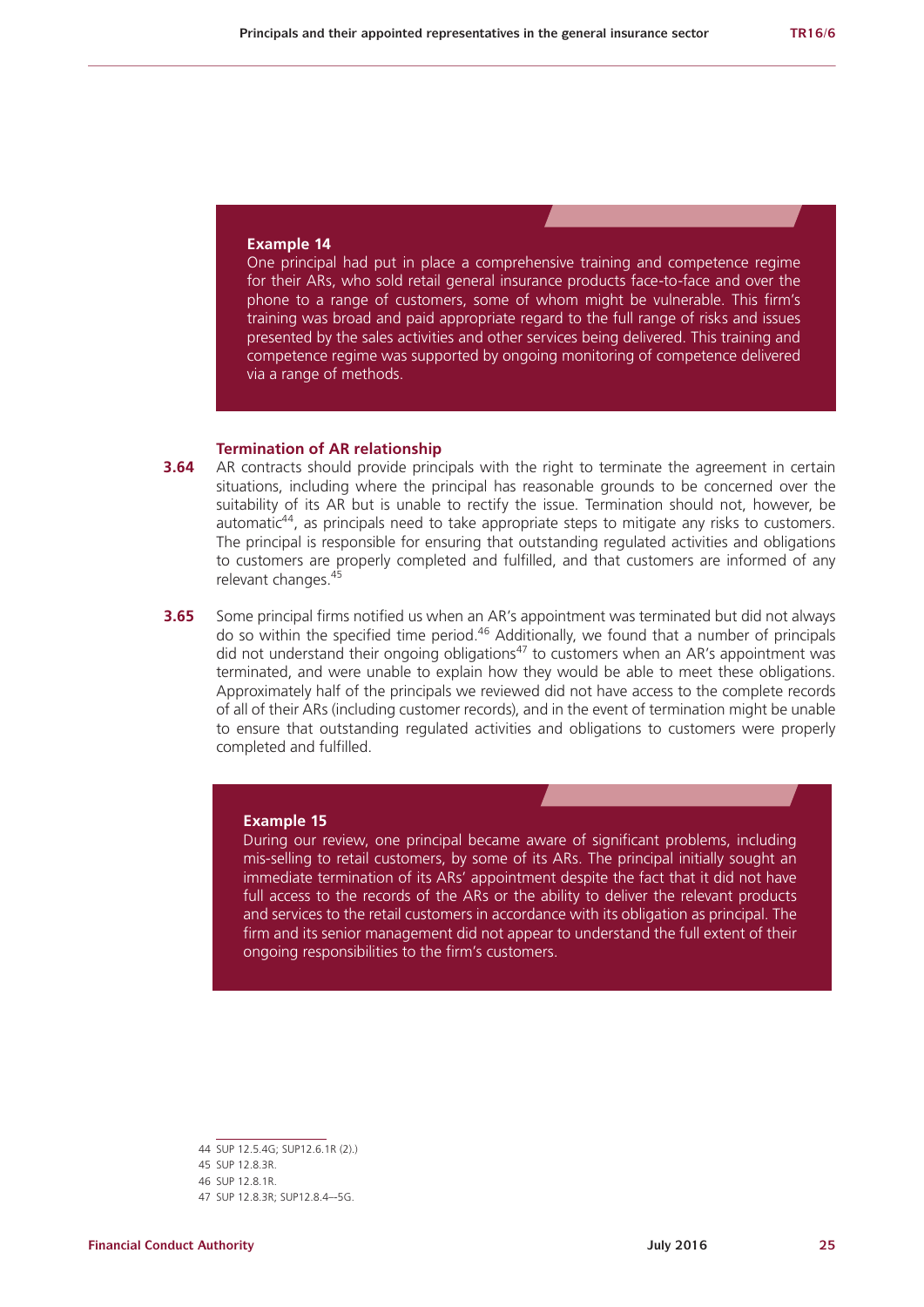#### **Customer outcomes**

- **3.66** A key purpose of the regulatory framework is to ensure that customers buying insurance products from an AR of an authorised firm are afforded the same level of protection (and are therefore no less likely to receive fair outcomes) as if they were purchasing products from the authorised firm itself.<sup>48</sup> Customer outcomes were therefore a core focus of our review of principal firms' systems and controls.
- **3.67** We assessed whether principals had put in place policies and practices with adequate resources to ensure the consistent delivery of fair outcomes for customers.<sup>49</sup> This included a review of the controls in place around the sales practices, the provision of post-sale activities, and the protection of client money within the principal and its ARs to determine if these mitigated the risk of actual or potential customer detriment.
- **3.68** We expect all firms to be able to consistently show that fair outcomes for their customers are at the heart of their business.<sup>50</sup> However, our work revealed that the majority of principals in our sample were not able to demonstrate that customers of their ARs were consistently receiving fair outcomes, as they had not put in place adequate systems and controls to ensure this was the case. In almost half of the principals within the sample, we saw evidence of shortcomings in processes and controls that gave rise to material risks of customer detriment. In four of the firms, we saw crystallised examples of mis-selling, unauthorised business, or other customer detriment.
- **3.69** The shortcomings we found in a principal's controls and ARs' practices created most risk of customer detriment where they related to sales activities or the protection of client money.

#### **Sales activity – Understanding and control of AR sales practices**

- **3.70** We found that most of the principals in our sample did not consistently exercise effective oversight and control of their ARs sales practices. Our review of sales processes, sales practices, sales calls and customer files identified serious shortcomings that created the potential for customer detriment, and (in a more limited number of cases) found clear evidence of actual customer detriment. In many of these cases, the shortcomings we found had not previously been identified by the principal.
- **3.71** In some cases, the principal firms did not appear to realise the extent of their regulatory responsibilities for the sales activities of their ARs. The principal is as responsible for the regulated sales (and any mis-selling) of its ARs as they are for sales made by their own employees. We found examples of ARs selling products that their principal had no experience of selling and where none of the approved persons at the principal firm (including those with responsibility for insurance mediation activities) could offer any insight into these activities. In a number of cases, the principal's approved persons were unable to explain the basis of their confidence in the AR's ability to sell products in a compliant manner.

## **Post-sales activities**

**3.72** We found that less than a quarter of the principals could evidence that they had put in place appropriate processes for assessing outcomes for customers, supported by complaints and claims MI, to identify issues and perform root cause analysis. As a result, these principals were better able to demonstrate that they had made changes to sales processes, products, complaints handling and claims handling, to improve customer outcomes.

<sup>48</sup> SUP 12.1.3G.

<sup>49</sup> SUP 12.4.2R; COND2.4; COND2.5; COND2.7; SYSC 3; SYSC4.1.1R; 4.1.2AG; SYSC 4.1.10AG; SYSC7.1.2AG; PRIN; ICOBS; CASS 5. 50 Principle 6.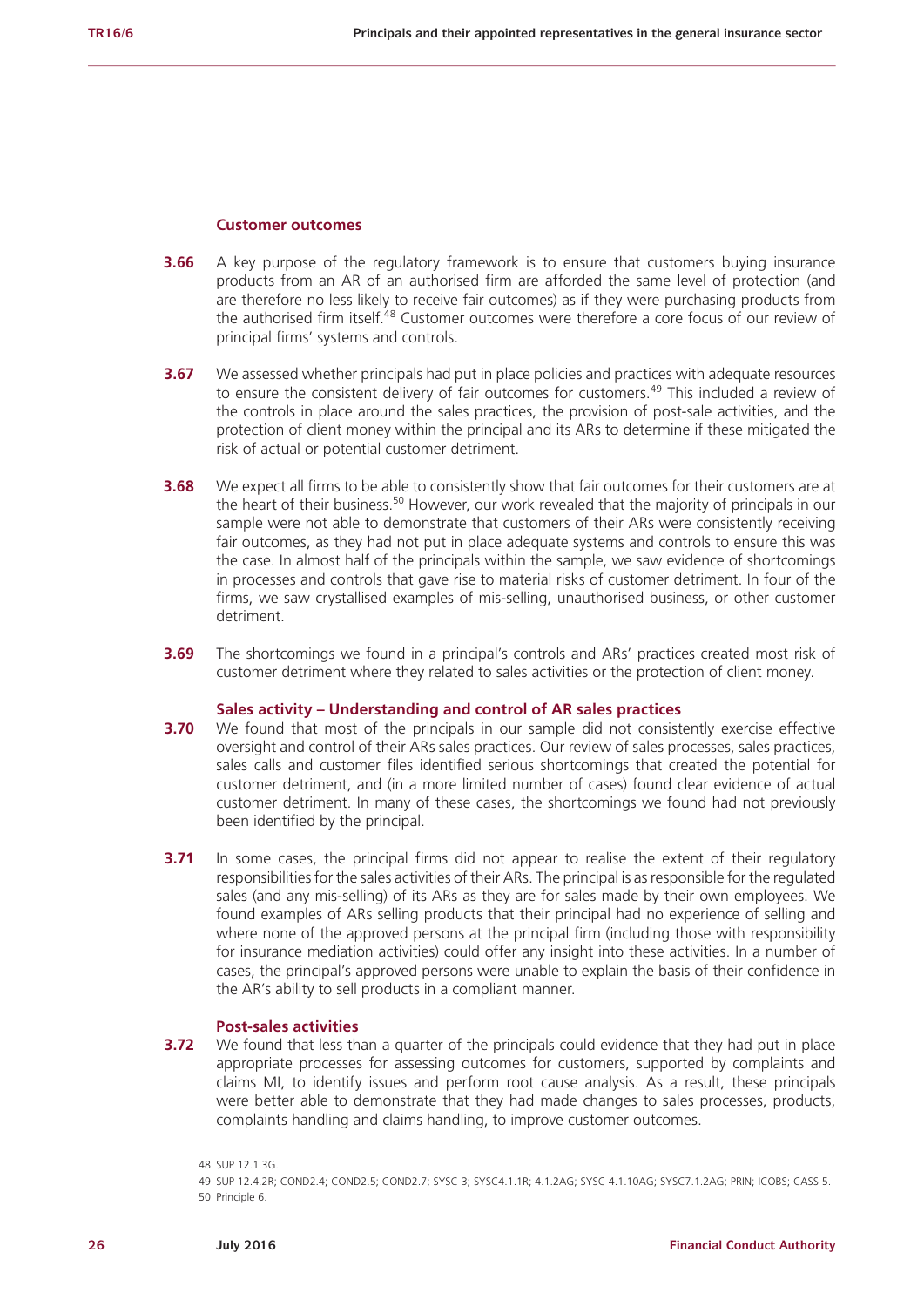**3.73** All of the principals we visited had a formal complaints procedure, however the majority did not have effective processes and MI to consistently identify, record and monitor complaints. In addition, in many cases, complaints about the product itself and claims handling were dealt with by the product provider or underwriter. In these cases, the principal did not have any MI on these claims and complaints to understand whether its customers were receiving fair outcomes.

#### **Example 16**

The approved person at one AR admitted that our planned visit had prompted a review of its complaints procedure. He stated that prior to this, the staff would not have understood how to identify an expression of dissatisfaction or the need to record it. The AR revised the procedure and, as a result, the number of complaints recorded and those referred to its principal had risen substantially.

## **Client money and risk transfer**

- **3.74** In almost half of the principals in the sample, we found shortcomings in the understanding of the arrangements required to operate risk transfer effectively or provide adequate protection for client money. In addition to the rules set out in CASS 5, there is a guide (issued by the FSA) on our website relating to the protection of client money for insurance intermediaries, including a chapter on its application to firms with ARs<sup>51</sup>, so the shortcomings we found in this regard are concerning.
- **3.75** Many of the agency agreements and TOBAs between the principal and the insurers provided for risk transfer to the principal (i.e. gave authority to the principal to hold money as agent) but some prohibited this authority being extended (delegated further) to sub-agents (which would include ARs). As a result, several principals, through their ARs, were neither holding money as agents of the insurer nor following the rules in CASS 5 regarding periodic segregation and reconciliation.<sup>52</sup> This has the effect of putting the principal in breach of the CASS rules.
- **3.76** In a third of the principals, we saw examples of TOBAs agreed directly between an AR and the MGA or insurer supplying the product, where the principal was not directly involved in the distribution chain. In some of these cases, we found that the principal had not reviewed these TOBAs, but was nevertheless operating on the assumption that all monies were covered by a risk transfer arrangement. Such working assumptions, unverified by reference to the governing risk transfer agreement, create the risk that the arrangements may give rise to client money that is not subject to appropriate protection.

#### **Products and distribution methods – Areas of additional risk**

**3.77** We found significant shortcomings when we reviewed some principal and ARs' sales processes and practices for three products: warranty insurance, travel insurance and GAP. These shortcomings related to factors including consideration of the target market (including risks around vulnerable customers), sales scripts, sales processes and sales practices.

### **Warranty insurance products – Mis-selling and customer detriment**

**3.78** Two of the principals in our sample sold warranty insurance products via the telephone. The ARs of one of these firms used outbound calls to sell in a way which potentially targeted vulnerable

<sup>51</sup> <https://fca.org.uk/static/fca/documents/fsa-client-money-guide.pdf>

<sup>52</sup> SUP12.6.5R; CASS5.5.18R; CASS5..5.23R.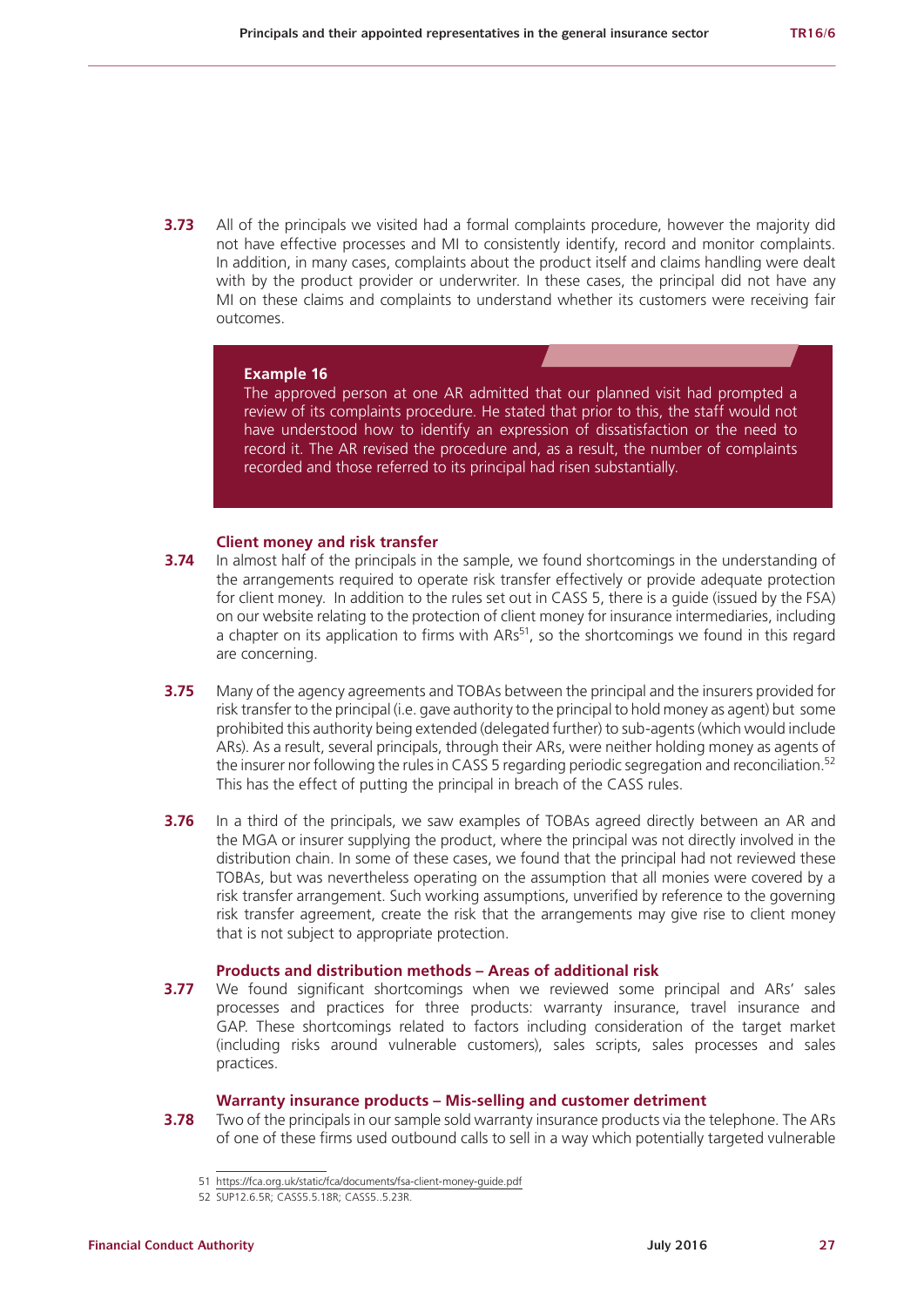customers, due to the methods used to get customer leads and the timing of the calls. Neither of these principals exercised effective control over the sales activities of these ARs.

#### **Example 17**

Our review of sales processes and calls identified serious failings at two principals that sold warranty products through their ARs including:

- Sales scripts used by the ARs of both principals were found to be non-compliant.
- At one AR, all sales calls made in the previous two months were non-compliant due to key sections of the script (which had been automated using a prerecorded message) not being delivered, as the recorded message had not been working. Additionally, the approved person at this AR did not know whether the sale was advised or non-advised, and we found examples of calls where agents appeared to make recommendations, even though the principal did not have regulatory permission to provide advice.
- In some cases, the sales agents were not using the script appropriately and did not provide the customer with appropriate information about the product to make an informed decision. There were some examples where they made false and inaccurate representations about the product or did not disclose the key exclusions.
- The sales agents at some of these ARs routinely mis-represented themselves by claiming to be (or creating the impression of being) from the firm that initially sold the appliance to the customer.
- The target market and potential need for the product was not always clearly identified. In one case, the data purchased simply showed that the customer owned a television set but the AR was targeting the customers to sell them satellite box and dish warranty insurance products.
- The sales calls made by the ARs of one of these principals were sometimes pressurised and did not seek appropriate consent from potentially vulnerable customers.

These serious failings resulted in examples of actual mis-selling and customer detriment.

## **Travel insurance**

**3.79** Some ARs within the review sold travel insurance to customers with pre-existing medical conditions in two stages. The customer was initially sold a standard policy that provided cover only if a claim was not due to a pre-existing medical condition. To obtain cover for a preexisting medical condition, the customer was expected to contact another party separately. In some cases, the principal had no process in place for identifying customers with pre-existing medical conditions or for ensuring that such customers contacted the other party to obtain full cover. In the absence of further controls and checks, this practice presents a significant risk that customers may buy a product that does not fully meet their needs, as they would be ineligible to a make a claim regarding their pre-existing medical conditions. In one firm, this risk had crystallised for one of their customers but the firm had not made any changes to its business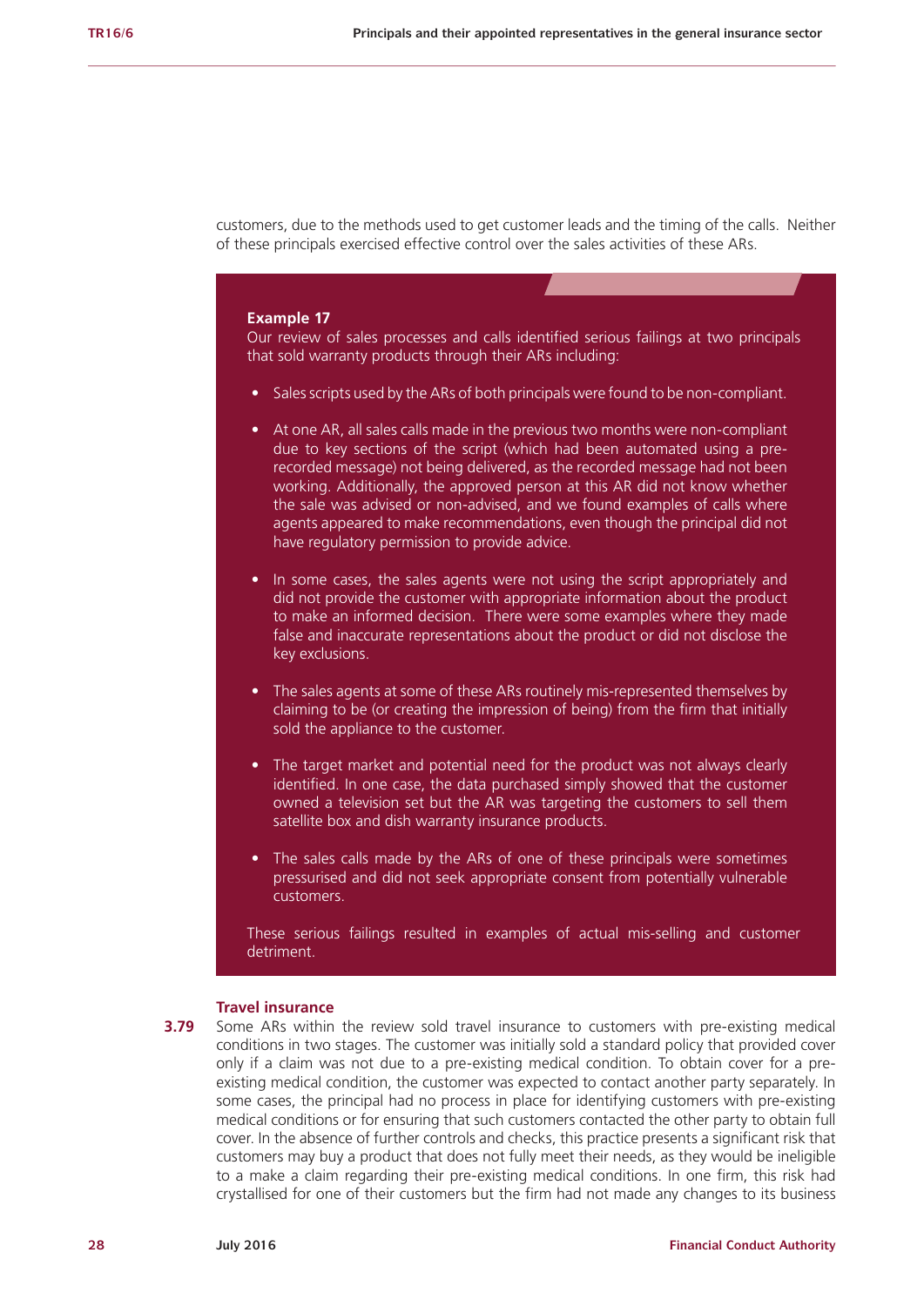practices as a result of this. It is not clear how processes that result in products being sold to customers who may be ineligible to claim are consistent with the firm's regulatory obligations.<sup>53</sup>

#### **Guaranteed asset protection (GAP)**

- **3.80** In September 2015, we implemented product specific rules regarding GAP products, including deferred opt-in (ICOBS 6A.1.6 R). The three principals in our sample with ARs selling GAP had put in place controls and processes to comply with the rule changes. However, we found that these controls were not consistently effective within the principals and ARs.
- **3.81** Our review of files found examples where sales agents at one of the ARs had falsified customer signatures in order to comply with the deferred element of the sales documentation, thereby circumventing the new rules. The firm's sales monitoring and quality assurance process had not identified these or any other similar examples prior to our visit, raising questions regarding the efficacy of these processes. This example also raised serious concerns that customers were being mis-sold GAP policies, and may in some instances have bought a GAP product without being aware that they had done so. Another of the three principals had identified similar issues through its own monitoring activity, but did not appear to have acted appropriately to address these issues.

<sup>53</sup> ICOBS 5.1; ICOBS 6.1.5R; ICOBS 6.16G; ICOBS 6ICOBS6.1.7G.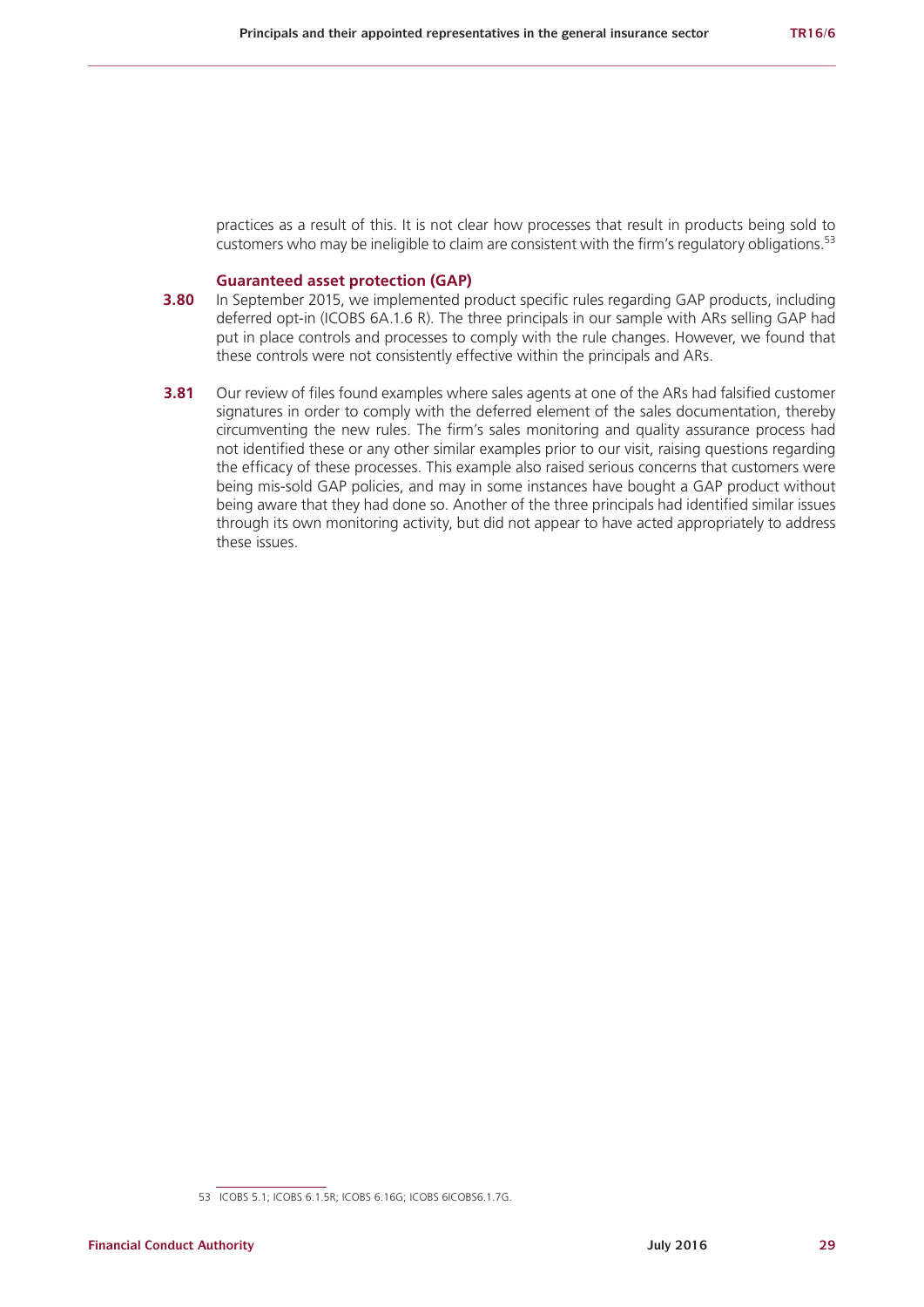## **4. Our actions**

- **4.1** As set out above, we found significant shortcomings in the control and oversight of ARs by many of the principal firms included in our review. The resultant failings in the sales processes and practices of many of the ARs increased the risk of mis-selling and gave rise to instances of actual and potential customer detriment.
- **4.2** These shortcomings relate to rules and obligations that are clear and longstanding, so where we have found material issues and potential breaches of our rules, we have taken timely actions to address the issues identified. In taking action, we have held principal firms to account for the issues we have identified, both those resulting from the principal's own actions or omissions and those arising from the shortcomings of their ARs.
- **4.3** To date, we have taken the following early intervention actions in relation to five of the 15 principal firms and their ARs included within the review:
	- We have agreed the imposition of requirements on the regulatory permissions of five of the principals, in each case preventing the principal from taking on any new ARs.
	- **•** In two cases, the requirements also limited or ceased elements of the firm's existing AR activities, by stopping sales by particular ARs or of particular products.
	- **•** We have requested and received action plans from these firms to address the issues identified.
	- **•** We have commissioned two section 166 skilled persons reports to consider and address the issues identified at two of the principal firms.
- **4.4** One principal has ceased its activities and left the general insurance sector since our review commenced.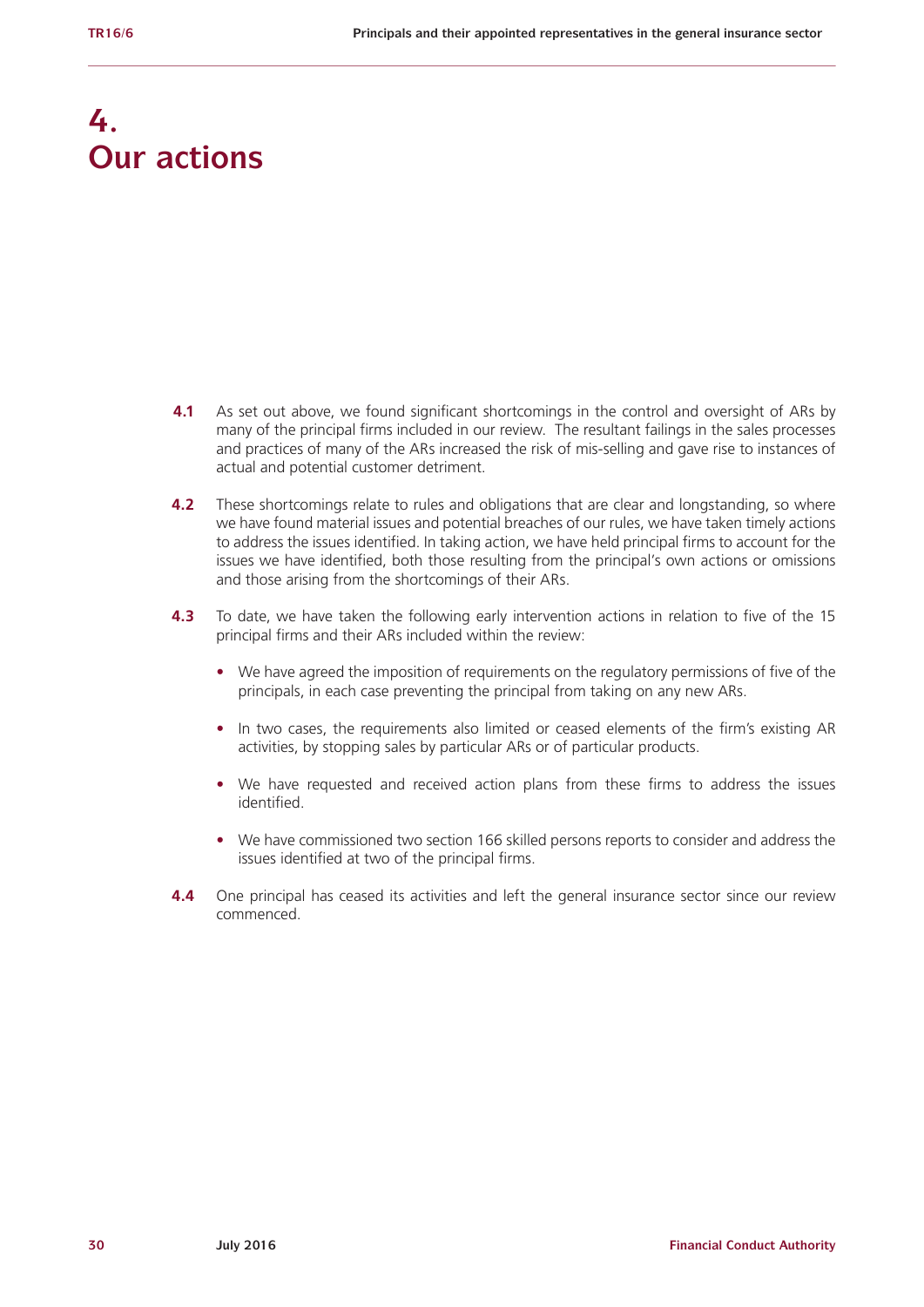## **5. Our expectations**

- **5.1** We expect principals to be able to demonstrate that they consistently comply with their regulatory obligations $54$  to:
	- **•** consider the impact of ARs on their own business model and ability to meet threshold conditions
	- **•** assess the solvency and suitability of their ARs
	- **•** take reasonable steps to put in place an appropriate risk management framework to identify and manage the risks ARs present to their business
	- **•** put in place compliant contractual arrangements with their ARs
	- **•** have adequate controls over their ARs' regulated activities for which the firm has responsibility
	- **•** have adequate resources in place to monitor and enforce compliance with the relevant requirements applying to the regulated activities for which the firm is responsible
	- **•** ensure that the ARs are fit and proper to deal with customers in their name, and
	- **•** ensure that customers dealing with the ARs are afforded the same level of protection as if they had dealt with the firm itself.
- **5.2** In due diligence and at appointment, when assessing the solvency and suitability of the AR, the principal needs to consider the owners, directors and managers, as well as the entity itself. We also expect the firm to also establish whether the AR has multiple principals and ensure that an appropriate agreement is put in place where *required.*
- **5.3** When establishing contractual arrangements with its AR, the principal must ensure that these clearly set out the scope of the activities permitted and provide a suitable basis for effective oversight.
- **5.4** In order to put in place adequate controls (including in relation to their ARs), we expect firms to assess the nature, scale and complexity of the business, the diversity of its operations (including geographical diversity), the volume and size of its transactions, and the degree of risk associated with each area of its operation.<sup>55</sup>
- **5.5** We note that the principal firm's regulatory obligations to control the activities of its ARs are no less than for the firm's own activities, so we expect their controls and oversight to encompass

<sup>54</sup> Including, but not limited to, SUP 12.4.2R; COND2.4; COND2.5; COND2.7; SYSC 3;SYSC 4.1.1R; 4.1.2 AG; ; SYSC 7.1.2AG; ;PRIN;  $ICORS$ 

<sup>55</sup> SYSC 3;SYSC 4.1.1R; 4.1.2 AG; SYSC 7.1.2AG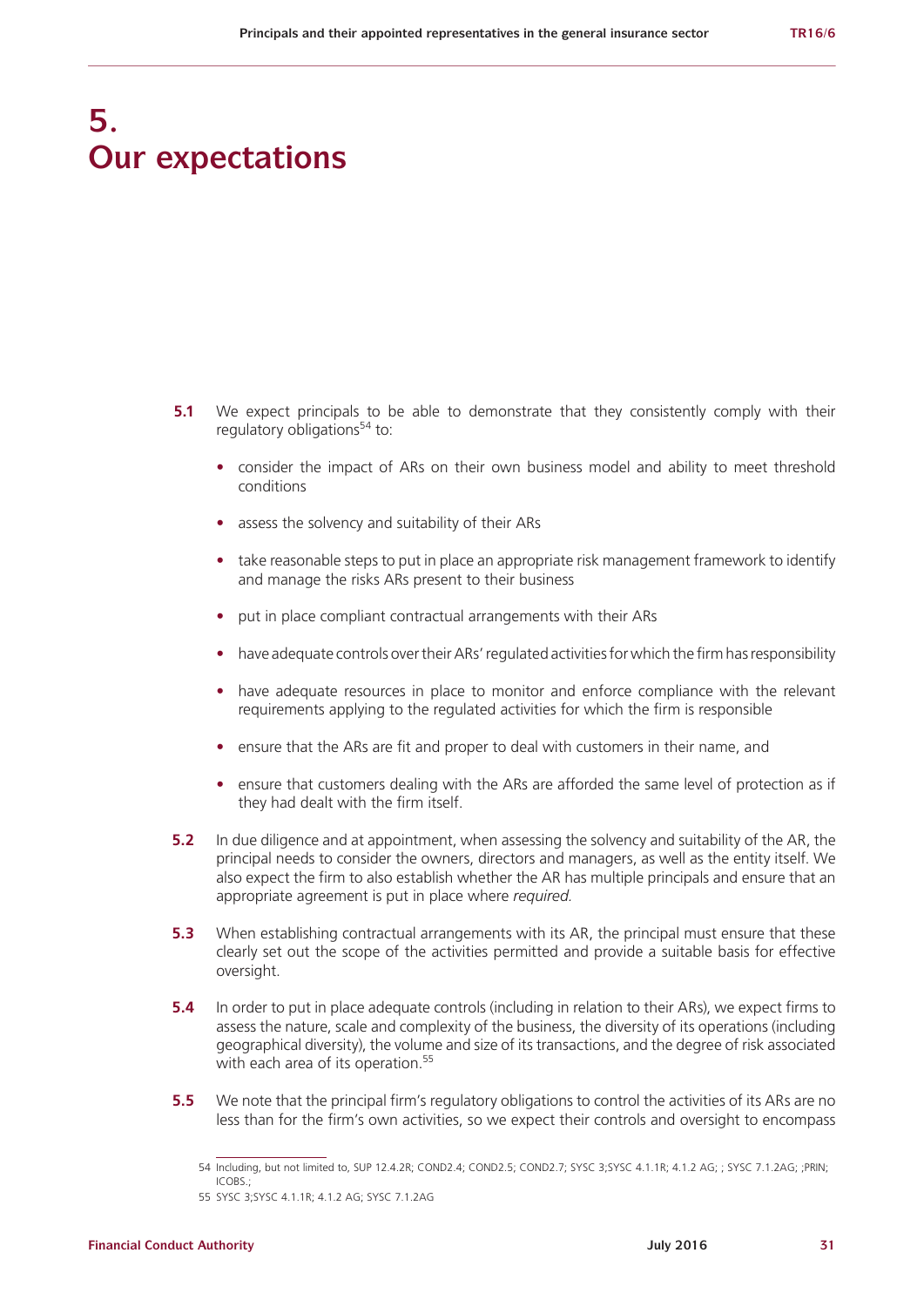all elements of the ARs' activities, including ensuring that the ARs' sales activities are compliant with PRIN and ICOBS.

- **5.6** We expect principals to be able to demonstrate that they are consistently meeting these requirements so that their customers who receive products and services delivered by the ARs are being treated fairly, buying products appropriate to their needs and requirements, and receiving fair outcomes.56
- **5.7** While this review was focused on the general insurance sector, the findings may also be applicable to principals and ARs operating in other sectors of the UK financial services industry. We expect all principals to consider the findings in this report and to take appropriate action, where applicable, to address the issues that are relevant to them.

<sup>56</sup> Principle 6.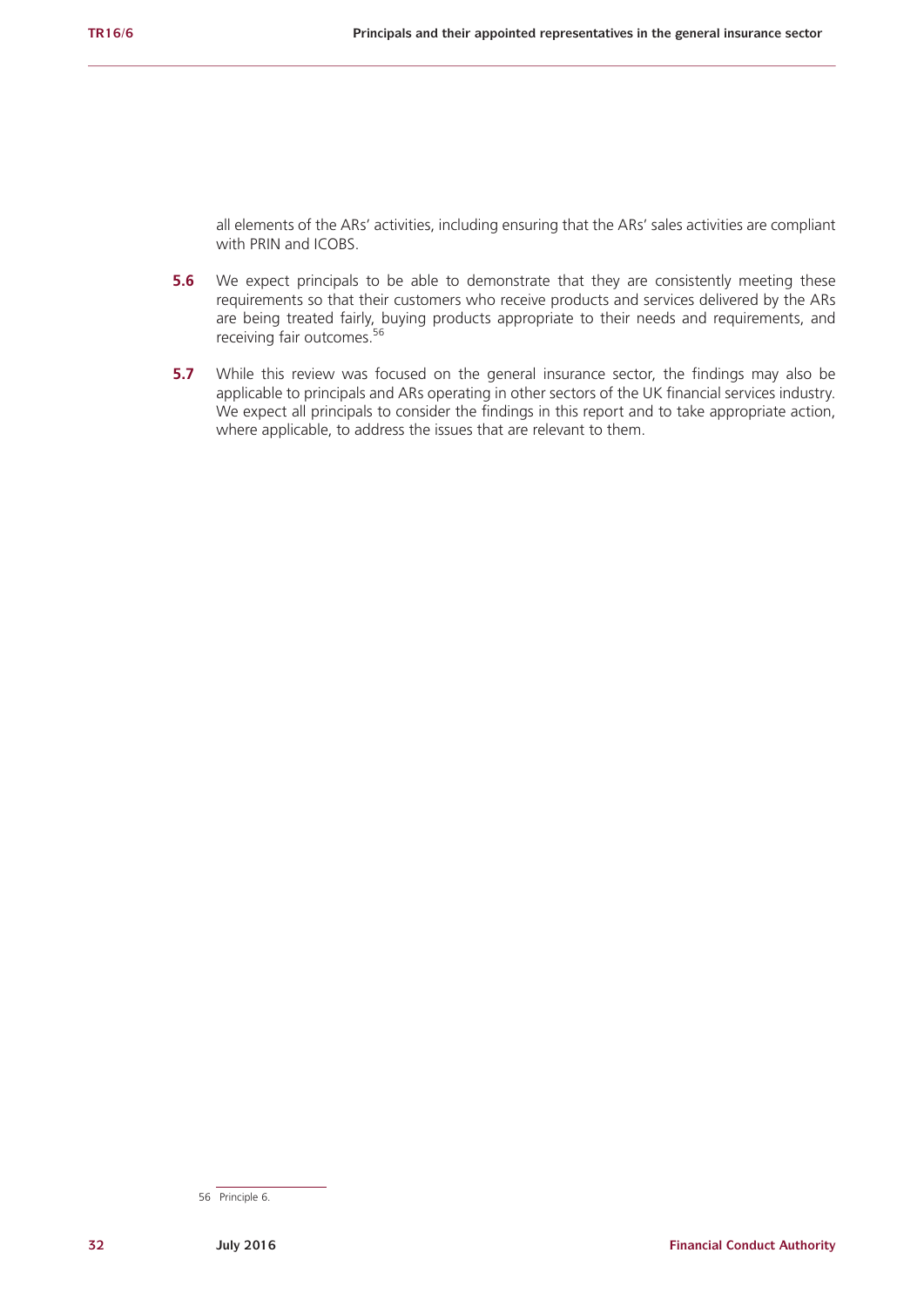## **6. Next steps**

- **6.1** We are sending a 'Dear CEO' letter to the chief executive officers of relevant principal firms setting out our expectations and what actions we expect them to take to address the issues raised in this report.
- **6.2** We are sharing these findings with the sector so that other principal firms can consider to what extent these issues are relevant to their business and what changes they need to make as a result.
- **6.3** We are planning to perform additional work with some of the firms in the wider survey sample who were not included in our more detailed work. This will focus on firms that we believe to be higher risk and those where we had concerns regarding the quality of data provided to us.
- **6.4** We are continuing to work with the firms included in our detailed review. We will provide individual feedback to these firms, setting out any actions required as a result of our findings in order to address and resolve our concerns. We will continue to use our range of regulatory tools and interventions, including the use of our Enforcement powers, and are actively considering the need for customer redress in a number of cases.
- **6.5** We will consider the need for further thematic or supervisory work, and expect that this will remain an area of supervisory focus.
- **6.6** We will consider the need for other regulatory actions as a result of the findings of this report, including assessing whether there is a need for policy intervention or to adjust our approach to authorisations.
- **6.7** We will engage actively with the sector to discuss how best to take these matters forward, including via engagement with relevant trade bodies.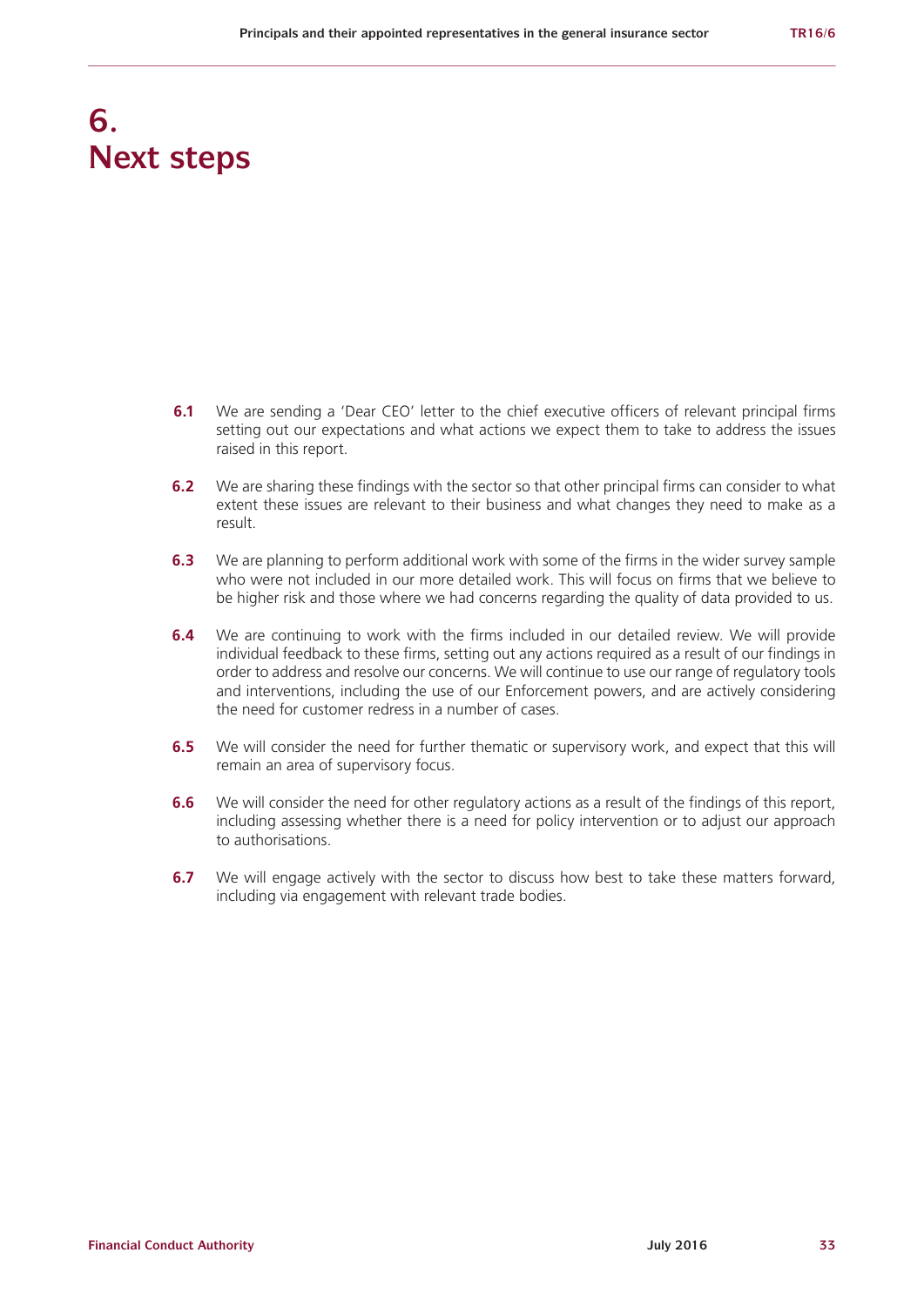## **Annex 1 Existing rules and guidance for principals**

FSMA and our Handbook rules supplemented by guidance, set out the extent of the obligations to which firms are subject.

We have set out the key requirements applicable to principals and their ARs. These are not intended to be an exhaustive list of regulatory and legal obligations, and other regulatory and legal obligations may also be relevant depending on the circumstances.

- **1.** Sections 19 and 39 of the Financial Services Markets Act 2000 (FSMA)
- **2.** The Supervision Manual (SUP) in particular, SUP 10A and SUP 12
- **3.** Principles for Businesses (PRIN)
- **4.** Senior Management Arrangements, Systems and Controls (SYSC)
- **5.** Threshold Conditions (COND)
- **6.** Statements of Principle and Code of Practice for Approved Persons (APER)
- **7.** The Fit and Proper test for Approved Persons (FIT).
- **8.** Training and Competence (TC)
- **9.** General Provisions (GEN)
- **10.** Prudential Sourcebook for Mortgage and Home Finance Firms, and Insurance Intermediaries (MIPRU)
- **11.** Insurance: Conduct of Business Sourcebook (ICOBS)
- **12.** Client Assets (CASS)
- **13.** Dispute Resolution: Complaints (DISP)

## **The general prohibitions under the FSMA: exemption from the need to be authorised**

**1.1** There is a general prohibition that a person may not carry out a regulated activity in the UK – or purport to do so – without being an authorised person or otherwise exempt.<sup>57</sup> An AR acts

<sup>57</sup> S19 FSMA 2000.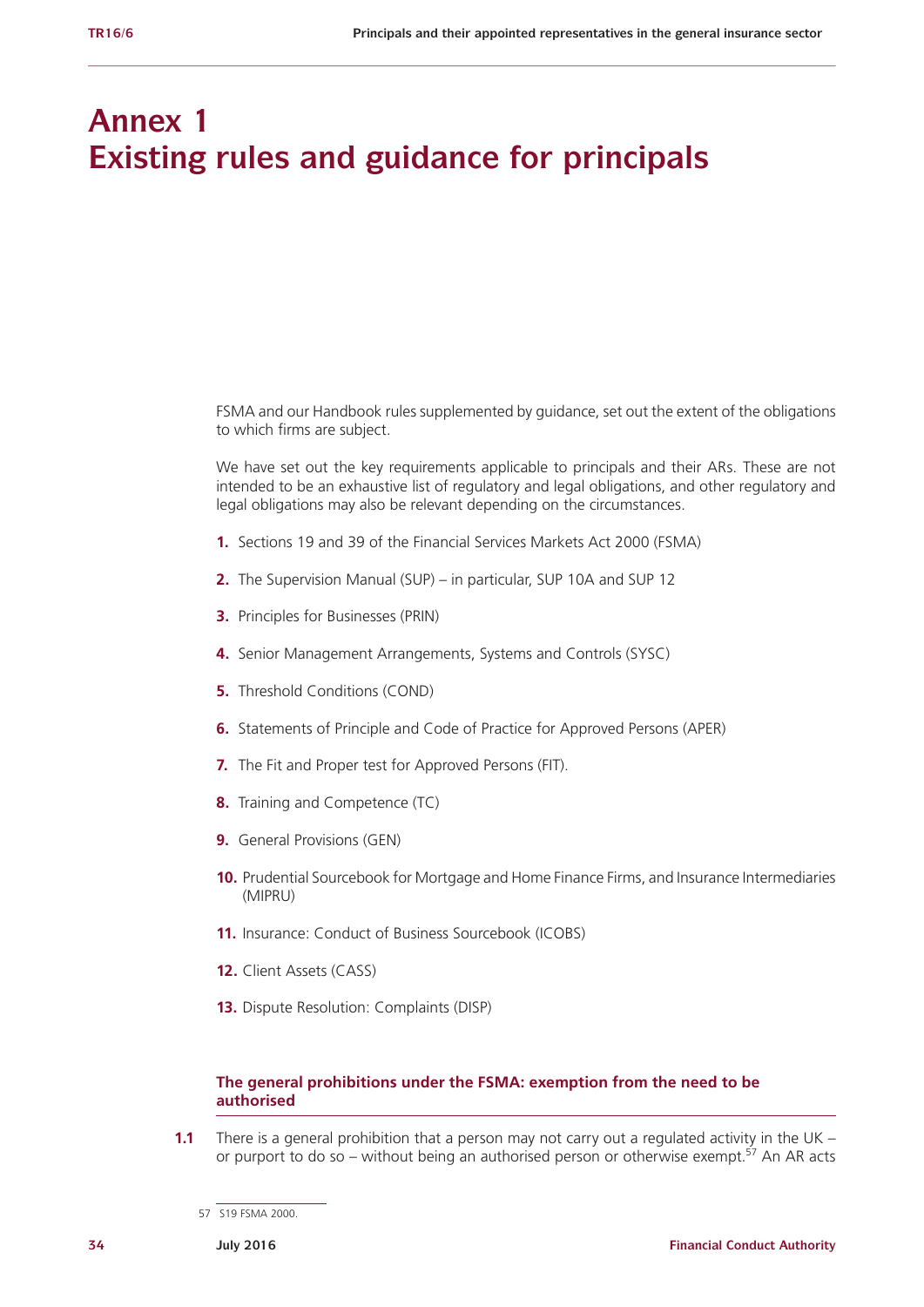as agent of an authorised principal and, as a result of section 39 of the FSMA, is exempt from the need for authorisation.

- **1.2** Any firm or person can be an AR provided he is not authorised, and he must enter into a contract with an authorised principal. He will then be an exempt person in respect of any regulated activity conducted by that business for which his principal has accepted responsibility in writing, providing certain conditions are met.<sup>58</sup>
- **1.3** An AR may only act within the confines of its principal's Part A permissions<sup>59</sup>; if it wishes to carry out regulated activities outside this scope, it must become authorised in its own right for all regulated activities that it wants to undertake, as it cannot be authorised in respect of some activities and exempt for others.

## **SUP 10A**

**1.4** The rules in SUP 10A<sup>60</sup> require ARs carrying out regulated activities in relation to general insurance business to apply the FCA approved persons regime in respect of the FCA's governing functions only. This means that anyone who is appointed to hold a governing function in the AR (director, non-executive director, partner, CEO) must be approved by the FCA. The exception to this, is where the AR's principal purpose is to carry out activities other than regulated activities (i.e. regulated activities are secondary to the principal purpose of the business: e.g. a motor dealer selling a GAP product), then the AR needs to have only one person appointed to a governing function to be an FCA approved person.

## **SUP 12**

- **1.5** SUP 12 gives guidance (on how the provisions of section 39 of the FSMA works) to a firm that is considering appointing an AR, including the conditions that must be satisfied for a person to be appointed as an AR, and on the implications for the principal of appointing an AR.
- **1.6** It also sets out the FCA's rules, and quidance on these rules, that apply to a firm before it appoints, when it appoints, and when it has appointed an AR. The main purpose of these rules is to make the principal responsible for ensuring that the AR is fit and proper to deal with clients in its name, and to ensure that clients dealing with the AR have the same level of protection as if they had dealt with the firm itself.<sup>61</sup>

## **SUP 12 : Responsibility**

**1.7** The principal provision, reflecting the primary legislation, is that the firm is responsible, to the same extent as if it had expressly permitted it, for anything that the AR does or omits to do in carrying on the business for which the firm has accepted responsibility.<sup>62</sup>

<sup>58</sup> S.39(2) FSMA 2000; S.39(1) FSMA 2000; FSMA 2000 (ARs) Regulations 2001 (SI 2001/1217); SUP 12.2.2 G (2).)

<sup>59</sup> SUP 12.4.1A G.

<sup>60</sup> SUP 10A.1.15R; SUP 10A.1.16R.

<sup>61</sup> SUP 12.1.3 G.

<sup>62</sup> SUP 12.3.1G; SUP 12.3.2 G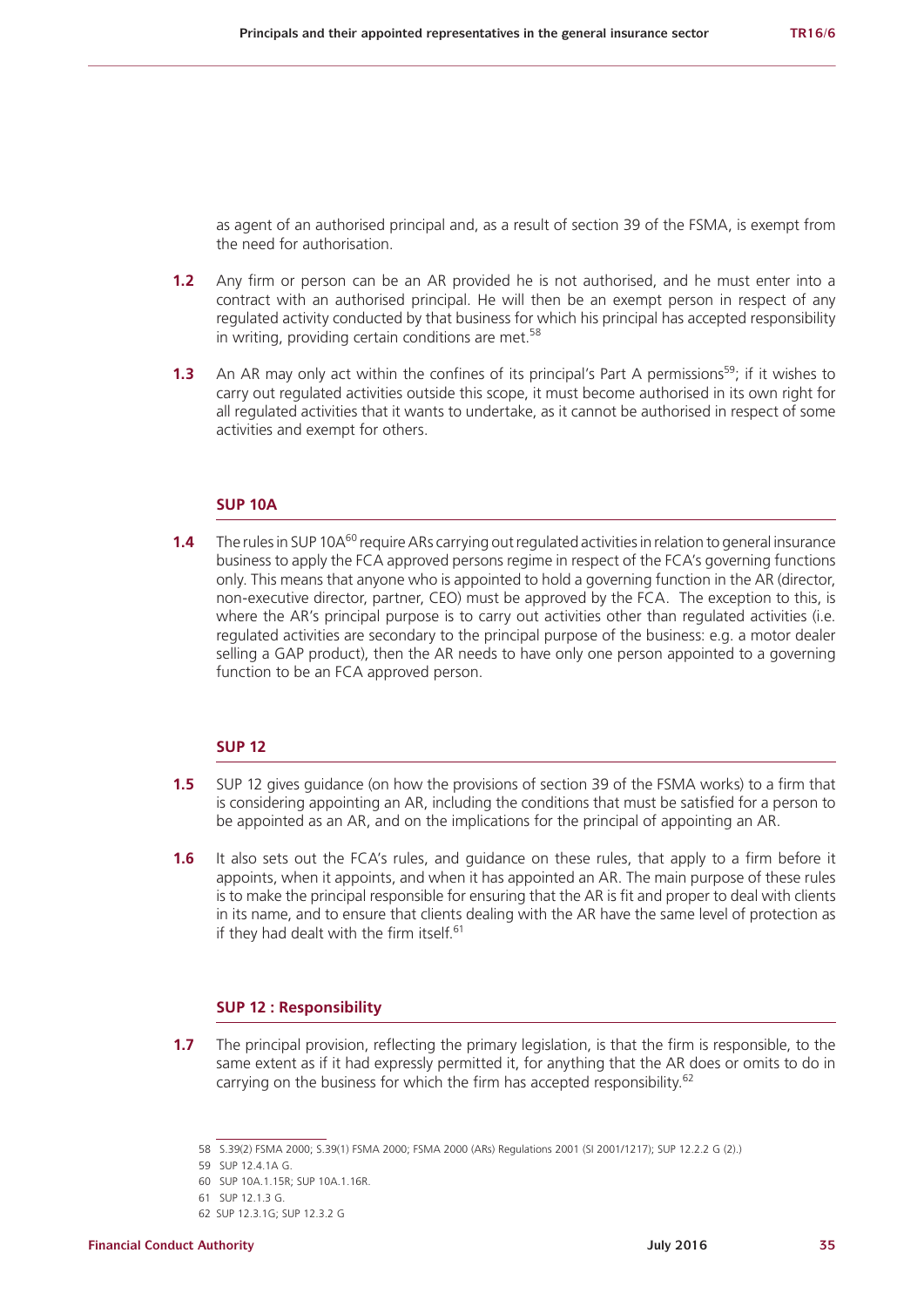## **SUP 12: Appointment and continuing obligations**

- **1.8** SUP 12 sets out the responsibilities of principals and provides guidance regarding how to manage the risks posed by ARs to the principal and to the regulatory structure. A principal is required to establish on reasonable grounds – before appointing an AR and on an ongoing basis – that it has given due consideration to the impact of the appointment on itself, and that the AR meets, and continues to meet, certain conditions.
- **1.9** The principal must consider the impact on itself, and on a continuing basis establish that:
	- the appointment will not prevent itself from satisfying the Threshold Conditions (particularly those relating to adequate resources, suitability and business model, and including an analysis of any close links with its  $ARs$ <sup>63</sup>;
	- it has/ will have adequate controls over the AR's activities<sup>64</sup>; and
	- **•** it has/ will have adequate resources to monitor and enforce compliance by the AR with relevant requirements.<sup>65</sup>

Having done so, the principal must satisfy itself at appointment, and on a continuing basis, that the  $AR^{66}$ :

- **•** is solvent
- **•** is otherwise suitable to act for the principal, and
- has no close links that would be likely to prevent adequate supervision by the principal.
- **1.10** There is extensive guidance to principals to assist them in satisfying the above conditions.<sup>67</sup> The AR should be fit and proper and so should its controllers, directors, partners, proprietors and managers (including their good character, competence and financial standing), following the process set out in the Fit and Proper Test for Approved Persons, and the guidance set out in the Annexes to SUP 12.
- **1.11** There are further requirements where a principal does not seek to restrict its AR from acting for another principal. These concern the checks that the principal should make<sup>68</sup> and the required matters that must be included in the written multiple principal agreement that must be entered into by each principal.<sup>69</sup>
- **1.12** In addition, before appointing a person to be an AR to carry on insurance mediation activity, a firm must ensure that the person will comply on appointment, and continue to comply - in relation to insurance mediation activity - with the rules in MIPRU that require them to be able to demonstrate the knowledge and ability necessary for the performance of their duties and be of good repute.<sup>70</sup>

<sup>63</sup> Paragraphs 2D, 2E and 2F of Schedule 6 to FSMA, Threshold Conditions sourcebook (COND)

<sup>64</sup> This requirement amplifies Principle 3, under which a firm must take reasonable care to organise and control its affairs responsibly and effectively, with adequate risk management systems, and is further detailed in the SYSC rules.

<sup>65</sup> SUP 12.4.2 R

<sup>66</sup> SUP 12.4.2 R; SUP 12.4.3–-5 G.

<sup>67</sup> SUP 12.4.3 G; SUP 12.4.4. G; SUP 12.4.5 G; SUP 12 Annexes 1 and& 2.

<sup>68</sup> SUP 12.4.5A (G.)

<sup>69</sup> SUP 12.4.5B R; SUP 12.4.5C R.

<sup>70</sup> SUP 12.4.8AR; MIPRU 2.3.1 R and& 2.3.3 R.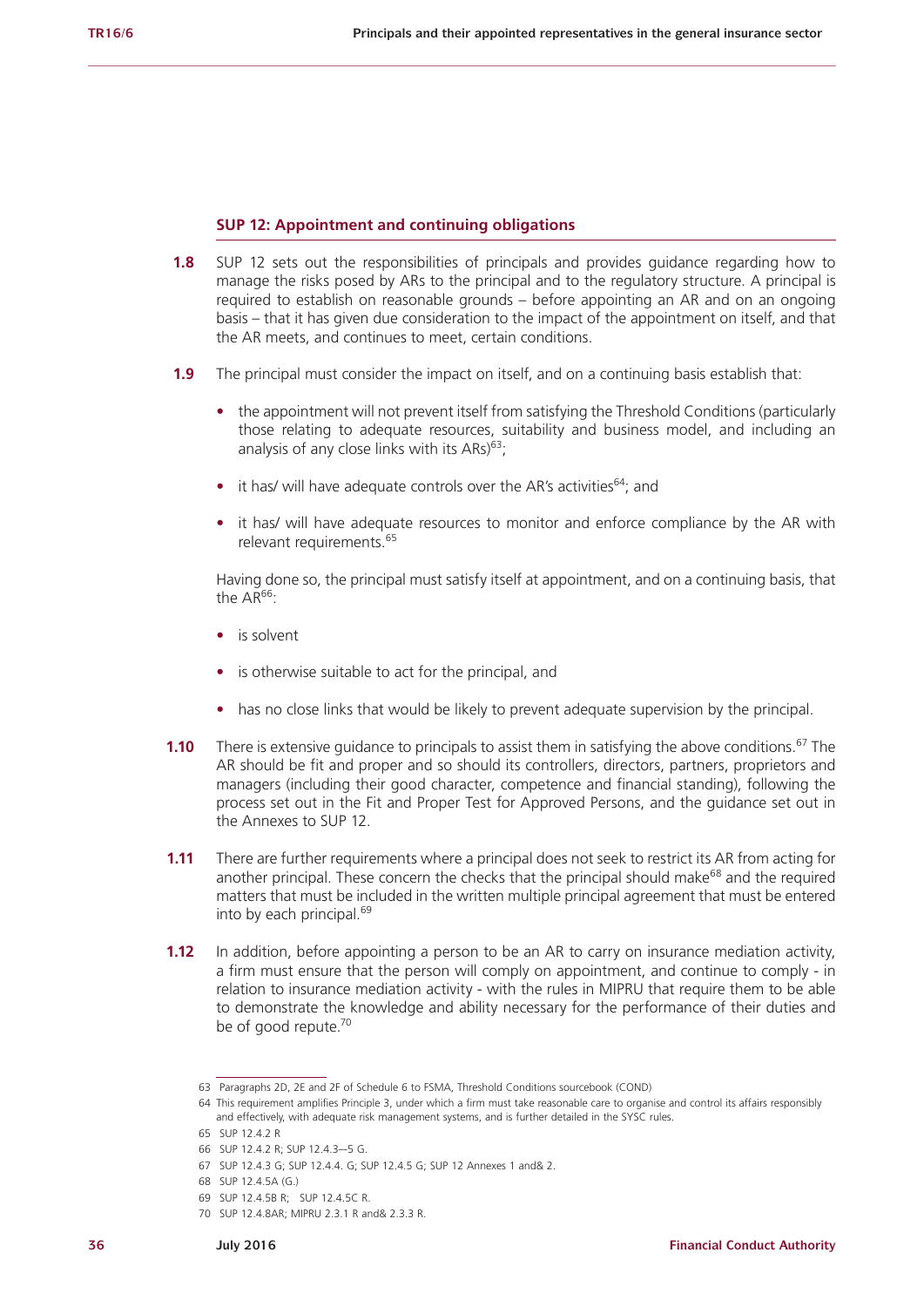**1.13** In order for an AR to carry out certain regulated activities relating to a contract of insurance, it must be included in the Financial Services Register as carrying on insurance mediation activities before it can commence doing so.<sup>71</sup>

#### **Notifications**

**1.14** Principals have obligations to notify the FCA of changes in the conditions of the appointment of their ARs in accordance with the rules set out, including in relation to termination. The time periods for notification vary, but if certain events occur, notification must be made immediately.<sup>72</sup>

#### **Record keeping**

**1.15** A principal must make, and keep for three years from the date of termination of the contract, details of the AR's name, the contract, the date and reason for terminating the contract, and details of any arrangements with multiple principals. It should also make and retain records in relation to training and competence for relevant individuals, including those performing controlled functions.<sup> $73$ </sup> Further, where applicable, the principal should also satisfy itself that the AR is making and keeping relevant records in accordance with the rules in the Handbook, including those in relation to its financial position, and that it has full access to those of the AR's records that relate to its performance of regulated activities.74

#### **Principles for Businesses (PRIN)**

- **1.16** The Principles for Businesses<sup>75</sup> are fundamental obligations with which all authorised firms must comply.
	- **•** Principle 1 **Integrity**: [A firm](https://www.handbook.fca.org.uk/handbook/glossary/G430.html) must conduct its business with integrity.
	- **•** Principle 2 **Skill care and diligence**: A firm must conduct its business with due skill, care and diligence.
	- **•** Principle 3 **Management and control**: A firm must take reasonable care to organise and control its affairs responsibly and effectively, with adequate risk management systems.
	- **•** Principle 4 **Financial prudence**: A firm must maintain adequate financial resources.
	- **•** Principle 5 **Market conduct**: A [firm](https://www.handbook.fca.org.uk/handbook/glossary/G430.html) must observe proper standards of market conduct.
	- **•** Principle 6 **Customers' interests**: A firm must pay due regard to the interests of its customers and treat them fairly.

<sup>71</sup> SUP 12.4.9G.

<sup>72</sup> SUP 12.8.2 G.

<sup>73</sup> SUP 12.9.1 R and& SUP 12.9.2 R; SUP 12.9.4 G; SUP 10; SUP 10C; TC.

<sup>74</sup> SUP 12.9.3 G.

<sup>75</sup> PRIN 2.1.1 R.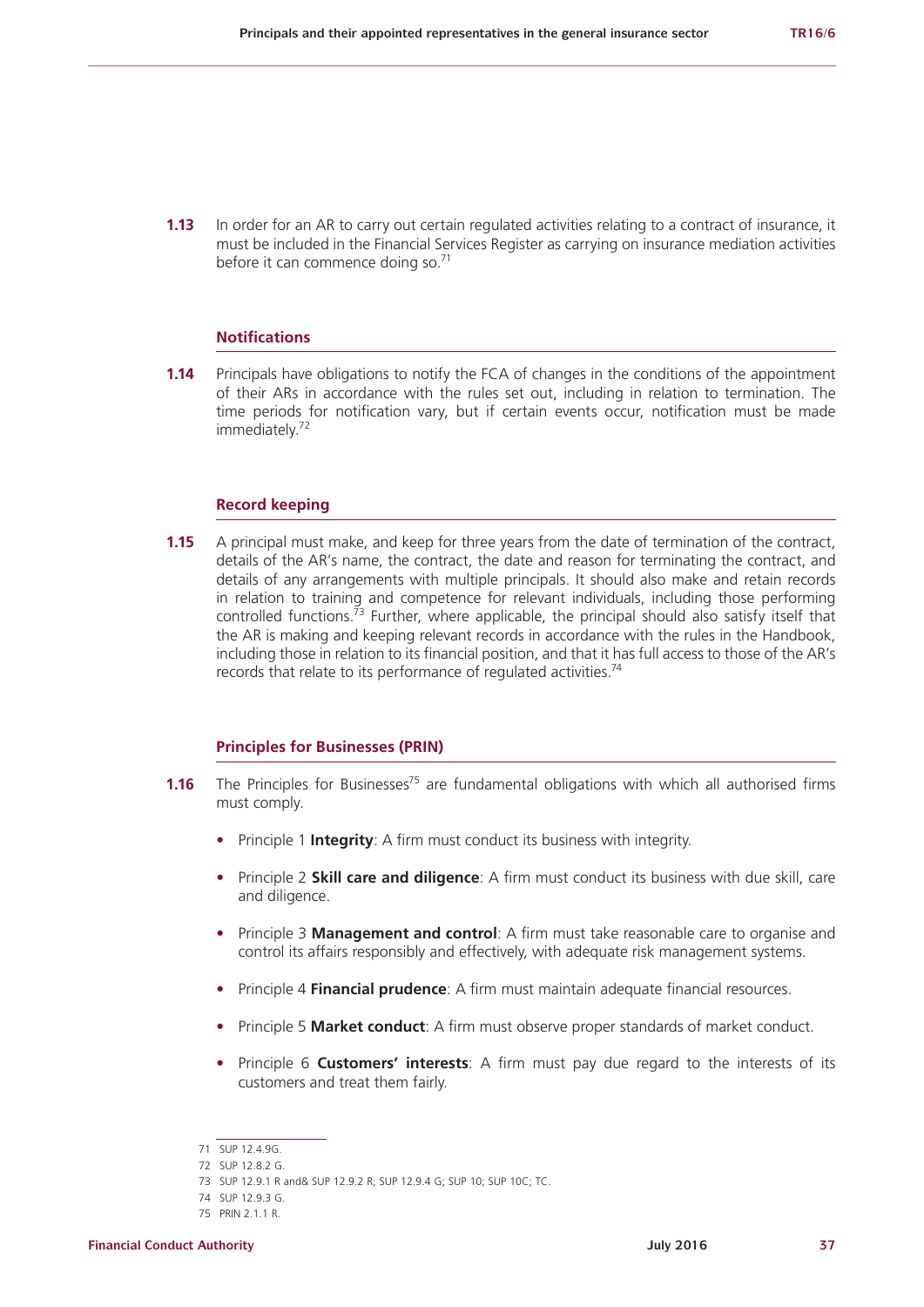- **•** Principle 7 **Communication with clients**: A [firm](https://www.handbook.fca.org.uk/handbook/glossary/G430.html) must pay due regard to the information needs of its [clients,](https://www.handbook.fca.org.uk/handbook/glossary/G156.html) and communicate information to them in a way which is clear, fair and not misleading.
- **•** Principle 8 **Conflicts of interest**: A [firm](https://www.handbook.fca.org.uk/handbook/glossary/G430.html) must manage conflicts of interest fairly, both between itself and its [customers](https://www.handbook.fca.org.uk/handbook/glossary/G252.html) and between a [customer](https://www.handbook.fca.org.uk/handbook/glossary/G252.html) and another [client](https://www.handbook.fca.org.uk/handbook/glossary/G156.html).
- **•** Principle 9 **Customers: relationships of trust:** A [firm](https://www.handbook.fca.org.uk/handbook/glossary/G430.html) must take reasonable care to ensure the suitability of its advice and discretionary decisions for any [customer](https://www.handbook.fca.org.uk/handbook/glossary/G252.html) who is entitled to rely upon its judgment.
- **•** Principle 10 **Clients' Assets**: A firm must arrange adequate protection for clients' assets when it is responsible for them.
- **•** Principle 11 **Relations with regulators**: [A firm](https://www.handbook.fca.org.uk/handbook/glossary/G430.html) must deal with its regulators in an open and cooperative way, and must disclose to the [appropriate regulator](https://www.handbook.fca.org.uk/handbook/glossary/G2972.html) appropriately anything relating to the [firm](https://www.handbook.fca.org.uk/handbook/glossary/G430.html) of which that regulator would reasonably expect notice.

## **Systems and Controls Sourcebook (SYSC)**

- **1.17** All of the 15 principals in our sample were authorised insurance intermediaries. An intermediary must have robust governance arrangements, which include a clear organisational structure with well-defined, transparent and consistent lines of responsibility. Furthermore, it must have effective processes to identify, manage, monitor and report the risks it is (or might be) exposed to, and internal control mechanisms.<sup>76</sup> These should be proportionate to the nature, scale and complexity of the risks inherent in the business model and of the firm's activities<sup>77</sup> including those relating to its network of ARs.
- **1.18** Where the intermediary is acting as a principal of a network of ARs, it is highly likely that the complexity of the risks inherent in the business model and of the firm's activities will be increased. Principals should also recognise that, by nature of the agency relationship into which they enter when they appoint ARs, they should take reasonable steps to avoid undue additional operational risk arising out of this arm's length relationship, and should take care to maintain the quality of the firm's internal control.<sup>78</sup>
- **1.19** Where an insurer is acting as a principal, SYSC 3 applies.
- **1.20** These requirements are further strengthened in relation to a principal taking on an AR; it is required to establish on reasonable grounds that it has adequate controls over the AR's regulated activities for which it has responsibility and adequate resources to monitor and enforce compliance.

<sup>76</sup> SYSC 4.1.1R.

<sup>77</sup> SYSC 4.1.2A G.

<sup>78</sup> SYSC 8.1.1A G.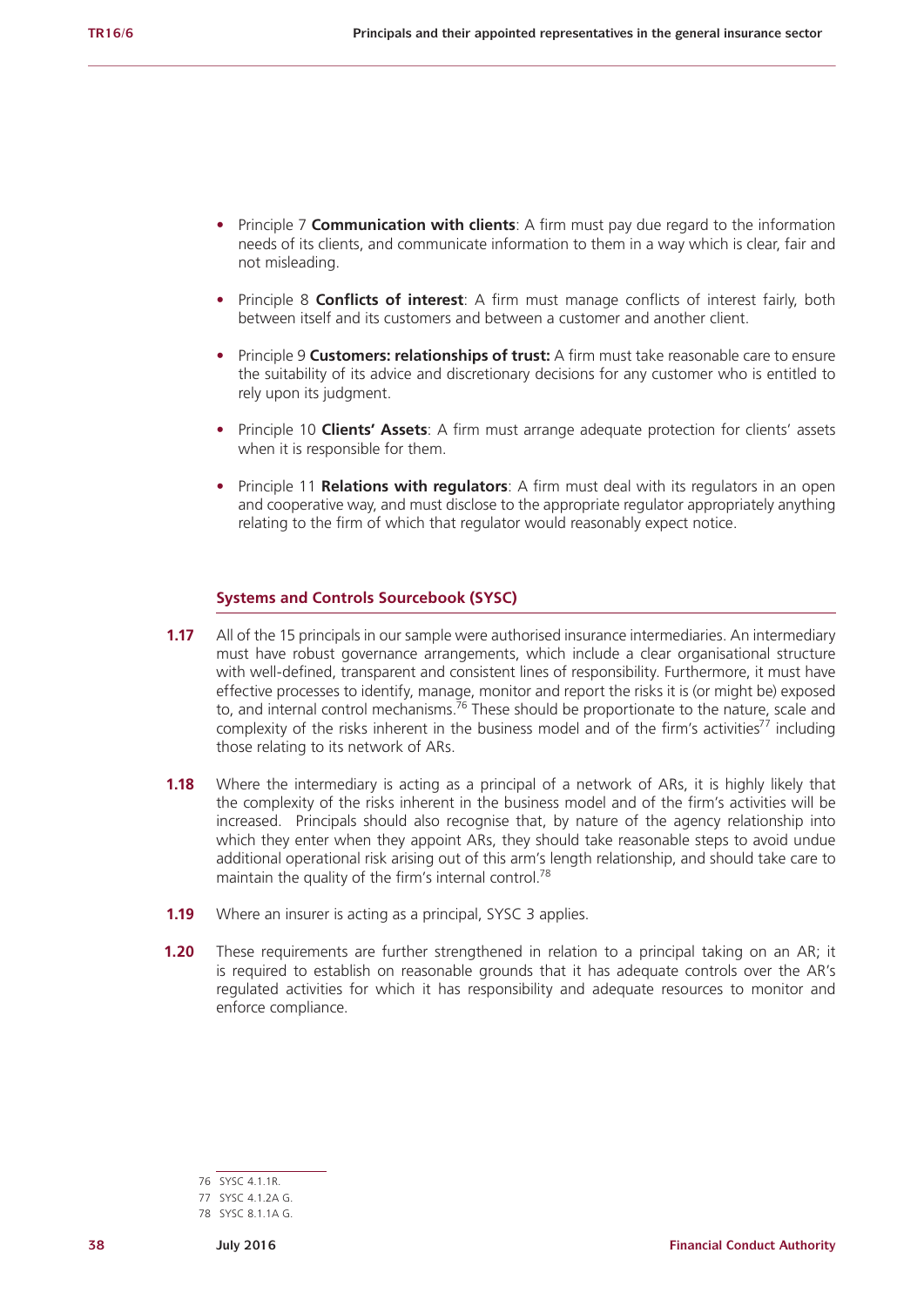## **Threshold Conditions (COND)**

- **1.21** All firms are subject to the Threshold Conditions. For firms whose business model includes the appointment of  $ARs^{79}$ , the following are likely to be the most relevant:
	- **•** COND 2.4 Appropriate resources
	- **•** COND 2.5 Suitability
	- **•** COND 2.7 Business model

## **Training and Competence Sourcebook (TC)**

**1.22** SUP 12 makes clear to principals that the rules and guidance relating to training and competence in SYSC $^{80}$  and TC apply to its ARs (if they are individuals), and to employees of its ARs, in the same way as they are applied to its own employees. $81$  In the general insurance sector, TC requirements apply to firms or individuals that provide advice to customers in relation to noninvestment insurance contracts. A principal should ensure that, where its ARs are providing advice to retail customers in relation to the products they sell, that the ARs have adequate arrangements in place to ensure that the individuals providing advice are competent  $-$  i.e. that they have the skills, knowledge and expertise needed to discharge their responsibilities, including that they achieve a good standard of ethical behaviour.

## **MIPRU**

- **1.23** Where a principal appoints an AR, it must ensure before the appointment (and on an ongoing basis) that the AR complies with the provisions regarding knowledge and ability, and good repute, in the same way as if the AR were an authorised firm. $82$  Thus, the principal must establish that a reasonable proportion of those in the management structure of the AR who are responsible for insurance mediation, and any of those individuals directly involved in insurance mediation, demonstrate the knowledge and ability necessary for the performance of their duties.
- **1.24** Furthermore, the principal must establish that all of those in the AR's management structure, and all staff directly involved in insurance mediation, are of good repute. In order to achieve this, the principal must make criminal records and bankruptcy checks against each, paying particular attention to offences of dishonesty, fraud, financial crime, and other offences under legislation relating to banking and financial services, companies, insurance and consumer protection.
- **1.25** In addition, MIPRU imposes the requirement on insurance intermediaries to carry sufficient PII, ensuring that firms have adequate resources to meet claims arising out of any breach in the duty of an authorised firm, its employees and its ARs.

<sup>79</sup> Paragraphs 2D, 2E, 2F of Schedule 6 to the FSMA, Threshold Conditions sourcebook (COND)

<sup>80</sup> SYSC 5.

<sup>81</sup> Sup 12Sup12.6.10G and 12.6.11G.

<sup>82</sup> SUP 12.4.A R; MIPRU 2.3.1 R and& MIPRU 2.3.3 R.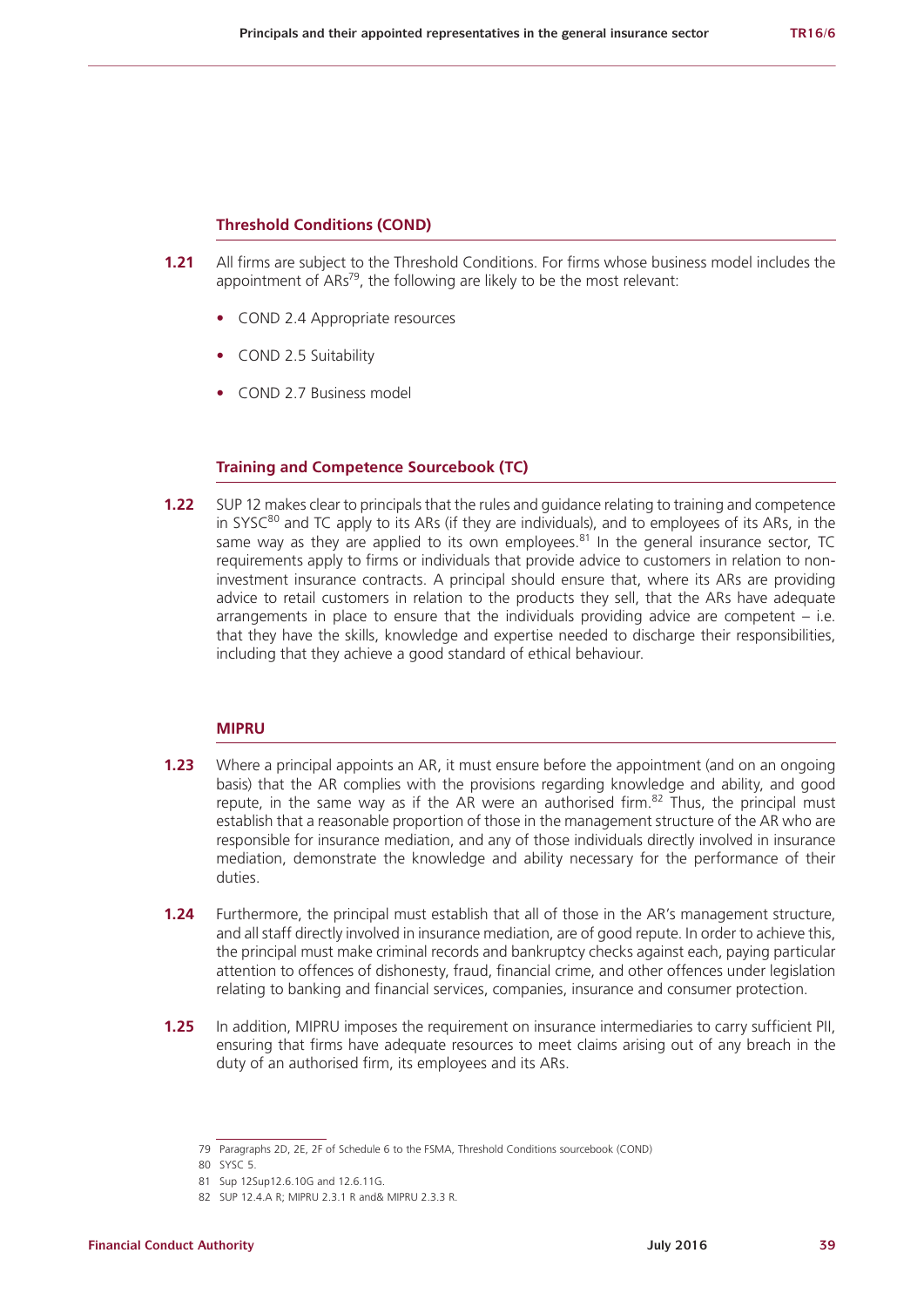**1.26** MIPRU requires that the principal's PII incorporate terms that make provision, inter alia, for any liability that it may be liable for as a result of the conduct of its ARs. $^{83}$  This requirement amplifies COND 2.4 relating to adequate resources, as well as Principles 3 and 4, which require a firm to take reasonable care to organise and control its affairs responsibly and effectively with adequate risk management systems. The obligation is continuous and ongoing.

#### **ICOBS**

**1.27** All of the AR networks that we reviewed contained ARs who carried out insurance mediation activity in relation to general insurance products and were in contact with the customer; as such, the rules and guidance contained in ICOBS applies.

## **CASS 5**

**1.28** CASS 5 requires insurance intermediaries operating as principals to ensure that an AR does not hold client money unless it complies with the rules regarding provision for periodic segregation and reconciliation. Furthermore, it must take reasonable steps to ensure that if client money is received by the AR, it is paid into a client bank account of the principal, or forwarded to the firm. Information relating to client money and ARs is set out in Part 4 of the FSA Guide to Client Money for General Insurance Intermediaries published in March 2007.<sup>84</sup>

## **DISP**

**1.29** DISP Chapter 1: Treating complainants fairly contains rules and guidance to firms on how they should deal with complaints promptly and fairly, including complaints that should be referred to the Financial Ombudsman Service.

<sup>83</sup> MIPRU 3.2.4R.

<sup>84</sup> <https://fca.org.uk/static/fca/documents/fsa-client-money-guide.pdf>